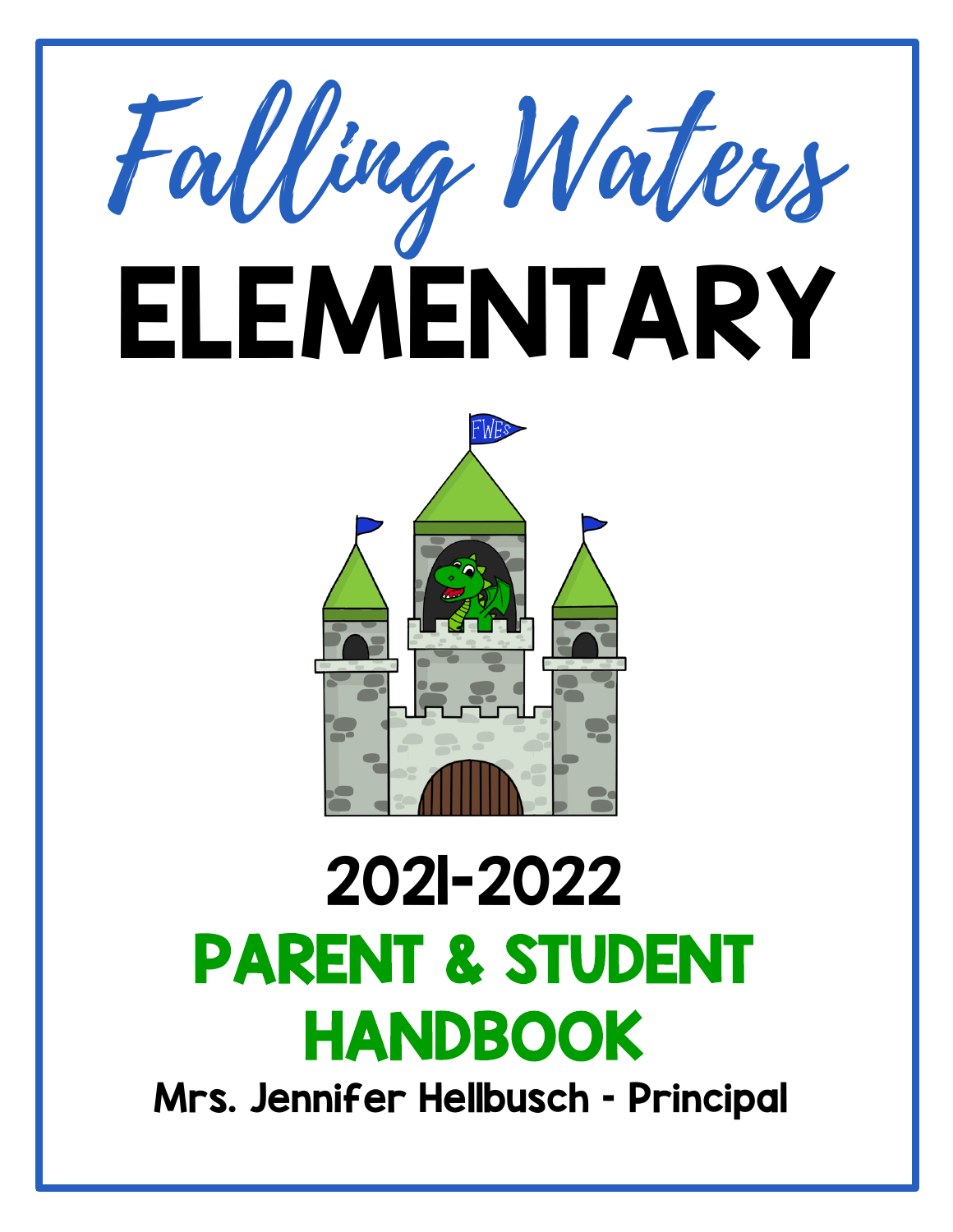# *Gretna Public Schools Mission Statement*

# *The mission of Gretna Public Schools is to accept all students unconditionally and maximize their potential.*

# Goals

- 1. To develop a positive educational environment that accepts all students and emphasizes their intellectual, physical, emotional, and social development.
- 2. To adopt financial policies that ensure quality educational facilities, equipment, and materials to aid on the accomplishment of the district's educational goals.
- 3. To attract and retain highly qualified personnel and promote opportunities for their professional growth and development.
- 4. To develop students' knowledge and values so they will be effective participants in our democratic society.
- 5. To develop academic skills in the areas of reading, writing, computing, listening, and speaking so students may effectively interact in our society.
- 6. To provide opportunities for students to gain an appreciation for the fine and performing arts.
- 7. To provide educational programs, which allow students to identify and achieve their career goals and emphasize the value of hard work.
- 8. To introduce students to a variety of activities which encourage them to develop morally, physically, socially, academically, emotionally, and spiritually.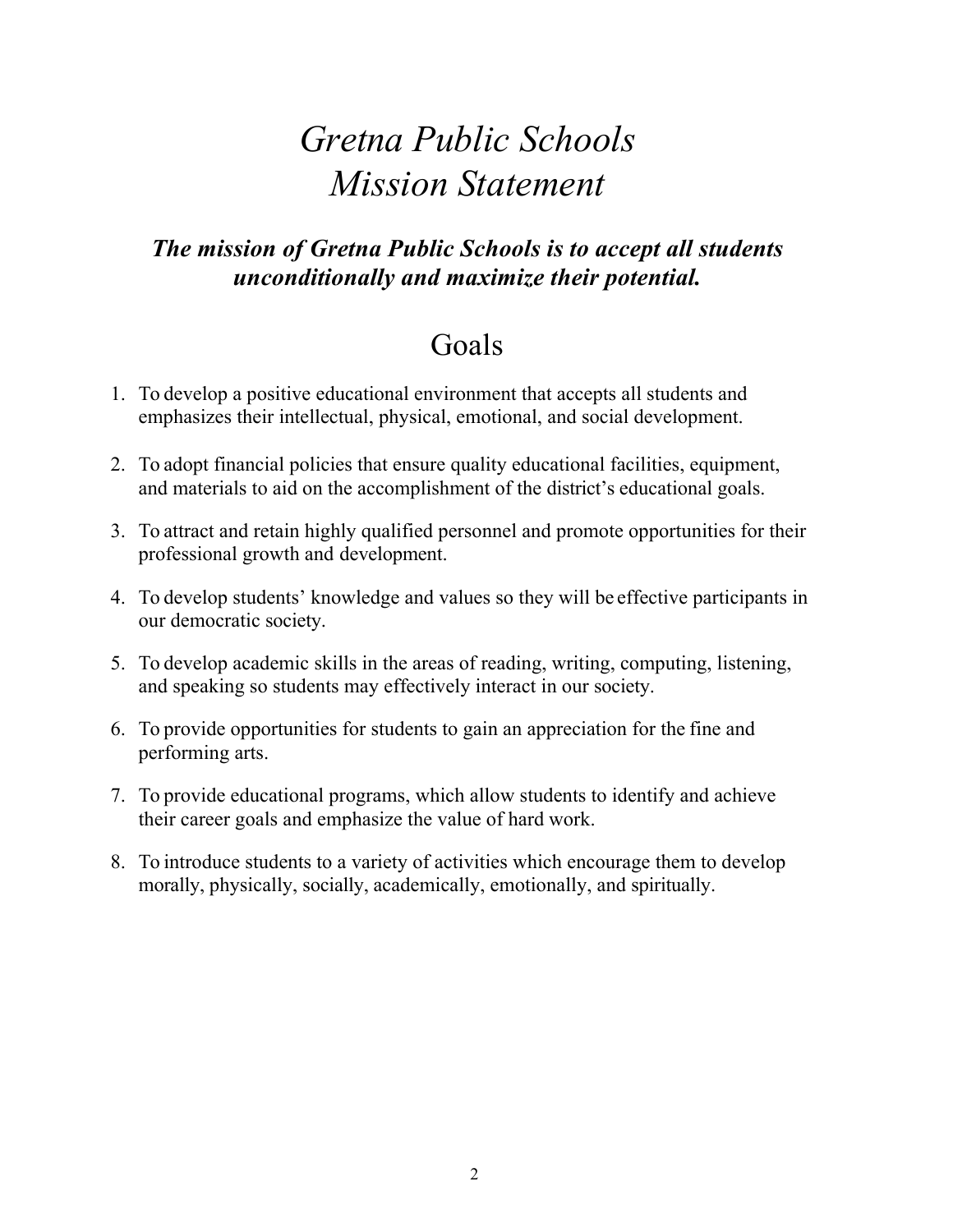# Gretna Public Schools *ADMINISTRATIVE STAFF*

Dr. Rich Beran Superintendent<br>
Mr. Travis Lightle Assistant Super Dr. Rex Anderson Director of Curriculum Mr. Todd Mueller High School Principal

Assistant Superintendent Mr. Roger Miller Director of Student Services / Title IX Coordinator Dr. Violet Glasshoff Asst. Director of Curriculum Mr. Paul Duin Director of Special Education Dr. Kendra Schneider Asst. Director of Special Education Mr. John Heckenlively **Assistant High School Principal** Mr. Chad Jepsen Assistant High School Principal Ms. Jami Ewer Assistant High School Principal Mr. Matt Curtis **Asst. HS Principal & Activities Director** Mr. Mike Sortino Gretna Middle School Principal Ms. Carissa Dickes Gretna Middle School Assistant Principal & Act. Dir. Ms. Stacey Deterding Aspen Creek Middle School Principal Mr. Matt Bruggeman Aspen Creek Middle School Assistant Prin. & Act. Dir. Mr. Bret Basye Thomas Elementary Principal Ms. Salli Wells Palisades Elementary Principal Mr. Andrew Rinaldi Gretna Elementary Principal Ms. Amy Falcone Whitetail Creek Elementary Principal Ms. Wendi Kistler Aspen Creek Elementary Principal Ms. Jennifer Hellbusch Falling Waters Elementary Principal Ms. Kirsten Troester Hills Elementary Principal

# *Board of Education*

Mr. David Guilizia Mr. Rick Hollendieck Mr. Kyle Janssen Ms. Ann Wright Ms. Dawn Stock Mr. Mark Hauptman

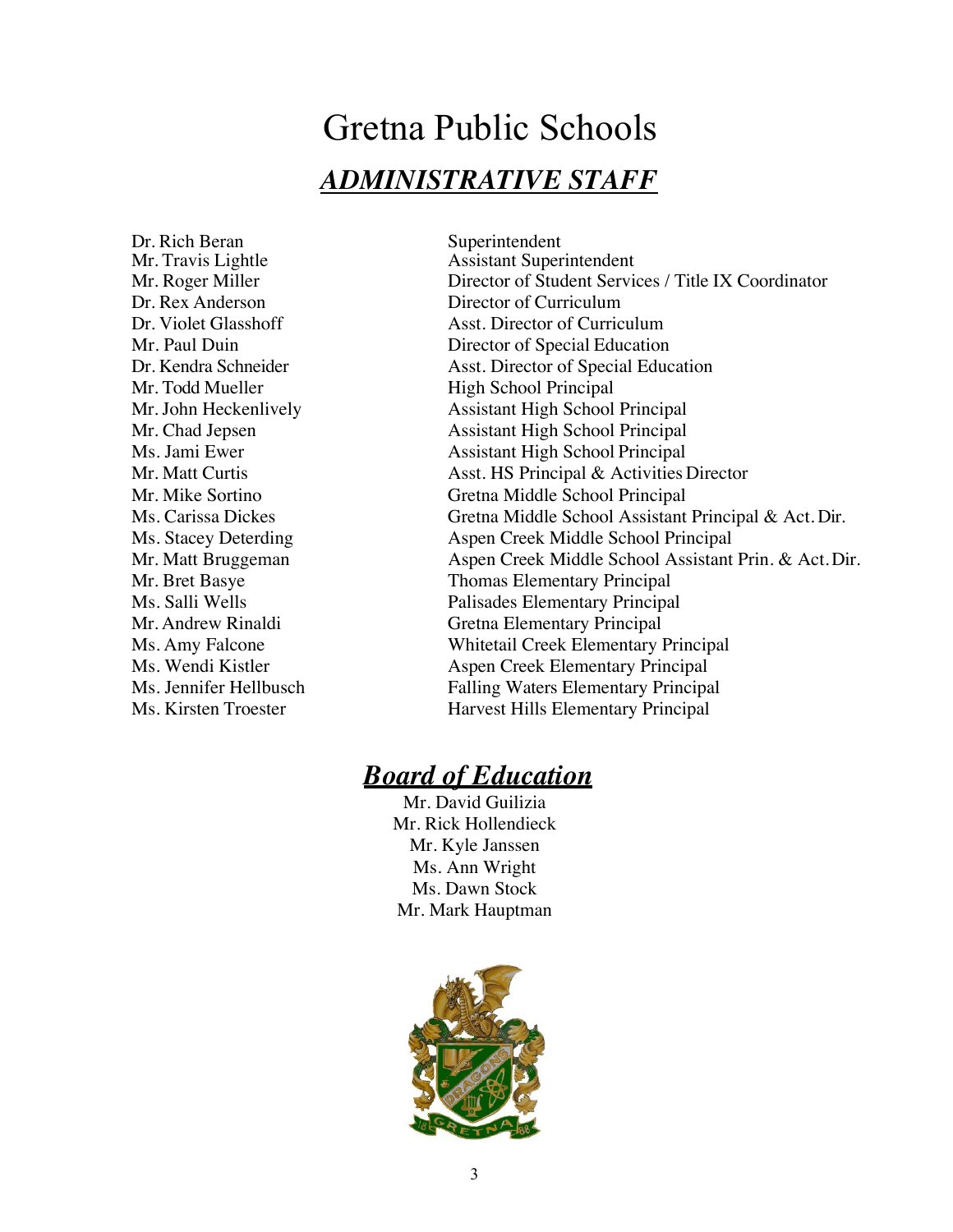# **Falling Waters Elementary Staff**

Jennifer Hellbusch, Principal

# **Instructional Staff Support Staff**

| Preschool                                                                                                                             | Miranda Johnson                                                                                                                                                                                              | Office                     | Pam Nothwehr<br>Wendi Pederson                                                                               |
|---------------------------------------------------------------------------------------------------------------------------------------|--------------------------------------------------------------------------------------------------------------------------------------------------------------------------------------------------------------|----------------------------|--------------------------------------------------------------------------------------------------------------|
| Kindergarten                                                                                                                          | Hannah Kessenich<br>Danielle Larson<br>Glenda Simmons<br>Alison Traubel                                                                                                                                      | Office/Lunch<br>Custodians | Kelly Leahy<br>Greg Braasch                                                                                  |
| <b>First Grade</b>                                                                                                                    | Katrina Conway<br>Marcy Dorram<br>Krista Ehlers<br><b>Madison Marr</b>                                                                                                                                       | Kitchen                    | Douglas Ivory<br>Jordan Keene<br><b>Tara Brooking</b><br>Rachel Bartek                                       |
| Second Grade                                                                                                                          | Jessica Van Waart<br>Lindsay Beber<br>Matt Glogowski                                                                                                                                                         |                            | Katie Kirchofer<br>Patricia Heavican                                                                         |
|                                                                                                                                       | Shelbee Lemberg<br>Karen Naylor                                                                                                                                                                              | Nurse                      | Melanie Van Blarcom                                                                                          |
| Third Grade                                                                                                                           | Megan Pavlik<br><b>Emily Peters</b><br>Stephanie Ridpath<br>Jennifer Spink                                                                                                                                   | Para Educators             | Laurie Yost (READ)<br>Mayme Patnaude (KG)<br>Kelli Stika (Media)<br>Samantha Kreber (KG)                     |
| Fourth Grade                                                                                                                          | Morgan Burkle<br>Kelsey Clark<br>Jennifer Lockwood<br>Sandy Nixon                                                                                                                                            |                            | Jen Robinson (KG)<br>Laura DeVoe (KG)<br>Hannah Obiden (PK)<br>Karlee Eaton (Sped)<br>Loretta Higgins (Sped) |
| Fifth Grade                                                                                                                           | Alyssa Burns<br>Zachary Dinslage<br>Carli Stockton                                                                                                                                                           |                            | Kiersten Sensor (Sped)<br>Gabby Point (Sped)                                                                 |
| Art<br>Challenge<br>Counselor<br>Media<br>Music<br>Physical Education<br>Psychologist<br><b>READ Team</b><br>Special Ed<br><b>SLP</b> | <b>Taylor Feickert</b><br>Kiersten Nimmo<br>Sarah Hall<br>Melanie Gibbons<br>Amanda Weddel<br>Noah Schlange<br>Jamie Wredt<br>Vicki Duin<br>Shannon Harmon<br>Sarah Hoegh<br>Nicole Comstock<br>Reagan Stotz |                            |                                                                                                              |
| Technology                                                                                                                            | Greg Schwanke<br>Tracie Hurtz                                                                                                                                                                                |                            |                                                                                                              |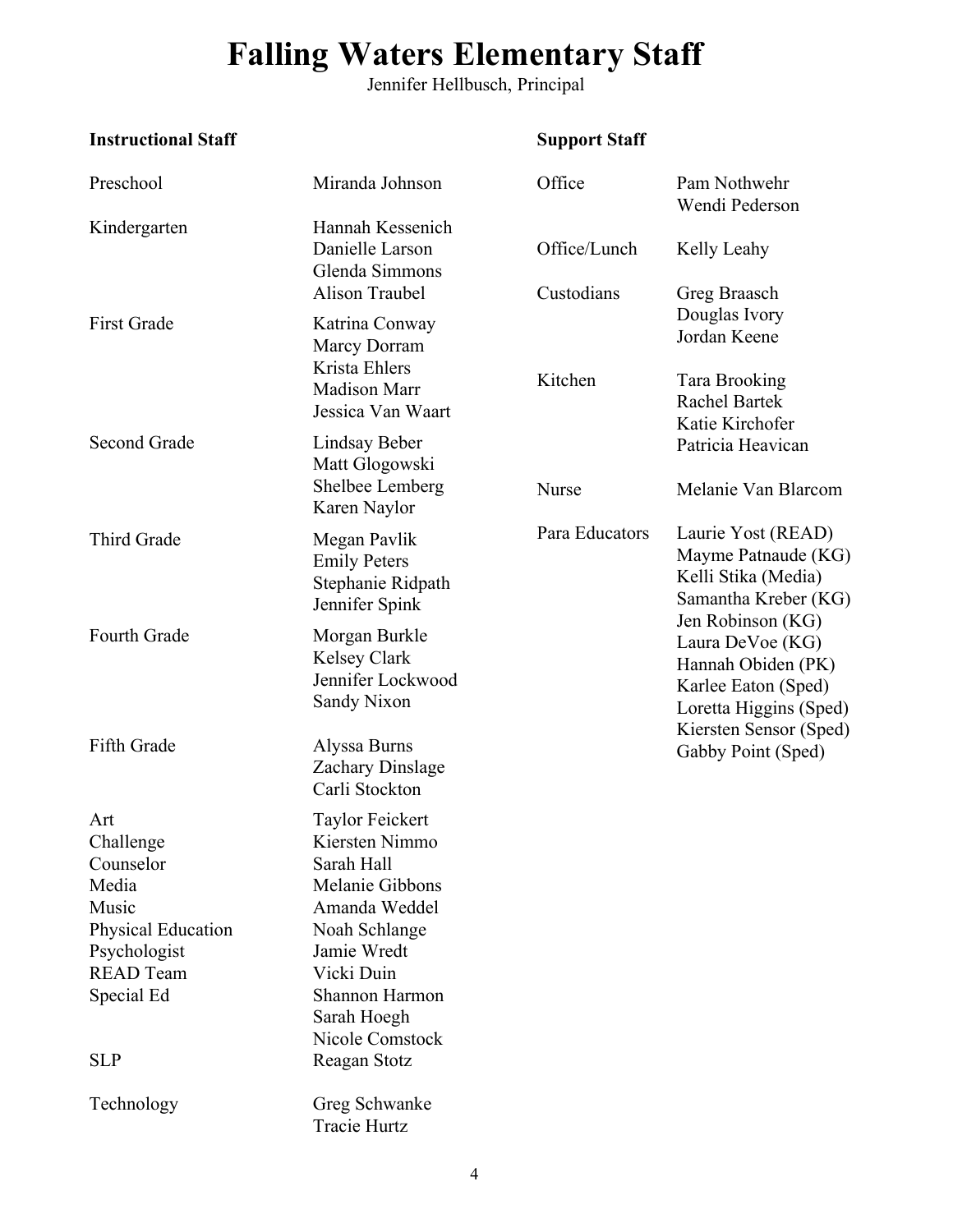| <b>Table of Contents</b>              |        |
|---------------------------------------|--------|
|                                       |        |
| APPOINTMENTS AND QUICK ANSWERS        | $\tau$ |
| ARRIVAL/DISMISSAL PROCEDURES          | 7      |
| <b>ATTENDANCE</b>                     | 7      |
| <b>SCHOOL HOURS</b>                   | 8      |
|                                       | 8      |
| <b>BIRTHDAYS</b>                      | 8      |
| <b>DRESS CODE</b>                     | 8      |
| <b>GRADING AND EVALUATION</b>         | 8      |
| <b>HIGH ABILITY LEARNERS</b>          | 9      |
| <b>HOMEWORK</b>                       | 9      |
| PARENT-TEACHER ORGANIZATION           | 9      |
| <b>PARTIES</b>                        | 9      |
| <b>PETS</b>                           | 9      |
| <b>RECESS - WEATHER RELATED PLANS</b> | 9      |
| <b>SPECIAL PROGRAMS</b>               | 10     |
| STUDENT CONDUCT CODE AND RULES        | 10     |
| <b>Bus Transportation Guidelines</b>  | 10     |
| <b>General School Rules</b>           | 12     |
| Playground Rules                      | 12     |
| <b>STUDENT PLACEMENT</b>              | 13     |
| <b>VISITATIONS</b>                    | 13     |
| <b>VOLUNTEERS</b>                     | 13     |
|                                       | .13    |
| <b>CHARITABLE GIVING CAMPAIGNS</b>    | 13     |
| <b>CHILD ABUSE AND NEGLECT</b>        | 13     |
| <b>CONTROVERSIAL ISSUES</b>           | 14     |
| DRUG AND SUBSTANCE USE AND PREVENTION | 14     |
| <b>EMERGENCY SCHOOL CLOSINGS</b>      | 14     |
| <b>FIELD TRIPS</b>                    | 14     |
| <b>FUNDRAISING</b>                    | 15     |
| <b>GUIDANCE</b>                       | 15     |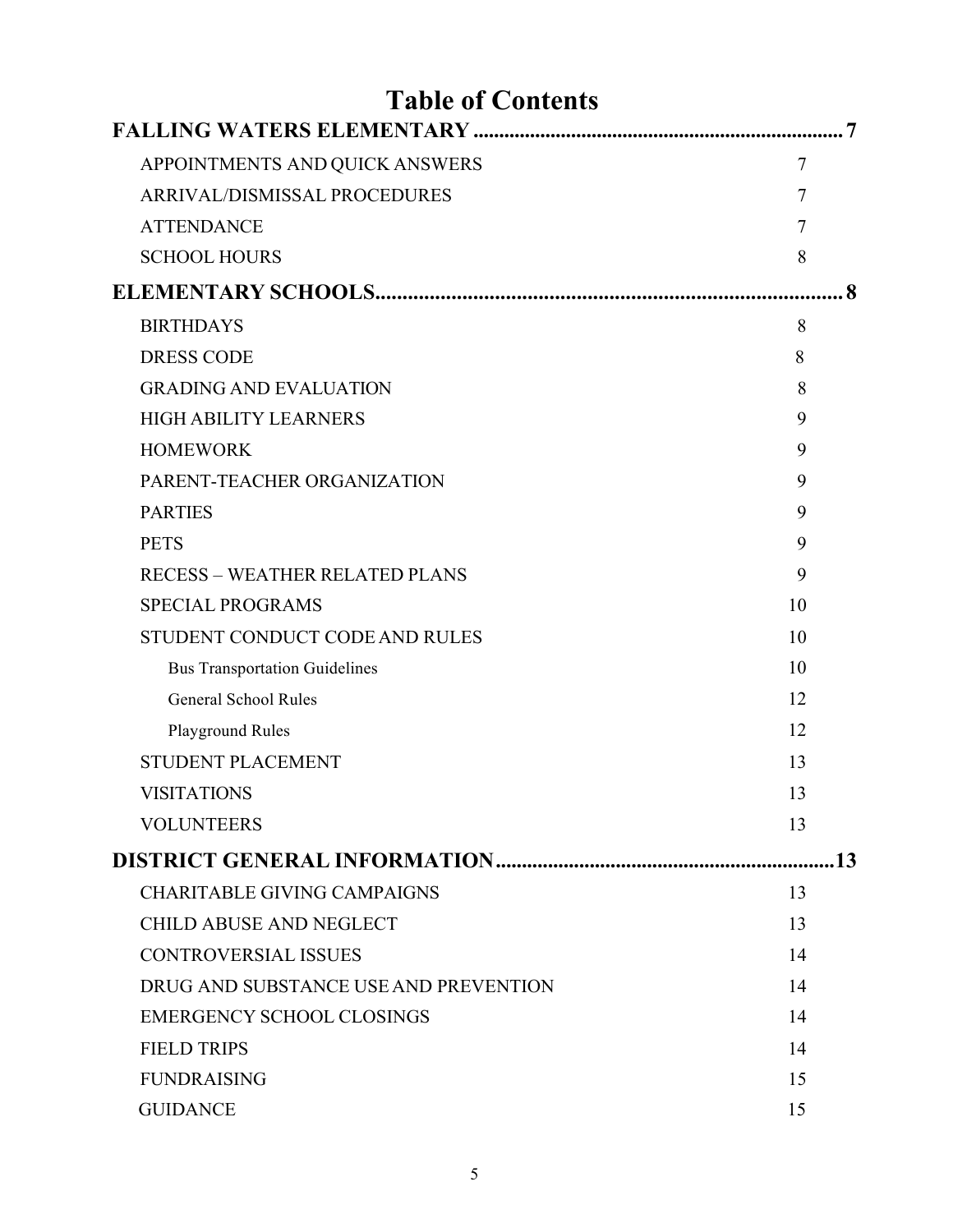| <b>HEALTH GUIDELINES</b>                                       | 16       |
|----------------------------------------------------------------|----------|
| Allergies                                                      | 16       |
| Concussions<br><b>General Rules</b>                            | 17<br>19 |
|                                                                |          |
| <b>Health Screenings</b>                                       | 20       |
| Prescription Drugs                                             | 20       |
| <b>INSTRUCTIONAL AND MEDIA MATERIALS</b>                       | 21       |
| LIBRARY/MEDIA                                                  | 21       |
| <b>LOST AND FOUND</b>                                          | 21       |
| <b>MAKE-UP WORK</b>                                            | 21       |
| MTSS (MULTI-TIERED SYSTEMS OF SUPPORT)                         | 22       |
| <b>FOOD AND NUTRITION SERVICES</b>                             | 22       |
| PLEDGE OF ALLEGIANCE                                           | 26       |
| <b>PUBLICATIONS</b>                                            | 26       |
| <b>SAFETY AND SECURITY</b>                                     | 26       |
| <b>SPECIAL EDUCATION</b>                                       | 27       |
|                                                                |          |
| ANTI-DISCRIMINATION, ANTI-HARASSMENT, AND ANTI-RETALIATION     | 27       |
| ATTENDANCE POLICY AND EXCESSIVE ABSENTEEISM                    | 44       |
| NOTICE CONCERNING DISCLOSURE OF STUDENT RECRUITING INFORMATION | 47       |
| NOTICE CONCERNING STAFF QUALIFICATIONS                         | 47       |
| NOTICE OF DESIGNATION OF COORDINATOR                           | 48       |
| <b>RECORDING OF OTHERS</b>                                     | 48       |
| RELIGIOUS BELIEFS AND CUSTOMS                                  | 48       |
| <b>SEARCH AND SEIZURES</b>                                     | 49       |
| <b>STUDENT DISCIPLINE</b>                                      | 50       |
| <b>STUDENT FEES POLICY</b>                                     | 57       |
|                                                                | 60       |
| <b>STUDENT RIGHTS</b>                                          |          |
| <b>TECHNOLOGY</b>                                              | 63       |
| <b>Internet Safety</b>                                         | 63       |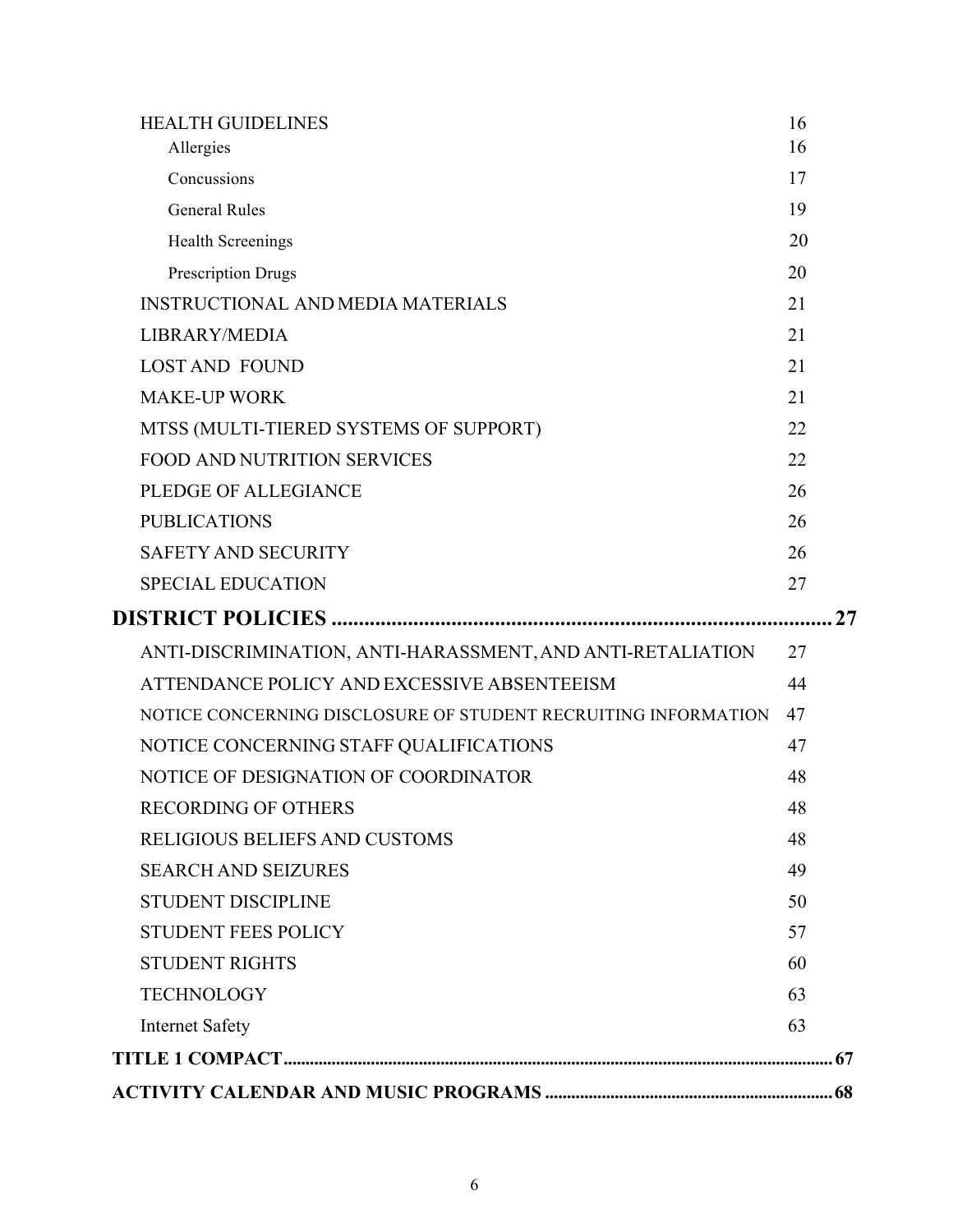# **FALLING WATERS ELEMENTARY**

# **APPOINTMENTS AND QUICK ANSWERS**

Appointments with the principal and parent-teacher discussions should be prearranged by telephoning the school secretaries at 402-332-3938. Parents can get quick answers about school by calling between 7:30-8:00 a.m., but for questions requiring detailed answers, please call after 9:00 a.m.

# **ARRIVAL/DISMISSAL PROCEDURES**

Because of supervisory concerns, students are requested not to arrive at school prior to 8:00 a.m. At 8:00 a.m., students have the option to either sit quietly in the commons area, participate in Reading Club in the library, or go to Walking Club in the gym. All students must enter the building through the front doors and are not to go to their lockers or rooms prior to 8:20 a.m. Students are not allowed on the playground before school starts. At 8:30 a.m., the tardy bell rings and classes begin. If your child is tardy, he/she must report of the office for a pass before going to class.

Because of traffic volume before and after school, students are not permitted to ride bicycles to school.

All staff will follow regular pick up routines unless there is a note or phone call from the parent. We want to be sure students are where they need to be for getting home safe. Unless there is an emergency, all students should be picked up by parents prior to 3:40 p.m.

If you need your child/children to come to school prior to 8:00 a.m. or picked up after 3:40 pm, please sign up for Gretna Kids Connections. Enrollment applications are available in the school office, administration office or online at www.gretnadragons.org or email Nicole Edwards at nedwards@gpsne.org. The Gretna Schools Foundation is a non-profit corporation that will operate the Kids Connection Program completely separate from the Gretna Public Schools.

# **ATTENDANCE**

Regular and prompt attendance in school is necessary for maximum academic achievement and is mandated by state law.

- If your child is absent from school, please notify the Falling Waters Elementary School office before 8:30 a.m. (402-332-3938). If you have not notified the school secretaries by 8:45 a.m., they will call the parent/guardian at home or work.
- If your child is tardy, he/she must report to the office for a pass before going to class.
- If it is necessary for your child to leave during school hours, please inform the school office and appropriate teacher(s) with a note. You must sign your child out at the office before dismissal. Whenever possible, doctor and dentist appointments should be made at times other than school hours.
- Although vacations taken during the school year are discouraged, Gretna Public Schools realize that (1) circumstances sometimes require such trips and (2) travel does have educational benefits. In order for a child to receive credit for missed work, parents should contact the teacher and school office prior to the trip so that necessary arrangements can be made.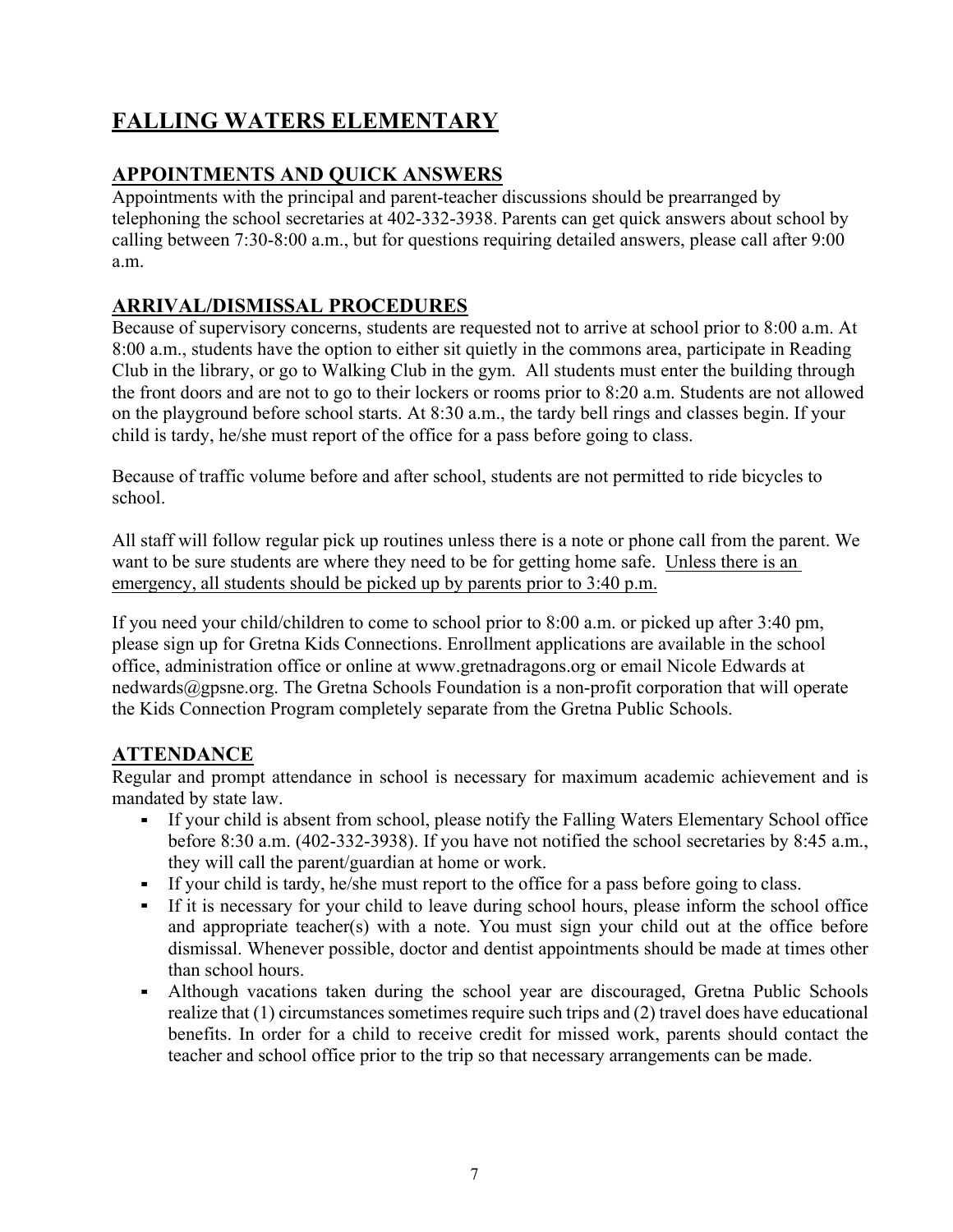- **If a student's absences or tardiness become excessive, the parent may be required to have a conference with the principal and teacher and/or submit a doctor's excuse.**
- Although perfect attendance is not formally recognized, regular attendance is important and is recorded on your child's quarterly report card and cumulative record. In order to calculate attendance, the school day is divided into seven, one-hour periods. Every seven periods equals one day of absence.
- Letters may be sent to notify parents/guardians once a child has accumulated 10 absences and tardies.
- Please refer to the Attendance Policy and Excessive Absenteeism in the back of this handbook.

### **SCHOOL HOURS**

| K-5       | $8:30$ a.m. $-3:30$ p.m.  |
|-----------|---------------------------|
| Preschool | $8:00$ a.m. $-11:15$ a.m. |
|           | 11:55 p.m. $-3:10$ p.m.   |

# **ELEMENTARY SCHOOLS**

# **BIRTHDAYS**

Birthdays are fun for everyone and everyone loves to celebrate his or her special day. Birthday parties are not permitted, but birthday treats may be distributed. Please check with the classroom teacher prior to bringing a birthday treat. Invitations to private parties may not be passed out at school. In order to be in compliance with federal lunch program guidelines, we cannot allow class pizza parties to take the place of school lunches. Pizza is an appropriate snack at other times.

# **DRESS CODE**

Refer to Student Discipline Policy: Student Dress Code below (pg. 34). In addition, conditions should be considered in selection of school clothes. During winter months, if a child wants to go outside for recess, long pants may be required. When wet or snowy conditions exist and yet recess is still held outside, students must wear boots if they expect to play off the paved playground.

# **GRADING AND EVALUATION**

Grades will be reported on a semester basis, at the end of the  $2<sup>nd</sup>$  quarter and  $4<sup>th</sup>$  quarter. Progress Reports will be reported mid-semester, at the end of the 1<sup>st</sup> quarter and  $3<sup>rd</sup>$  quarter. Report cards are posted electronically at the end of each semester, unless a hard copy is requested. In addition to report cards, parent/teacher conferences are scheduled twice a year. When grades are reported, the following scale is utilized:

| 1             | 94-100       |
|---------------|--------------|
| 2             | 86-93        |
| $\mathcal{E}$ | 78-85        |
| 4             | 70-77        |
| 5             | 69 and below |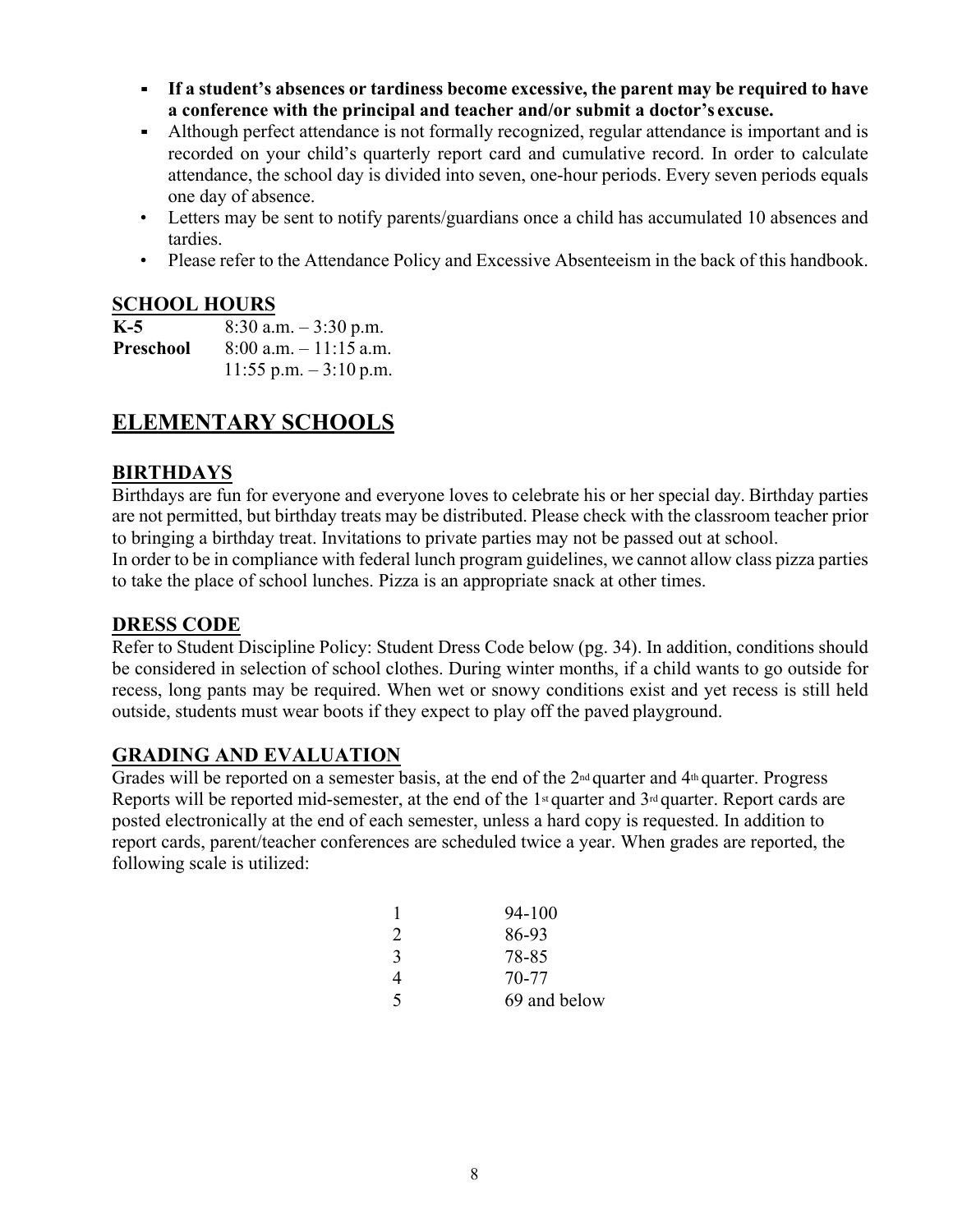# **HIGH ABILITY LEARNERS**

Learners with high ability shall be identified in the academic areas of mathematics and language arts. Identification of learners in grades 3-5 with high ability in the specified academic areas shall be based on scores from a variety of tests and assessments. Formal services for identified students occur in grades 4 and 5.

# **HOMEWORK**

Homework provides students with the opportunity to practice what they have learned in the classroom; to review, expand and explore new ideas; and to complete projects without the pressure of time. Homework also has value as a process: one that teaches a child to organize time, work independently, use good study skills, and develop self-discipline. Setting aside time daily to read to your child or have your child read independently will aid in the development of good reading skills. Usually, the amount of homework assigned to the upper elementary grades should not take more than an hour of home study. Children who must study more than an hour at home have probably not used their time to good advantage in school. Parents should provide for a quiet regular study time at home to help the child develop good study habits. Parental encouragement and interest in homework are also strong motivators. If you have questions concerning the amount of homework or its level of difficulty, talk it over with your child's teacher.

# **PARENT-TEACHER ORGANIZATION**

Each elementary school in the Gretna Public School system shall have a separate parent-teacher organization that meets monthly and shall be guided and controlled by approved bylaws. Each elementary school shall have a name designated for its parent-teacher organization, with its own members, officers and executive committee. Each elementary PTO is organized under the authority of the Gretna Board of Education. All parents are welcome to attend and participate. Check the school newsletter for dates and time changes.

# **PARTIES**

Class parties for students are held on Thursday, October 29; Friday, December 18; and Friday, February 12. The school collects a recommended donation of \$5 per child at the beginning of the year. This money is used to provide food at each of these parties. Room parents are arranged by the PTO to help plan and organize the activities for each classroom.

# **PETS**

Any pets/animals brought into the school building must have prior approval by the classroom teacher. Many young children are afraid of dogs; therefore, we ask parents not to bring family dogs to arrival and dismissal times. If you must bring a dog along, please stand away from areas of high student traffic.

# **RECESS – WEATHER RELATED PLANS**

Students will have outdoor recess (at least for a few minutes) unless the temperature and/or wind chill is 9 degrees or below. Long pants may be required during winter months. Teachers may ask students to remain indoors if not appropriately dressed for weather. In case of inclement weather, recess teachers and their students will stay inside.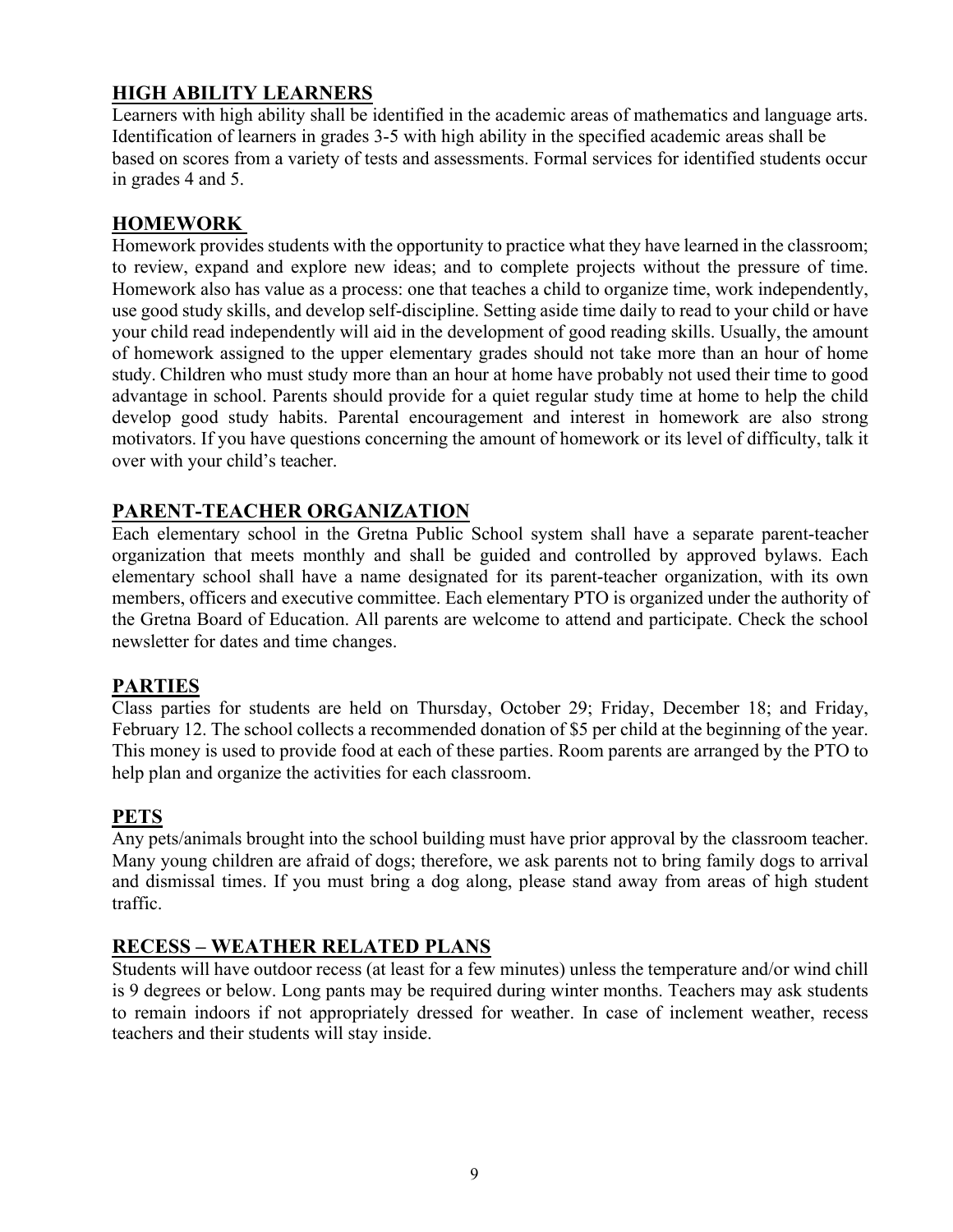# **SPECIAL PROGRAMS**

- Students in K-5 regularly participate in physical education classes. It is recommended that children have some type of gym shoe for their own safety and the safety of classmates. This shoe should have a non-slip bottom. A child's physical education program will be modified if a parental note indicates that such modifications are necessary. Extended exclusion from physical education class requires a doctor's order.
- Students in K-5 regularly participate in classes in choral/general music, art, and library/ media. These classes enable us to more fully develop the potential in all children and are viewed as a valued component of daily instruction.
- Gretna Public Schools offer differentiated services to students who demonstrate high potential in general intellectual/reading aptitude and specific aptitude in Math. Identified fourth and fifth graders participate in a formalized pullout Challenge Program. Depending upon time, staffing resources, and student need, curriculum-based enrichment services willbe offered to kindergarten through third grade.
- Read Team is a program of support for students who show a need for extra help in the area of reading. Classroom teachers along with the Read Team teacher work together to identify those students who would most benefit from added reading instruction offered in a small group or one-to-one setting. These students are supported by the Read Team teacher and/or a volunteer depending on each individual child's needs. The program continually evaluates the reading progress of every student to ensure that each child who needs support in the area of reading is given this opportunity.
- Throughout the year, special events and activities are planned which enhance the curriculum, build student self-esteem, and create a spirited school climate.

# **STUDENT CONDUCT CODE AND RULES**

Every child has a right to receive a quality education, and our staff is committed to providing a school atmosphere that is conducive to learning. Please discuss these rules with your child.

# **TRANSPORTATION**

# **BUS TRANSPORTATION GUIDELINES**

Gretna Public Schools provides transportation to students who live more than one mile from their assigned home school. In addition, during the year children may ride on a bus for a field trip. To provide a safe environment for all students riding the bus, the following rules have been established. Students not adhering to these rules may lose their bus privileges. (NO PRESCHOOL STUDENTS MAY RIDE THE BUS)

# **Bus Stop Rules:**

- 1. Be at your bus stop 5-10 minutes prior to your scheduled time and wait for your bus in a safe place.
- 2. All students must have their bus pass in their possession each time they ride the school bus. The cost for a bus pass is \$20.00. Students are responsible for their passes and will be required to pay \$20.00 for any pass that must be replaced.
- 3. Students must ride their assigned bus and must get on and get off the bus at their designated location.
- 4. Stay on sidewalks when possible and stay out of the street.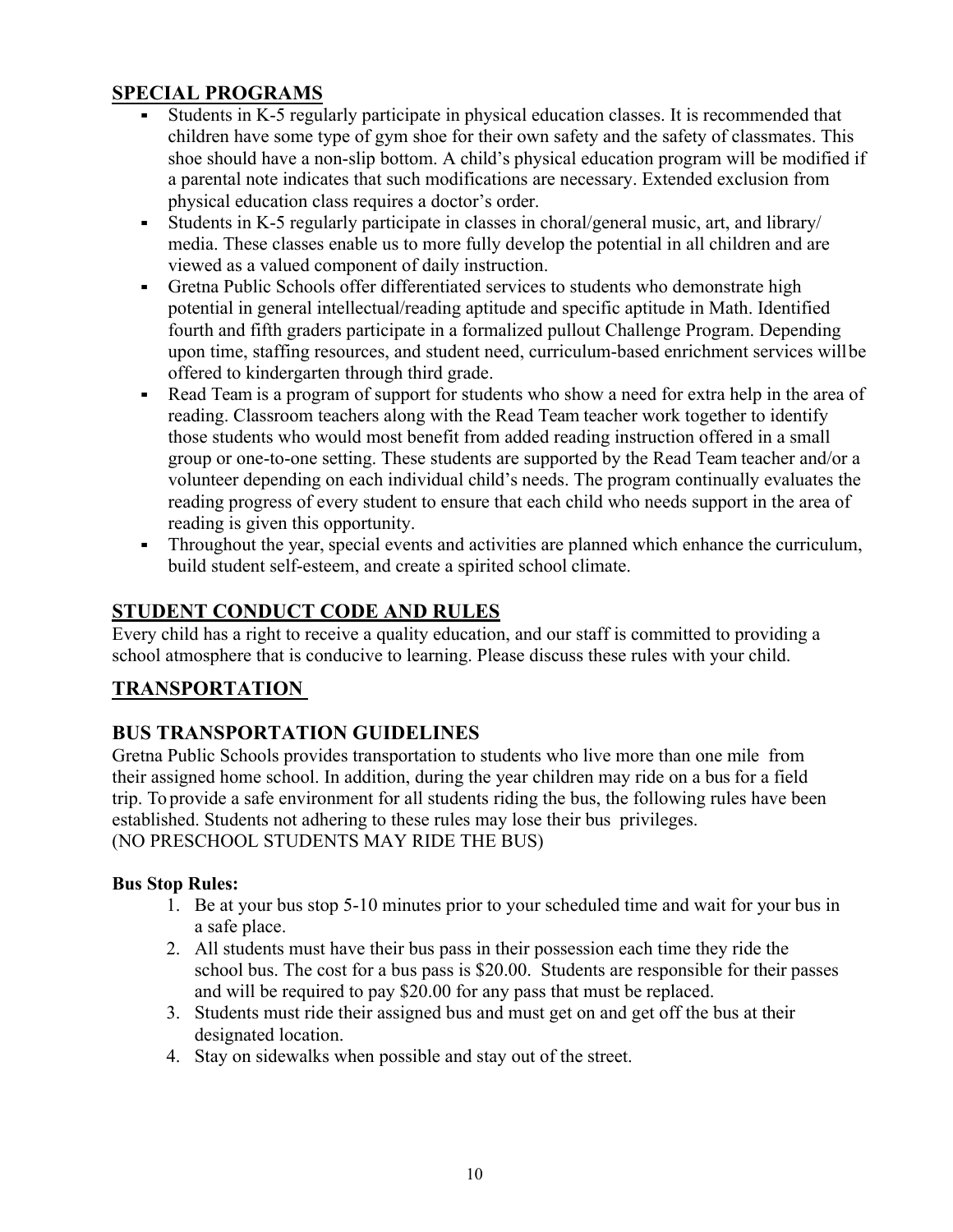- 5. Stay on sidewalk and/or ten feet away from the bus when it approaches the stop.
- 6. Enter your bus in an orderly manner and take a seat. Keep the aisles clear at all times.

When students leave the bus and intend to cross the street they will walk to a distance of approximately 12 feet in front of the bus and stop. A student should not proceed to cross the street or highway after leaving a bus until the driver has checked the traffic and signaled to them that it is safe to cross.

#### **Bus Conduct Rules:**

- 1. Stay seated when the bus is moving. Exchanging seats can only be done with your driver's permission.
- 2. Yelling is not allowed on the bus, and at railroad crossings all noise stops. 3.Profane or obscene language or actions are not allowed.
- 3. Nothing is to be thrown on the bus or out of the windows.
- 4. Students may be held financially responsible for damages and/or vandalism to the bus/property of others.
- 5. Food and drinks are not allowed on the bus unless approved by a supervisory adult.
- 6. The Student Conduct Code applies to all students when riding the bus and will be enforced by any/all supervisory adults.

Violation of these rules will result in a student being written up by the driver and could result in a suspension from riding the bus.

#### **Authorized Passengers**

No one except school personnel, supervisory personnel, monitoring personnel and school children regularly assigned to a student transportation vehicle may ride in such vehicles. Students must ride assigned buses only and may NOT ride another bus.

#### **Bus Registration**

Bus registration should be completed each school year. Student registrations are not carried forward from one year to the next. This process begins with a survey in the spring that may be found on our district website.

Students with a plastic ZPass who need to register for bus service during the school year may contact the district office. Students who do not already have the plastic ZPass do not need to contact the office; however, a pass must be purchased directly at: https://www.gretnaschoolspay.org/

#### **Bus Pass Policies**

Students must have an assigned bus pass in order to ride the bus.

 If a pass is forgotten before school, the student will be allowed to ride the bus to school and will be asked to call home if riding in the afternoon.

 If a student has lost or forgotten a pass for an afternoon trip, a pink pass will be issued from the office. Excessive use of pink passes will result in a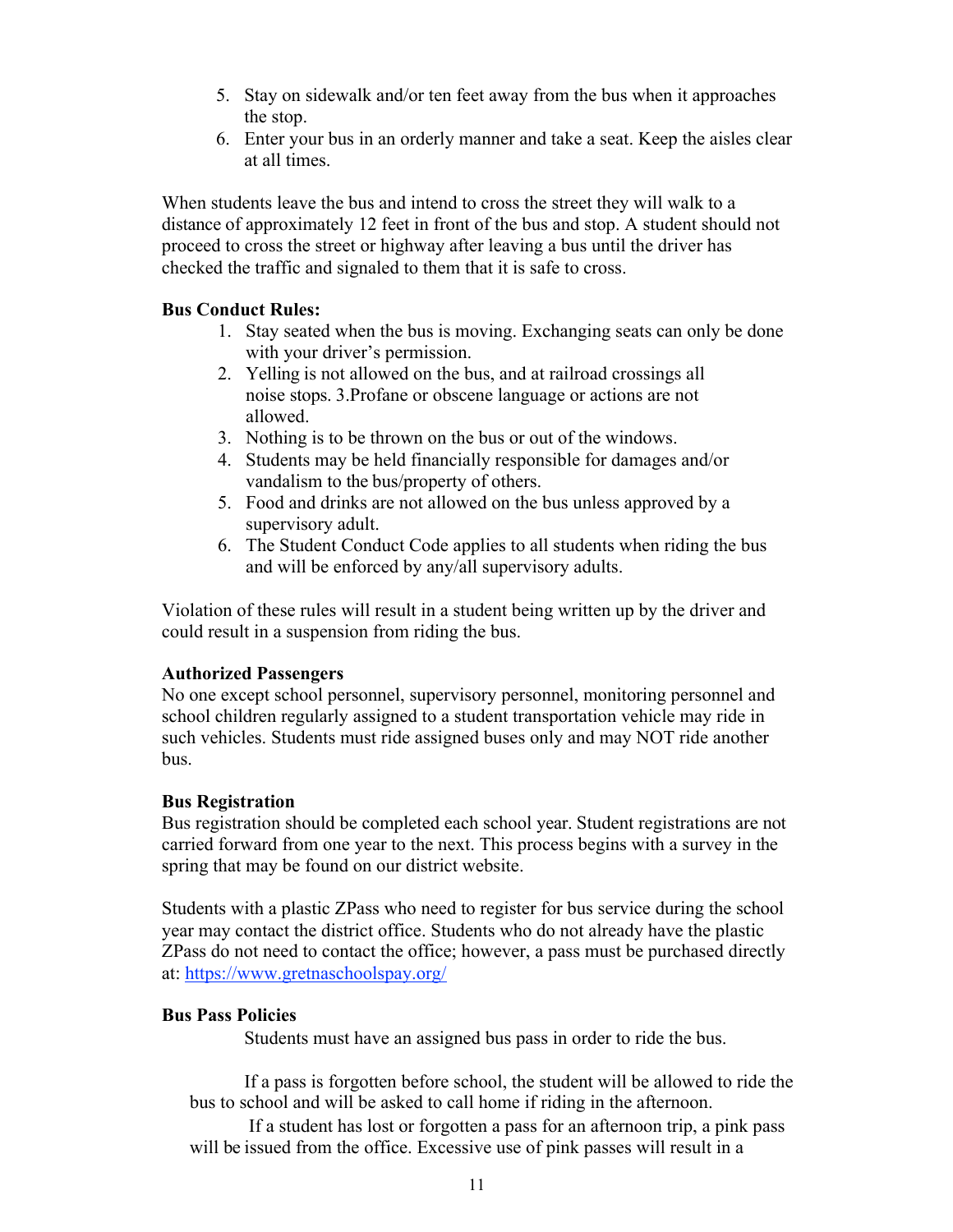student's inability to ride the bus until the pass is found or a new pass is purchased.

 **If an assigned student has not ridden the bus in over 3 weeks, the student will be removed from the bus list and must reapply before riding. This process may take up to three school days and can be completed by contacting the school office or the district administration office.**

#### **Transportation of School Related and Non-School Related Items**

Contraband, weapons, flammable liquids, animals or other dangerous, objectionable or non-school related items shall not be transported on a school bus. School related items transported on the bus shall be small enough to be transported on the students lap, adjacent seat or under the seat of the bus. School related items that would block exit isles or extend above the back of the seat will not be transported on the school bus. If you are unsure if an item is allowed, please contact the Transportation Department **prior to the day your child plans on transporting the material or object.**

#### **Transportation Questions**

Parents having any questions or requiring additional information are encouraged to contact the Gretna Public Schools administration building at 402-332-3265.

#### **GENERAL SCHOOL RULES**

- 1. The Student Conduct Code applies to all students and will be enforced by any/all supervisory adults.
- 2. When in the halls, students are expected to walk and remain quiet.
- 3. Candy and gum are not allowed in the school building or on the grounds during the school day unless approved by a supervisory adult.
- 4. Students are expected to respect and follow the requests of all school personnel.
- 5. Electronic/technological devices not related to school purpose are prohibited.

#### **PLAYGROUND RULES**

- 1. No one should be on the playground before school.
- 2. Stay in assigned areas.
- 3. Use acceptable equipment appropriately.
	- a. Hard baseballs are not allowed on the playground.
	- b. Only balls and Frisbees can be thrown (no rocks, dirt, or snowballs)
	- c.The school cannot be not responsible for personal sports equipment in the event it is lost or damaged. Any personal sports equipment must be approved by schoolstaff.
- 4. Students go outside for recess unless it is rainy or too cold (9 degrees or below). Teachers may ask students to remain indoors if not appropriately dressed for weather. Long pants may be required during winter months.

#### **STUDENT PLACEMENT**

If your child has an extenuating need not known to the school that would impact classroom placement, please submit this concern in writing to the principal prior to the end of school.

#### **VISITATIONS**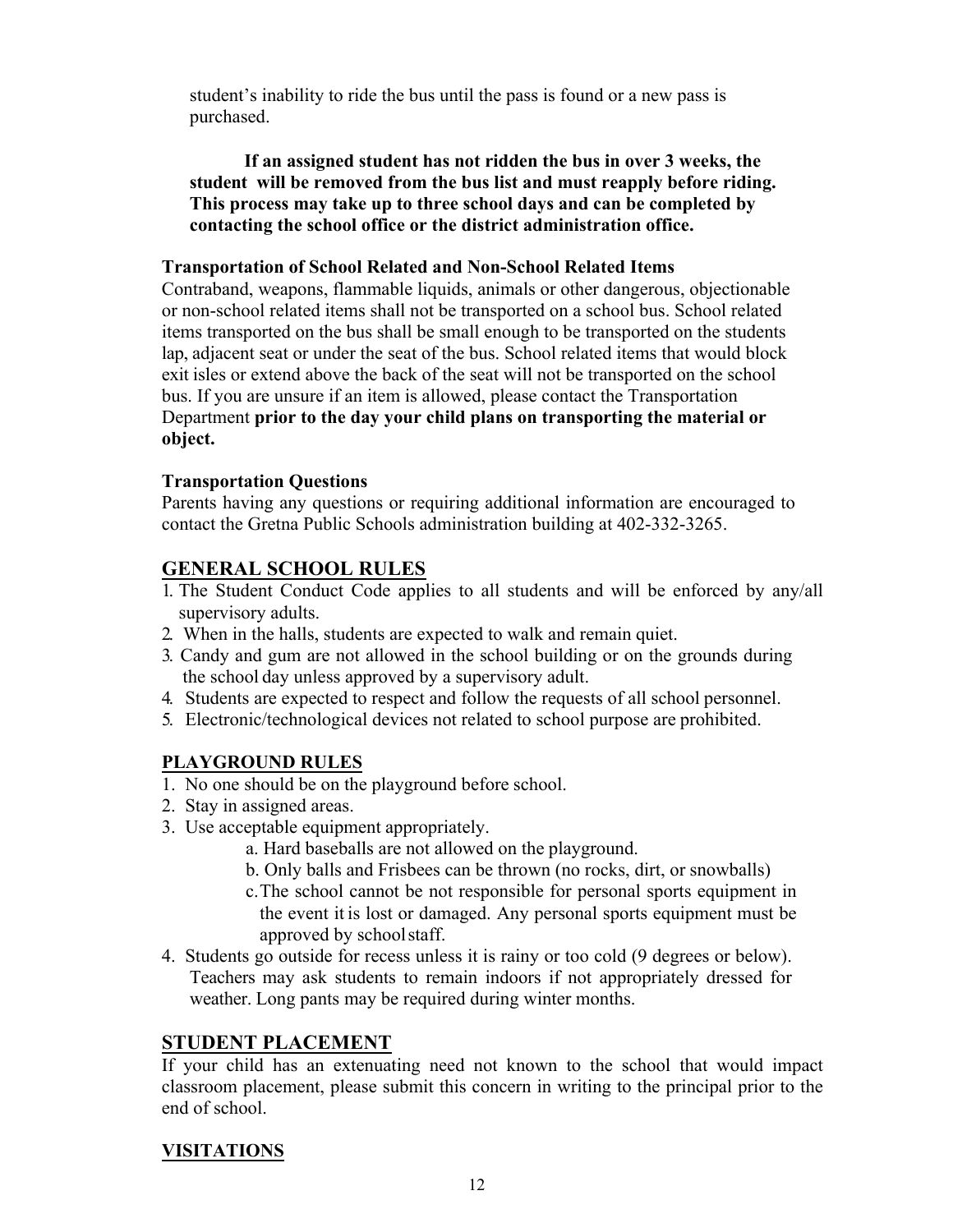Parents and grandparents are invited to observe our classes and can make arrangements for visits through their child's homeroom teacher or the office. In order to maintain an effective learning environment, however, our students are not allowed to bring peer/age friends and relatives to school for visits. If cleared through the office though, it can sometimes be arranged for these younger guests to join us for lunch and the noon recess period. We appreciate parental cooperation and understanding of this policy. Visitors are expected to follow all General School Rules (listed below), including no recording or pictures of students.

#### **VOLUNTEERS**

If you have some extra time and wish to help at school, please contact your child's teacher. Volunteers are asked to check in at the office and get a visitor sticker before proceeding to a classroom.

Volunteers who come on a regular basis are required to have a background check.

# **DISTRICT GENERAL INFORMATION**

# **CHARITABLE GIVING CAMPAIGNS**

A charitable giving campaign is fundraising directed toward students, parents, guardians, andpatrons conducted for the purpose of providing money for a charitable cause not directly related to any district goal, program, or student organization. No national, regional, or local non-school fundraising organization shall be permitted to solicit funds or conduct charitable giving campaigns through school media, school organizations or affiliated school supporting organizations. School clubs, organizations, and affiliated school supporting organizations with approval of the Superintendent of Schools or designee may conduct charitable giving campaigns. The purposes for which any approved charitable campaign may be permitted may include fund raising:

- a. To support local community projects (such as a food, clothing, or fund drive for a specified organization).
- b. To assist a student or school staff member within the school building who has experienced a catastrophe (injury to or illness of, for example, a student or staff member), subject to the limitation that such fund raising activity must be limited to the school building where the student attends or staff member is assigned, and may be held only once per school year, and there is no other community fund raiser for such person being conducted.

Any fundraising activity conducted as part of such campaign using Gretna Public Schools facilities or using the District's name in solicitation of donations must have prior approval of the Superintendent, or designee. If the request is approved, the organization shall include a statement that the Gretna Public Schools is not endorsing the organization or campaign and has no affiliation with the event.

District funds cannot be used to offset, front-fund, or pre-pay expenses for any charitable giving campaign.

# **CHILD ABUSE AND NEGLECT**

School employees shall promptly report to the appropriate law enforcement agency and the principal when they have reasonable cause to believe that a child has been subjected to abuse or neglect, including sexual abuse, or circumstances which reasonably would result in abuse or neglect. The principal will ensure that the report has been made to the proper law enforcement agency or other agency as required by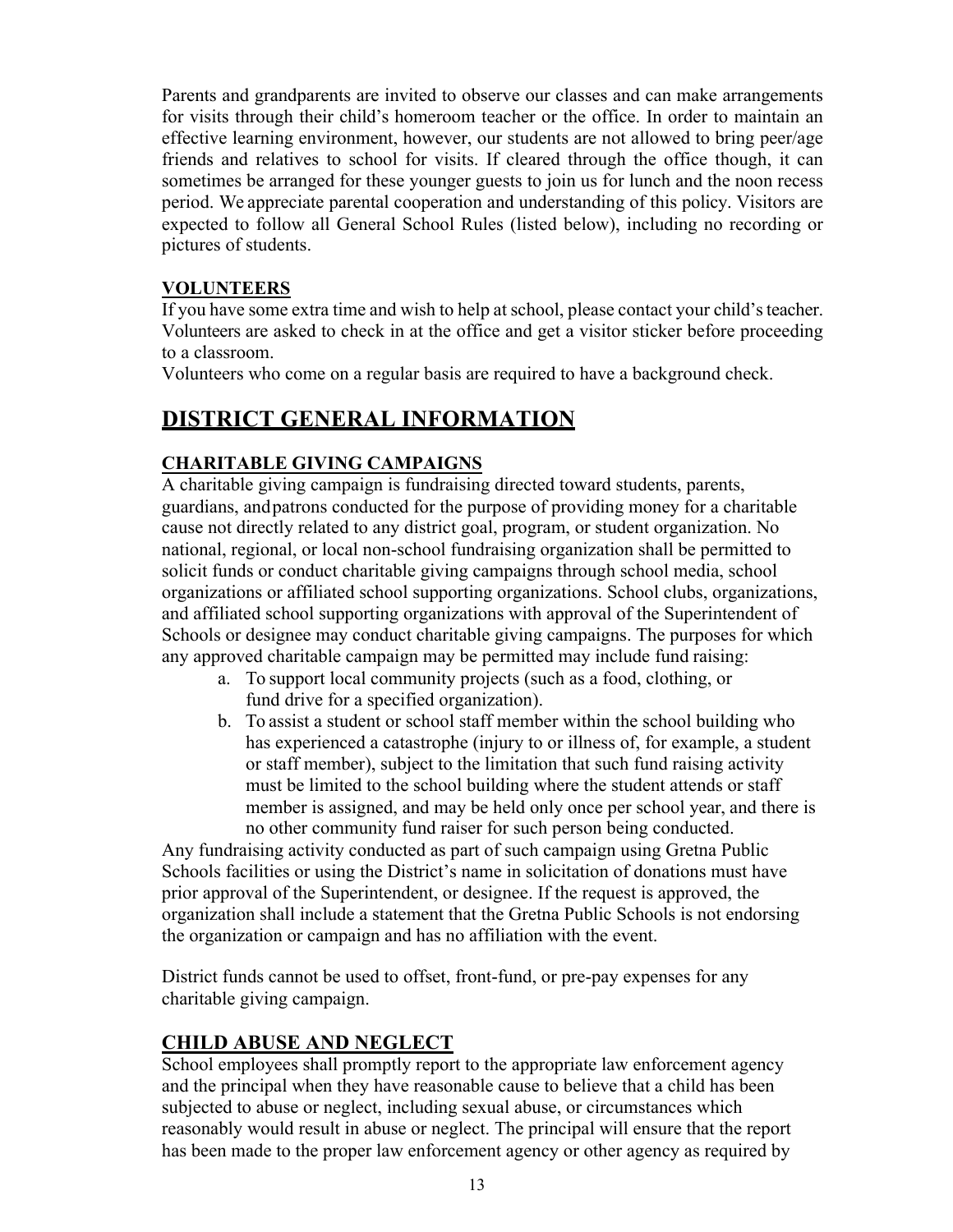law.

This requirement shall apply to all school employees, including coaches and volunteers, participating in interstate amateur athletic competition. The term "promptly" means "within a 24-hour period."

# **CONTROVERSIAL ISSUES**

Controversial issues exist where there are sharp differences of opinion concerning an idea or a line of action. In order that students may develop intelligent attitudes and understandings concerning significant aspects of living, they should be afforded opportunities within the classroom to deal with such issues to the extent appropriate for their level of maturity and the educational mission of the District.

# **DRUG AND SUBSTANCE USE AND PREVENTION**

### **Drug-Free Schools**

The District shall implement regulations and practices which will ensure compliance with the Drug- Free Schools and Communities Act and all regulations and rules promulgated pursuant thereto. The District's safe and drug-free schools' program is established in accordance with principles of effectiveness as required by law to respond to such harmful effects.

# **Education and Prevention**

The District promotes comprehensive, age appropriate, developmentally based drug and alcohol education and prevention programs, which will include in the curriculum the teaching of both proper and incorrect use of drugs and alcohol for all students of this School District. Further, the District will have proper in-service orientation and training for all employed staff.

#### **Safe and Drug-Free Schools-- Parental Notice of Right to Withdraw**

Parents will be notified that, if upon receipt of information regarding the content of safe and drug free school programs and activities other than classroom instruction a parent objects to the participation of their child in such programs and activities, the parent may notify the School District of such objection in writing. Upon the receipt of such notice the student will be withdrawn from the program or activity to which parental objection has been made.

# **EMERGENCY SCHOOL CLOSINGS**

Every effort will be made to follow the regular school schedule, but because of severe weather conditions or emergency reasons, it is sometimes necessary to close school. Such an announcement will come from the superintendent's office through radio station **(KFAB-1110)** and the school messaging service. Families who wish NOT to be contacted via the messaging service should notify the office in writing of this request. We encourage parents to have preplanned arrangements for their children in the rare event that school is forced to dismiss during the day.

# **FIELD TRIPS**

The purpose of the field trip must be clearly defined, related to essential classroom learning, meaningful and appropriate for students, and of high quality. Field trips may be used as an incentive to improve student performance as long as the criteria for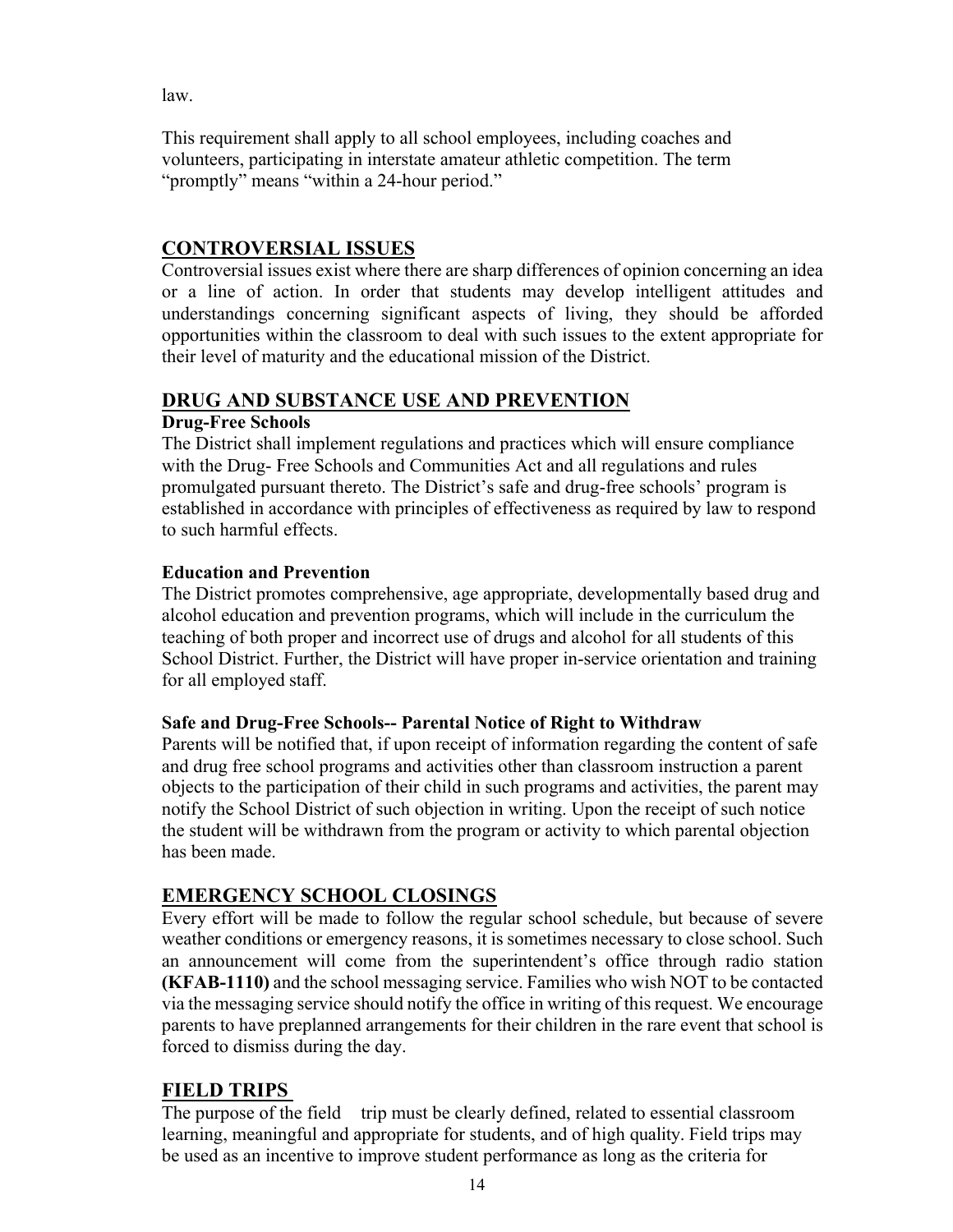participation is applied and communicated to all eligible students in a timely fashion prior to the time of the trip. Communication will be sent to you with information about these trips. It is important that you communicate with the classroom teacher indicating whether your child has permission to participate in this event.

The School District disciplinary rules and regulations, as identified in this handbook, pertain to school approved field trips. An appropriate educational experience and proper supervision shall be supplied for any pupils whose parents do not wish for them to participate and/or students who do not meet set expectations for participation in a field trip. Chaperones are expected to ride on the school bus with students, unless other arrangements are made with the classroom teacher. No other children are allowed to accompany students or parents who are serving as chaperones.

# **FUNDRAISING**

Fundraising is the selling of a product, providing a service or activity, or requesting donations of any kind. School fundraising directly funds school programs and student organizations.

The School Board of Gretna Public Schools recognizes a desire and a need for ongoing fundraising support. The school board also recognizes a need for restraint to prevent fundraising activities from becoming too numerous and overly demanding on employees, students, and the general public.

All fundraising for student organizations and school supporting organizations must have prior administrative approval. Projects that involve door-to-door sales will not be approved for student participants.

# **GUIDANCE**

The work of elementary school counselors aligns with the school's mission to support all students' academic, career, and social emotional achievement as they prepare for the ever-changing world of the 21st century. This alignment is accomplished through the design, development, implementation and evaluation of a comprehensive school counseling program.

#### **Direct student services including:**

- K-5th grade school counseling core curriculum instruction direct instruction, team teaching, developing learning activities
- Small group activities planned activities outside the classroom promoting academic, career or social/emotional development
- Individual student planning
- Appraisal assist students in evaluating interests' abilities, skills and achievement
- Advisement assist students in goal setting based on academic, career and social/emotional data responsive services
- Counseling in individual or small- group settings school counselors provide planned, short- term and goal-focused counseling. School counselors do not provide therapy or long-term counseling in schools. However, school counselors are prepared to recognize and respond to student mental health needs and assist students and families
- Crisis response provide support and assistance to students and families as they navigate crisis and emergency situations

#### **Indirect student services including:**

seeking resources.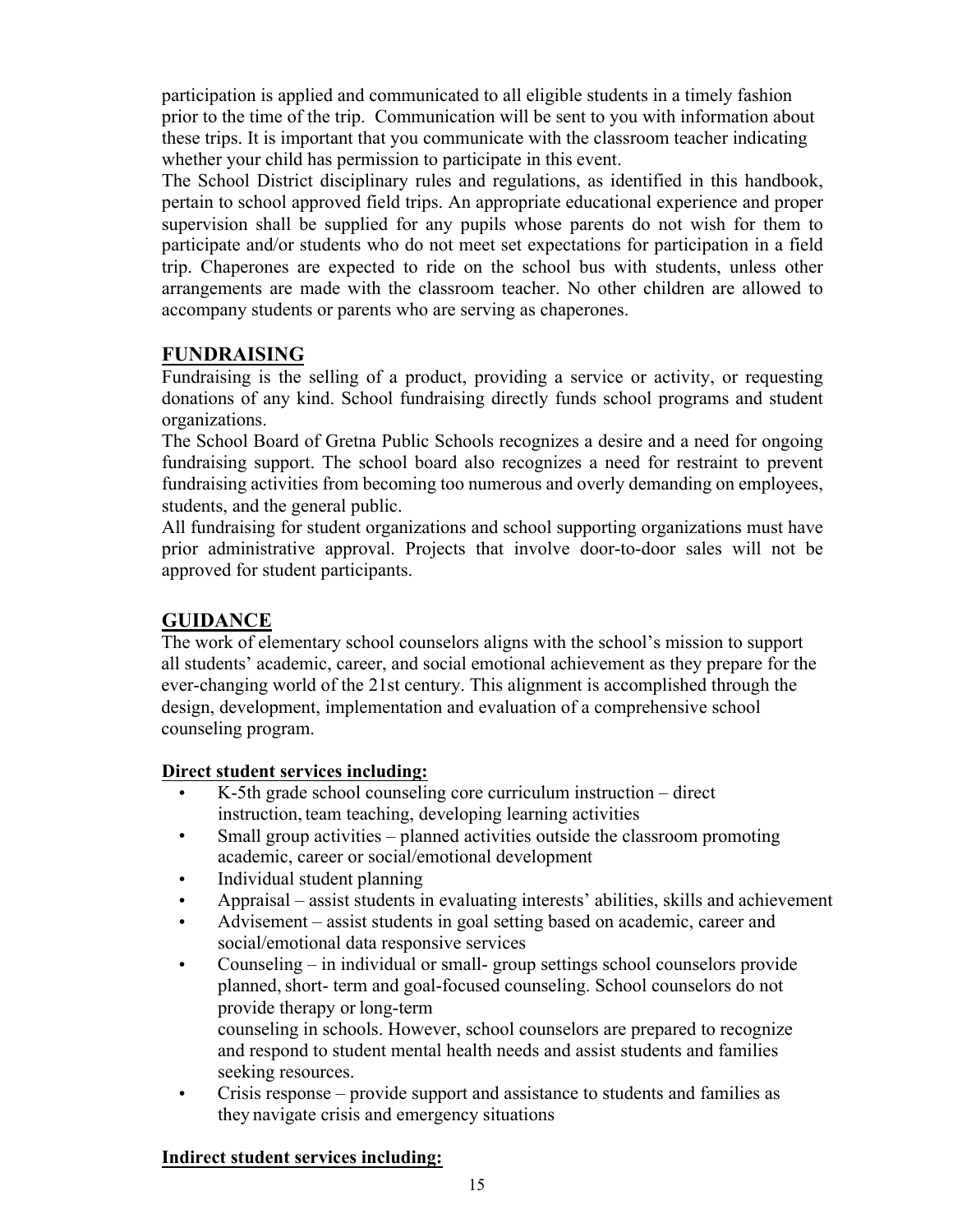- Consultation share strategies supporting student achievement with parents, teachers, other educators and community organizations
- Collaboration work with other educators, parents and the community to support student achievement
- Referrals support for students and families to school or community resources for additional assistance and information

# **HEALTH GUIDELINES**

#### **ALLERGIES**

Gretna Public Schools is committed to providing a safe and nurturing environment for students. The Board of Education understands the increasing prevalence of life-threatening allergies among school populations.

Recognizing that the risk of exposure to allergens can be reduced in the school setting, Gretna Public Schools is committed to working in cooperation with parents, students, and physicians, to minimize risks and provide a safe educational environment for all students. The focus of allergy management shall be on prevention, education, awareness, communication and emergency response.

It is the policy of the district to provide all students, through necessary accommodations where required for students with disabilities, the opportunity to participate in all school programs and activities for which they are otherwise eligible. Accordingly, the superintendent shall direct staff to act affirmatively and work closely with parents to assure that the needs of children with documented allergies are taken into consideration in planning for district programs.

The goals for allergy management include:

- 1. To define a formal process for identifying, managing, and ensuring continuity of care for students with life-threatening allergies.
- 2. To maintain the health and protect the safety of children who have lifethreatening allergies in ways that are developmentally appropriate, promote self-advocacy and competence in self-care and provide appropriate educational opportunities.
- 3. To ensure that interventions and individual health care plans for students with life- threatening allergies are based on accurate information and evidence-based practices.

# Responsibilities of Staff.

Staff shall develop plans to minimize risks and provide a safe educational environment for students with allergies. Upon being informed of the student needs, the appropriate team shall convene (IEP team for students with verified disabilities; 504 team for students with a 504- qualifying disability without an IEP; and individual health care team for students who do not qualify for IEP or 504 services or accommodations). The team shall consider the unique needs of the individual student in developing the appropriate plan for each student.

Consideration shall be given, but not limited to, the following:

Restrict foods and other allergens from the classroom(s) of the student with allergies or from other areas where student with allergies may be exposed, such as the food services environment (which may include restricting foods in specified eating areas, restricting foods served in the meal line, and identifying foods containing common allergens), during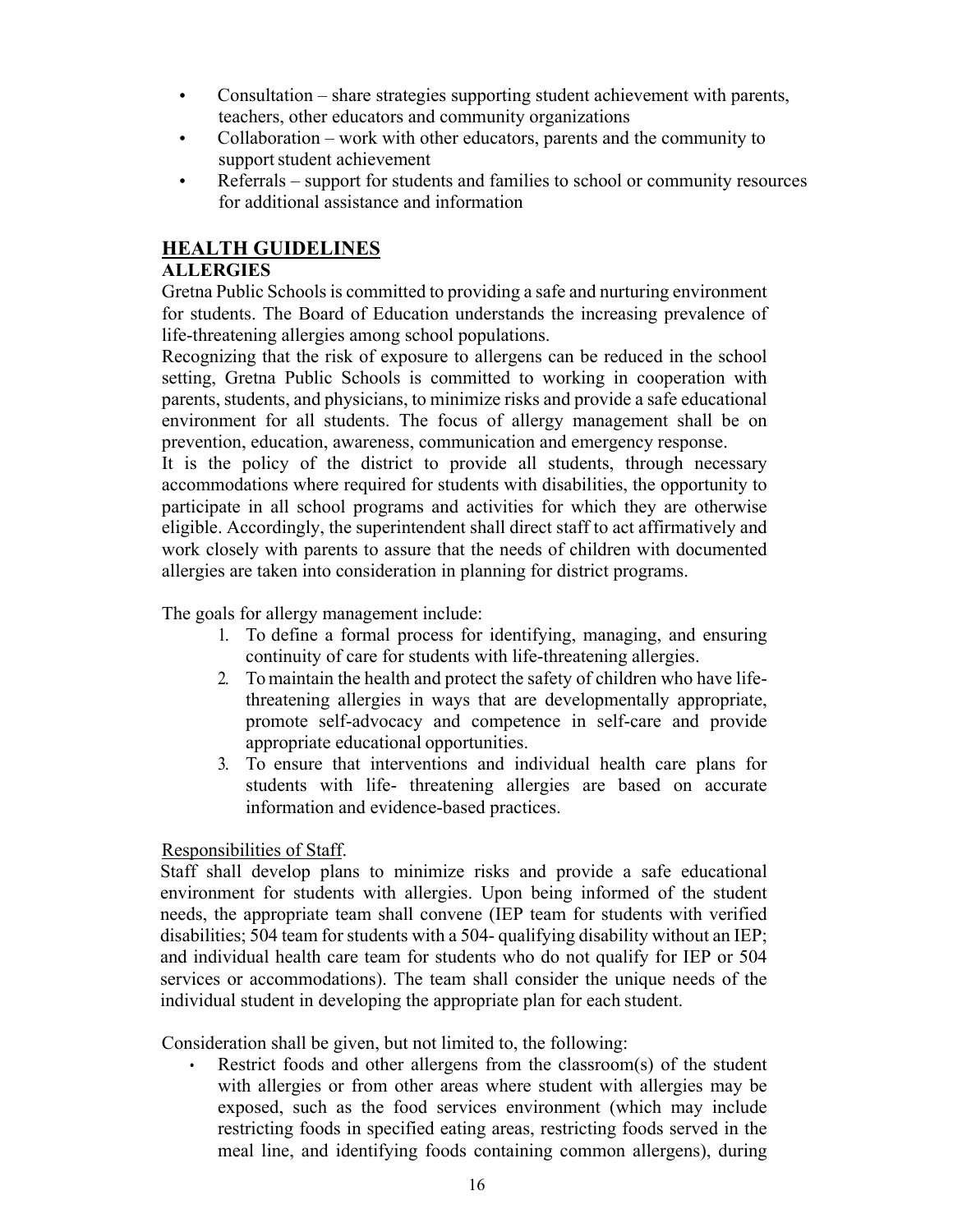field trips, student transportation vehicles, and extracurricular activities or events.

- Encouraging washing of hands before and after handling foods.
- Develop appropriate cleaning protocols.
- Inform and educate staff about the identity and needs of students with allergies, in a manner consistent with FERPA and other confidentiality or privacy laws.
- Use signage to inform building users of building-wide restrictions on common allergens.
- Be aware of location(s) of auto-injectable epinephrine for the student in the event of an emergency, understand the signs and recognize the symptoms of an allergic emergency and be aware of how to administer auto-injectable epinephrine and/or who to contact in the event of an emergency.

Responsibilities of Students with Allergies and their Parents.

- Inform the school nurse or an administrator of the student's allergies and provide medical verification of life-threatening allergies from a physician, and physician treatment protocols and any prescribed medication as appropriate.
- If a life-threatening allergy exists and the parent(s) choose not to provide physician treatment protocols and/or prescribed medication, the parent(s) shall sign an acknowledgment of their election not to provide such protocol or medication and release the School District and its employees of responsibility for treating an allergic reaction experienced by the student.
- If a student with a life-threatening food allergy brings their own snacks or other food item to the classroom or activity, such snack must be accompanied by a written verification from the parent(s) that the snack was provided by the parent(s) and meets the student's dietary requirements to prevent an allergic reaction.
- Avoid anything with unknown ingredients or known to contain any food to which the student is allergic or knowingly or carelessly expose oneself to items to which the student is allergic.
- Be proactive in the care and management of the student's allergies and reactions based on their developmental level.
- Notify an adult immediately if the student eats or is exposed to the food or other allergies to which the student is allergic.

Responsibilities of Other Students.

- Not intentionally or carelessly expose those with allergies to foods or other allergens that may create an adverse reaction.
- Follow directives given with regard to food restrictions and protocols.
- Not bully or pick on a student with a food allergy because of the student's condition.

Failure to meet the foregoing expectations may subject the violating student to disciplinary consequences.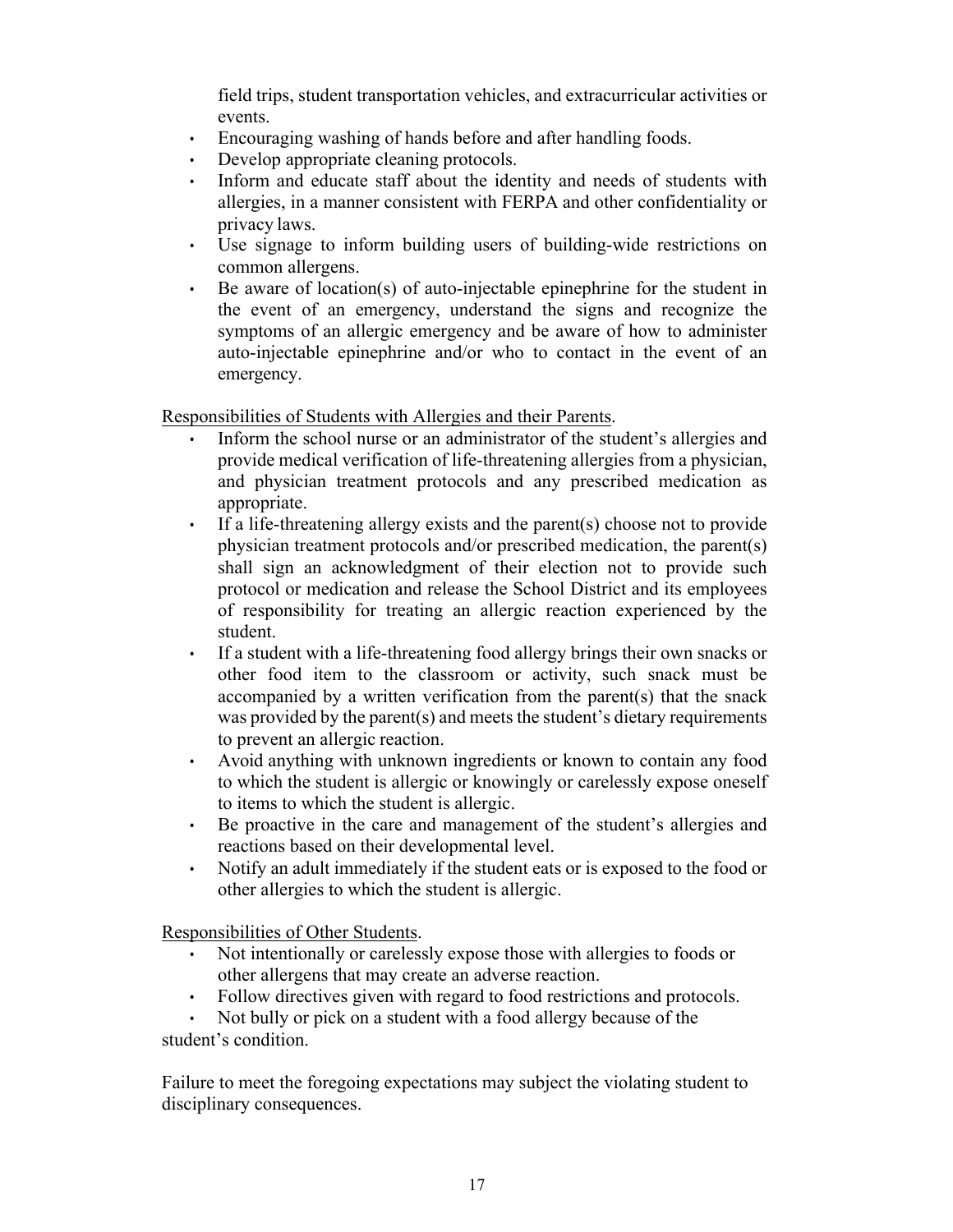#### **Concussions**

1. Training.

The Superintendent or designee shall make available training approved by the chief medical officer of the State on how to recognize the symptoms of a concussion or brain injury and how to seek proper medical treatment for a concussion or brain injury to all coaches of school athletic teams.

2. Education.

The Superintendent or designee shall require that concussion and brain injury information be provided on an annual basis to students and the students' parents or guardians prior to such students initiating practice or competition. The information provided to students and the students' parents or guardians shall include, but need not be limited to:

- a. the signs and symptoms of a concussion;
- b. the risks posed by sustaining a concussion; and
- c. the actions a student should take in response to sustaining a concussion, including the notification of his or her coaches.
- 3. Response to Concussions.
	- a. Removal. A student who participates on a school athletic team shall be removed from a practice or game when he or she is reasonably suspected of having sustained a concussion or brain injury in such practice or game after observation by a coach or a licensed health care professional who is professionally affiliated with or contracted by the school.
	- b. Return-to-Play. A student who has been removed from a practice or game as a result of being reasonably suspected of having sustained a concussion or brain injury student shall not be permitted to participate in any school supervised team athletic activities involving physical exertion, including, but not limited to, practices or games, until the student: (i) has been evaluated by a licensed health care professional, (ii) has received written and signed clearance to

resume participation in athletic activities from the licensed health care professional, and (iii) has submitted the written and signed clearance to resume participation in athletic activities to the school accompanied by written permission to resume participation from the student's parent or guardian.

The coach or administration may require that the student's return to full activities be on a stepwise progression back to full participation, or otherwise establish conditions for return to participation that are more restrictive than those defined by the licensed health care professional if the coach or an administrator reasonably deems such to be appropriate.

The signature of an individual who represents that he or she is a licensed health care professional on a written clearance to resume participation that is provided to the school shall be deemed to be conclusive and reliable evidence that the individual who signed the clearance is a licensed health care professional. The school is not required to determine or verify the individual's qualifications.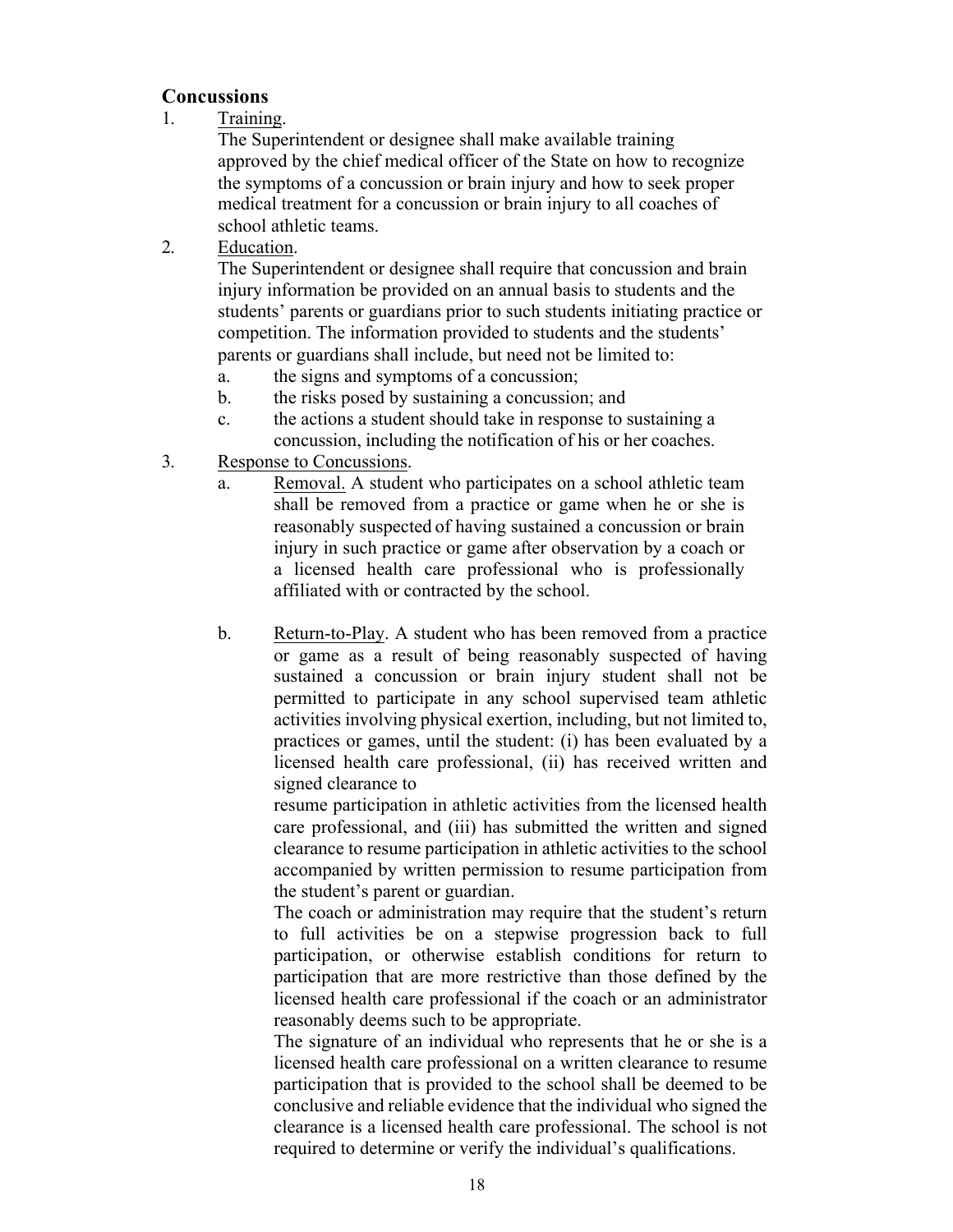- c. Parent Notification. If a student is reasonably suspected after observation of having sustained a concussion or brain injury and is removed from an athletic activity per the preceding paragraph, the parent or guardian of the student shall be notified by the Superintendent or designee of the date and approximate time of the injury suffered by the student, the signs and symptoms of a concussion or brain injury that were observed, and any actions taken to treat the student.
- d. Return to Learn. The Superintendent shall develop a return to learn protocol for students who have sustained a concussion. The return to learn protocol shall recognize that students who have sustained a concussion and returned to school may need informal or formal accommodations, modifications of curriculum, and monitoring by medical or academic staff until the student is fully recovered.
- 4. Responsibility of Coaches. Coaches shall comply with this policy and apply their safety and injury prevention training. Acoach who fails to do is subject to disciplinary action, including but not limited to termination of employment.
- 5. Students and Parents.

It is recognized that coaches cannot be aware of every incident in which a student has symptoms of a possible concussion or brain injury. As such, students and their parents have a responsibility to honestly report symptoms of a possible concussion or brain injury to the student's coaches on a timely basis.

#### **General Rules**

The general goals of health services are (1) to conduct health screening according to state guidelines;

(2) provide emergency services for injury or sudden illness; (3) to appraise the health status of students; (4) to discuss health problems with students and their parents; (5) to assist in the identification of handicapped children; and (6) to help prevent and control disease.

- Please call the school office when a child is ill and will be absent.
- The nurse maintains health records on each student and needs your help in keeping this record accurate. **It is imperative for parents to keep emergency contacts and phone numbers updated.**
- If a student becomes ill or sustains a significant injury at school, the parent, guardian, or person designated by the parent or guardian on the enrollment card shall be notified immediately. If deemed advisable, the school will request the person to pick up the child from school. In case of any emergency, the school may call the family physician for administration of temporary relief or aid. If in the opinion of the principal or attending adult, a student has sustained a very serious or life-threatening injury, a rescue squad shall be called immediately.
- It is the parent's responsibility to inform and update the school regarding their child's health status. This assists staff in identifying potential classroom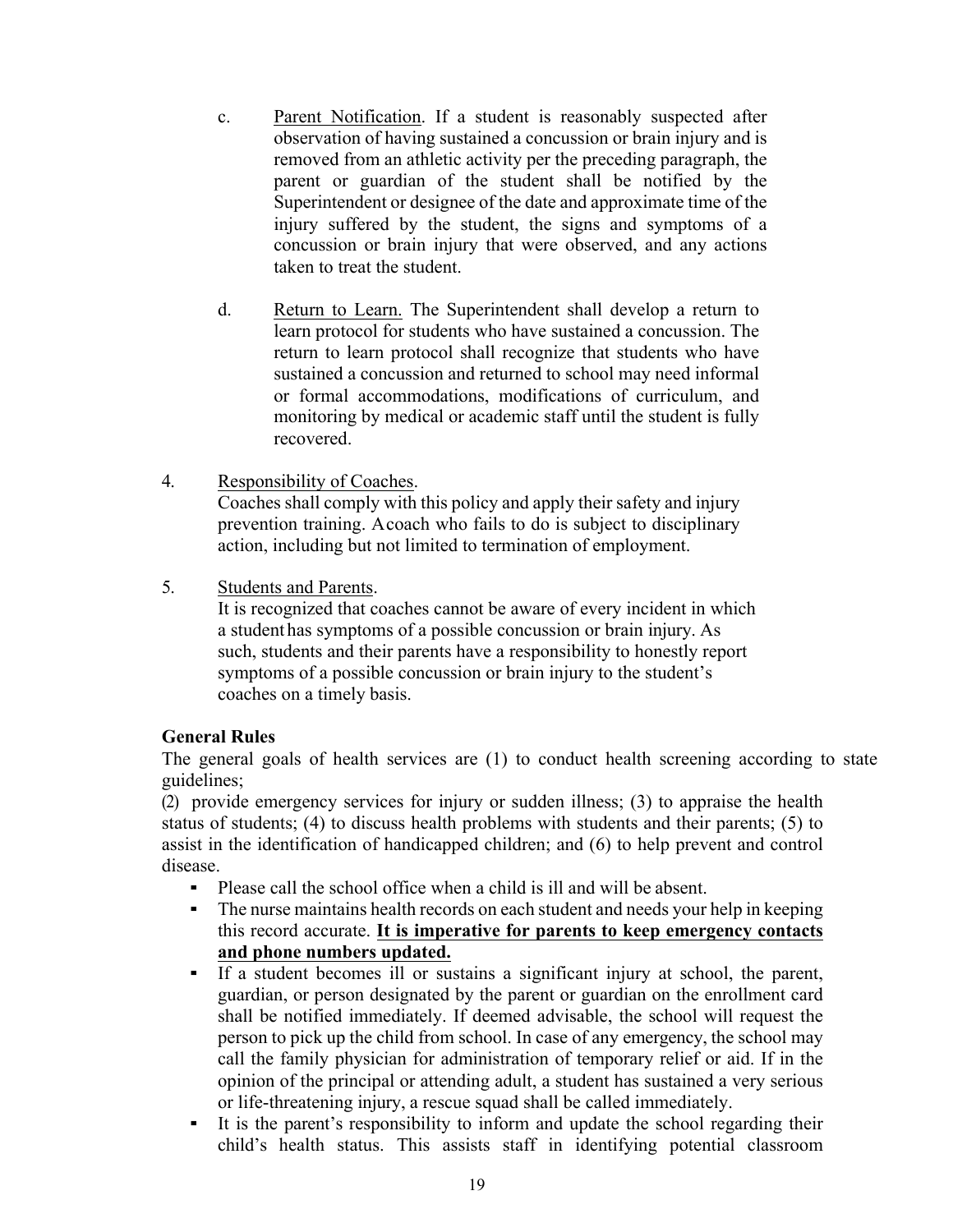emergencies and health issues, which may affect your child's learning.

A child who is ill should be kept home from school until he/she is well enough to return to a normal routine. Proper care in the early stages of an illness can reduce the possibility of spreading the illness to others. The following are guidelines to assist you in deciding when your child should stay home from school

IRRITABILITY, HEADACHE, POOR APPETITE, TIREDNESS, ACHINESS are vague

symptoms. Changes in a child's normal behavior can often signal the beginning of an illness. An ill child is unable to benefit from school activities. FEVER of 100 degrees or greater. Take your child's temperature if he/she complains of feeling tired, headache, sore throat or stomachache. A child should be fever free for 24 hours without the use of medication before returning to school.

NAUSEA, VOMITING, DIARRHEA. Keep your child home as long as these symptoms occur. Be sure your child is able to tolerate fluids and food without difficulty before returning.

NASAL SECRETIONS AND COUGHING/SNEEZING spread respiratory infections easily when these symptoms can't be controlled. Remember some children in our classrooms are very susceptible to infection. SUSPECTED COMMUNICABLE CONDITIONS-UNDIAGNOSED RASHES, HEAD LICE, PINK EYE, RINGWORM, AND CHICKEN POX. A child must be sent home until identified symptoms are evaluated and a health care provider documents conditions before returning to school.

- Children who must remain indoors because of colds or who are recovering from an illness should bring a note from their parents. This note should include the specific duration of the excuse for staying indoors. **Frequent and/or lengthy excuses may necessitate a doctor's order.**
- All students shall show evidence of a physical examination by a qualified physician within six months prior to the entrance of such student into the beginner grade (kindergarten) and the seventh grade, or in the case of a transfer from outof-state to any other grade, unless the parent or guardian of such student objects thereto in writing (NE. Statue 79-444).

#### **Health Screenings**

Students will receive a state mandated health screening from the school nurse during the school year. The purpose of these screenings are to help identify any potential problem areas from a medical perspective and then communicate with parents if needed. If parents would like to opt their child(ren) out of these screenings, please provide the school nurse with updated documentation from your medical professional, for the student's health file. The screening must attest that the child underwent the required screening needs within the last 6 months and needs to be signed by a physician, physician assistant, or advanced practice registered nurse-nurse practitioner.

#### **Prescription Drugs**

Any prescription drug sent to school personnel to dispense must be accompanied by a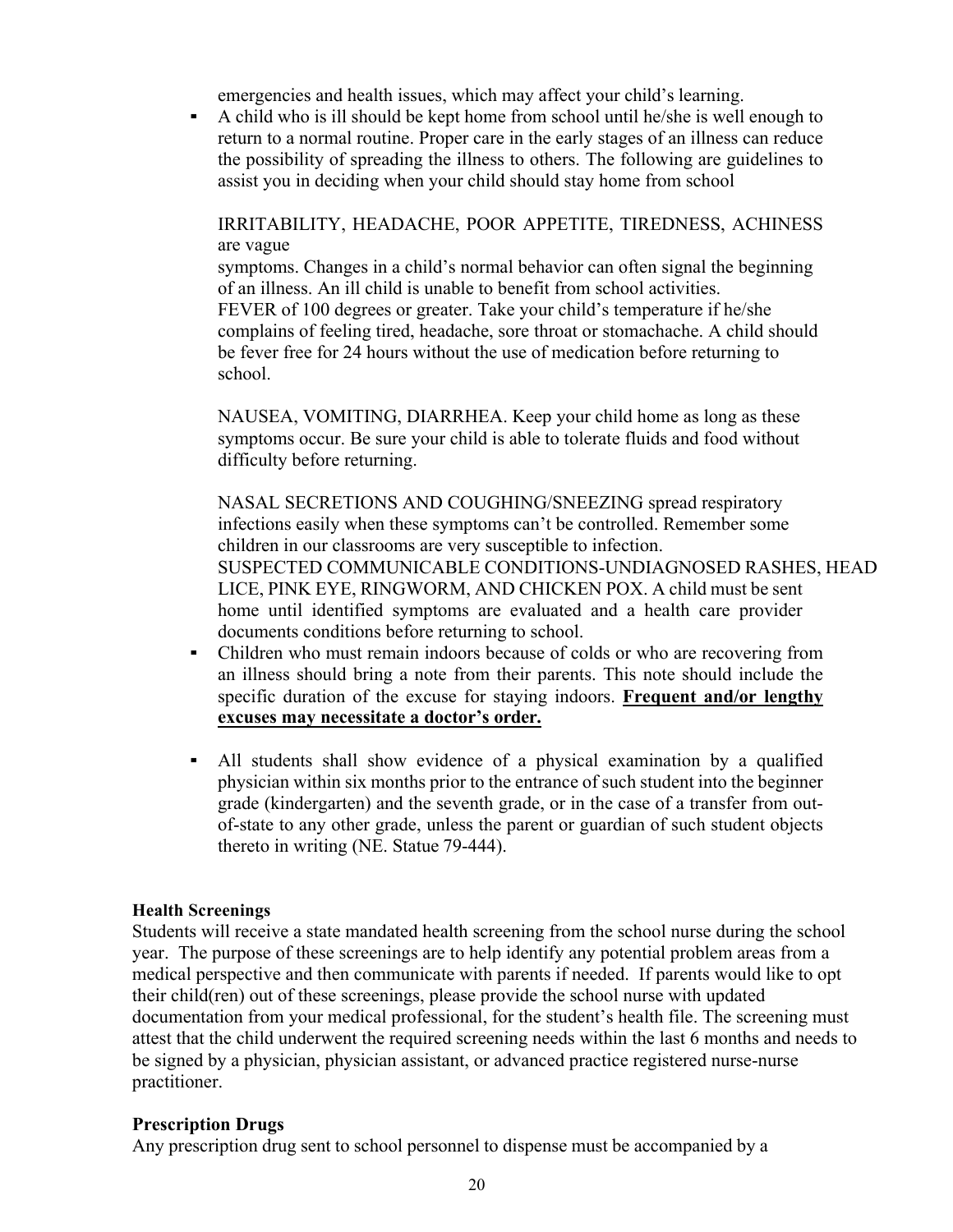physician's order that gives the following information: student's name, type of medicine, dosage, and time to be administered. Written permission from the parent or guardian regarding its administration must accompany the correctly labeled prescription bottle. A nonprescription drug can only be administered with a parent or guardian's note that gives the same information and permission.

Any medication prescribed for once or twice a day will not be administered at school unless specifically ordered at a certain hour by your physician.

Medications that are not FDA approved, including but not limited to herbal remedies, dietary supplements and naturopathic medicines, will not be administered by district nurses or personnel without a doctor's order.

### **INSTRUCTIONAL AND MEDIA MATERIALS**

The Board of Education reserves responsibility for the final acquisition of materials, but the responsibility for the selection of instructional materials is delegated to the Superintendent, with the assistance of the instructional and media staff, to establish procedures and regulations for the selection of instructional and media materials, reviewing their effectiveness, and dealing with complaints concerning instructional materials. The Superintendent may establish committees consisting of teachers and media staff to assist with these responsibilities.

Occasional objections to some materials may be voiced despite the care taken in selection and qualification of the personnel selecting materials. The following procedures apply equally to all complaints whether they be from students, parents, school personnel or district patrons.

Complaints should be presented to the Principal of the school where the material is used. In the event the person with the concern does not wish to make a formal complaint, the concern may be expressed to the Principal at the school at which the material was received. The Principal shall submit informal concerns to the Superintendent for the Superintendent's consideration.

#### **LIBRARY/MEDIA**

A description of the library/media program can be found under the media tab on our school website.

#### **LOST AND FOUND**

To help prevent lost articles, put your child's name on his/her belongings. If an article belonging to your child is missing, he/she should look in the lost and found box and check in the office. Lost articles should be reported to the office. School personnel will try to locate the lost item. **Students are asked not to bring expensive or fragile possessions to school.** It is important for the school and home to stress to our children the importance of being responsible with one's personal belongings.

#### **MAKE-UP WORK**

To receive credit for work missed due to excused absences (e.g., personal illness, bereavement or emergency in the family, participation in an approved school activity), the student, upon returning to school, is responsible a) for requesting assignments for make-up work and b) for completing the make-up work on his/her own initiative by the due date. The teacher will provide materials and assistance to a student who is making up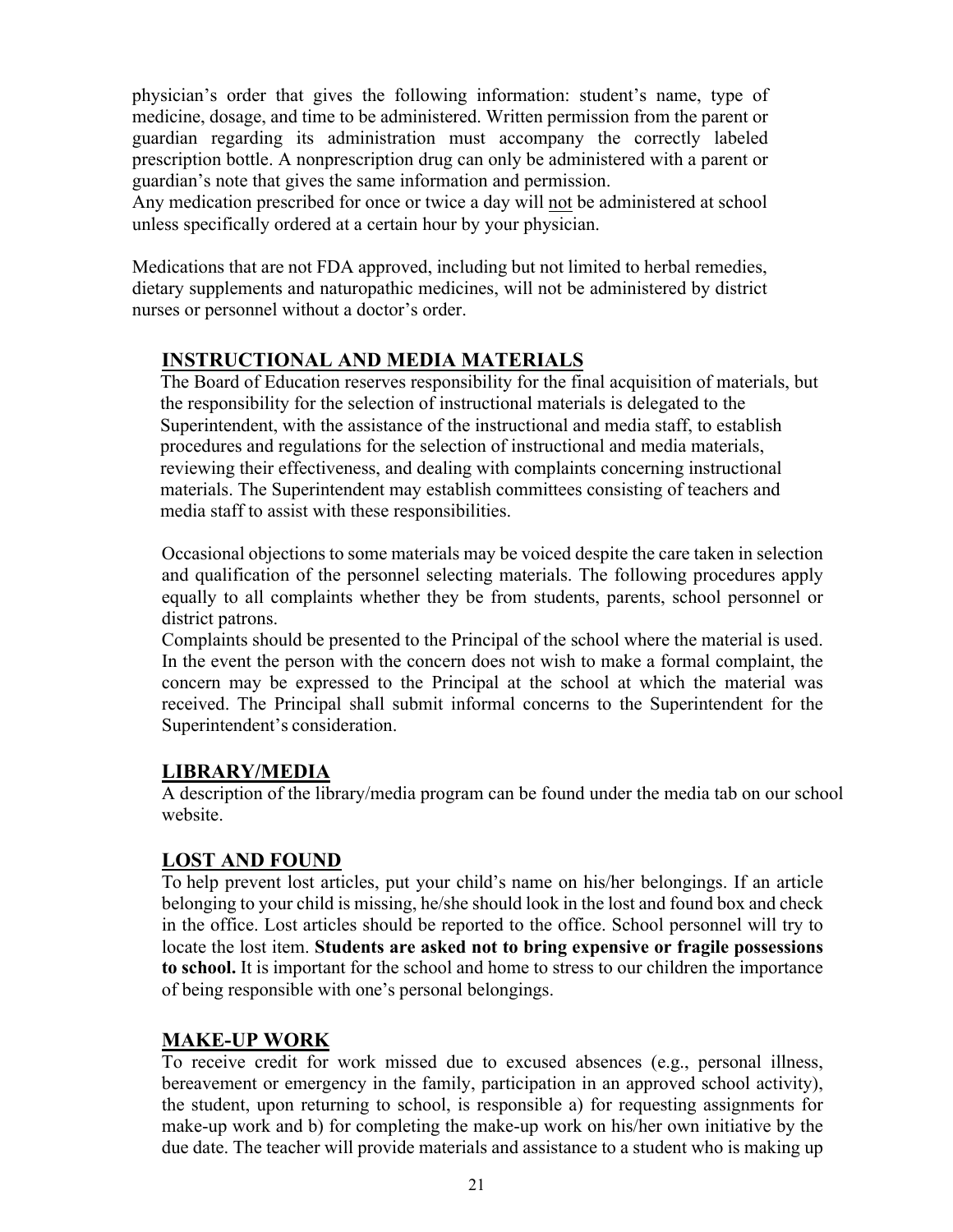work for these reasons.

To receive credit for work missed due to a parent requested prearranged absence (e.g., medical or dental appointment, religious observance, spectator at a school activity, family trip, college visit), the student is responsible a) for requesting assignments for make-up work prior to his/her absence and b) for completing the make-up work on his/her own initiative by the due date.

Students and parents/guardians are advised that equivalent experiences for students who miss class are difficult and sometimes impossible to recreate. Parents/guardians are also advised that testing and summarizing activities often are scheduled at the end of the quarter and the end of the semester; parent requested prearranged absences should be avoided during these times.

### **MTSS (MULTI-TIERED SYSTEMS OF SUPPORT)**

Gretna Public Schools is utilizing a framework named MTSS (Multi-Tiered Systems of Supports). MTSS is a proactive approach to meeting the needs of and educating the entire student. The MTSS framework provides interventions and supports for students with academic, behavioral, social, and emotional challenges. The key components of the MTSS Framework incorporated by Gretna Public Schools are as follows:

- Establishing and teaching school-wide expectations and procedures
- Ongoing data collection used to make informed decisions
- Utilizing tiers of instruction, intervention, and support
- Creating a positive climate and culture

# **FOOD AND NUTRITION SERVICES**

#### **Food Allergies**

The District monitors all foods purchased and served as part of their meal programs. The most common food allergens are; wheat, peanut, egg, milk, fish, nuts, soybeans, and shellfish. Use of these ingredients will be available on published school menus and/ or on the label of all packaged items.

The District operates as a "PEANUT/TREE NUT SAFE" environment. All elementary schools will not purchase or provide, as part of their school meal program, any items that contain peanut or tree nuts as an ingredient. Each school will also make available a "PEANUT/TREE NUT SAFE" seating area to separate allergens from home packed meals. Students and/or parents can choose to sit in this "PEANUT/TREE NUT SAFE" seating area but it is not required.

#### **Meal Accommodations**

The District takes all aspects of a child's safety as one of our most important responsibilities. School meals are no exception. Food and Nutrition Services (FANS) participates in the National School Lunch Program (NSLP) and offers safe and wholesome meals for all students with no bias or discrimination. It is required by The Nebraska Department of Education (NDE) Nutrition Services that all diet accommodations are reviewed annually. The state form(s) are only used if your child will need a meal or snack accommodation while at school and are being served from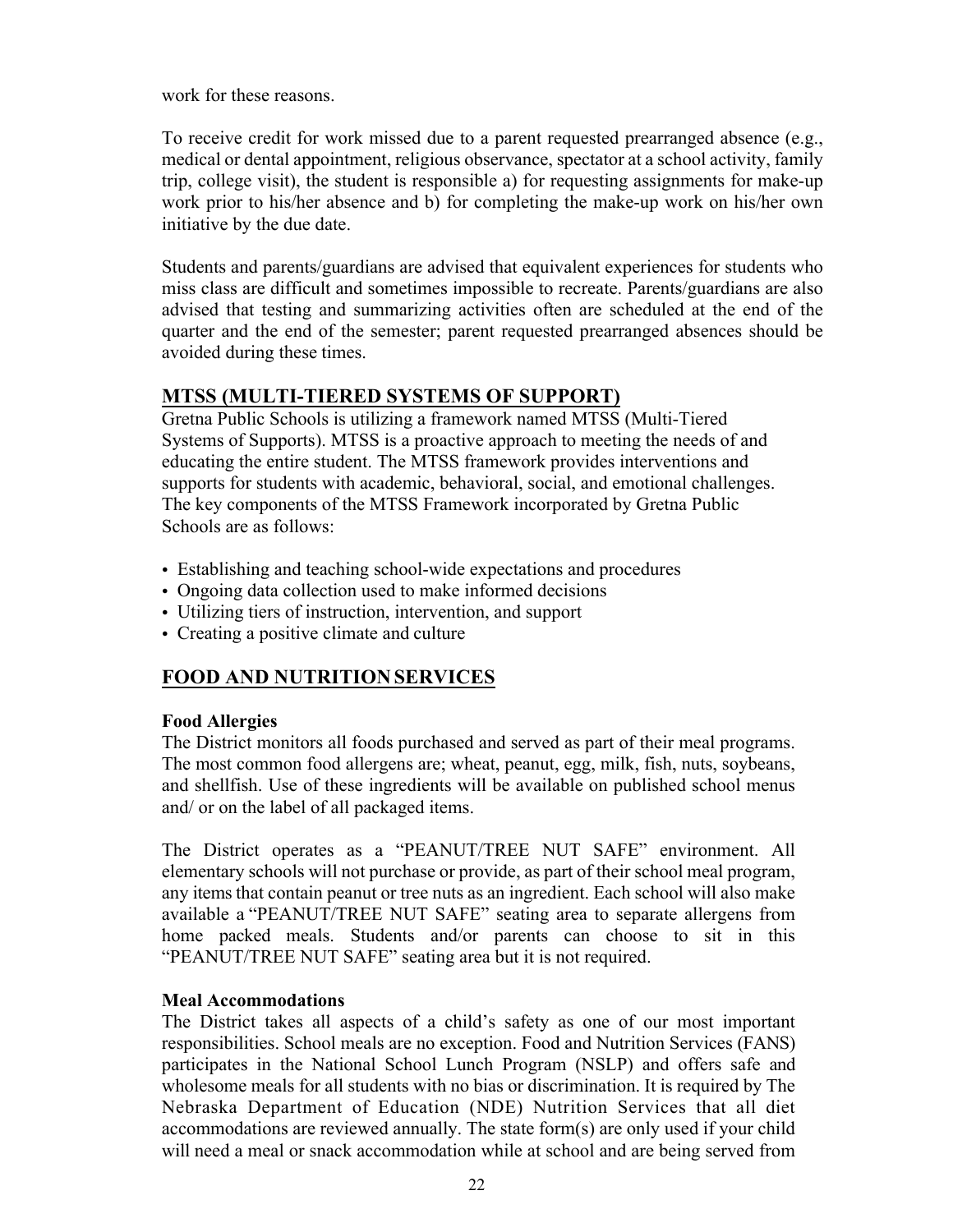FANS. Annual review and/or access to forms can be located by logging into the Student Records Access portal at: https://simsweb.esu3.org/login.cfm?sdist=grt and completing the "Student Verification" process.

Only one student can be recorded on each form. Some examples are, but not limited to; due to an allergy, celiac disease, gluten intolerance, lactose intolerance or another medical condition. There are two different forms available but only one form is needed based on the type of accommodation request.

Request for Meal Accommodation is used for accommodations that can be met within the NSLP meal pattern requirements. This form can be completed by a parent or legal guardian. All reasonable requests will be accommodated.

Medical Request Form is used for accommodations that cannot be met within the NSLP meal pattern requirements. Nutrition Services will review each request and identify what substitutes are available to meet the needs of the student. This form must be completed and signed by a State Licensed Health Care Professional.

Completed forms should be sent by mail, email or fax to:

Sharon Schaefer, SNS Director of Food and Nutrition Services Gretna Public Schools 11335 204th St Gretna, NE 68028

sschaefer@ gpsne.org (402) 408- 2535 fax

Guardians are required to update the form if a child's needs change during the school year by logging into the Student Records Access portal at: https://simsweb.esu3.org/ login.cfm?sdist=grt and completing the "Student Verification" process.

Questions should be directed to Sharon Schaefer, Director of Food and Nutrition Services, sschaefer@gpsne.org

#### **Biometrics Identification System**

Gretna Public Schools is using state-of-the-art identification equipment for our district's hot lunch program. This equipment protects your child from others accessing his/her account or other students mistakenly entering your child's lunch number. This new form of identification uses the finger and its image to uniquely identify your child.

When we enroll a finger, we do take a variable amount of measurements and the style of the fingerprint. The plan is to use the index finger on each hand. These measurements and style of fingerprint get converted to a number, which gets encrypted and stored. If it were ever decrypted and given to someone, this person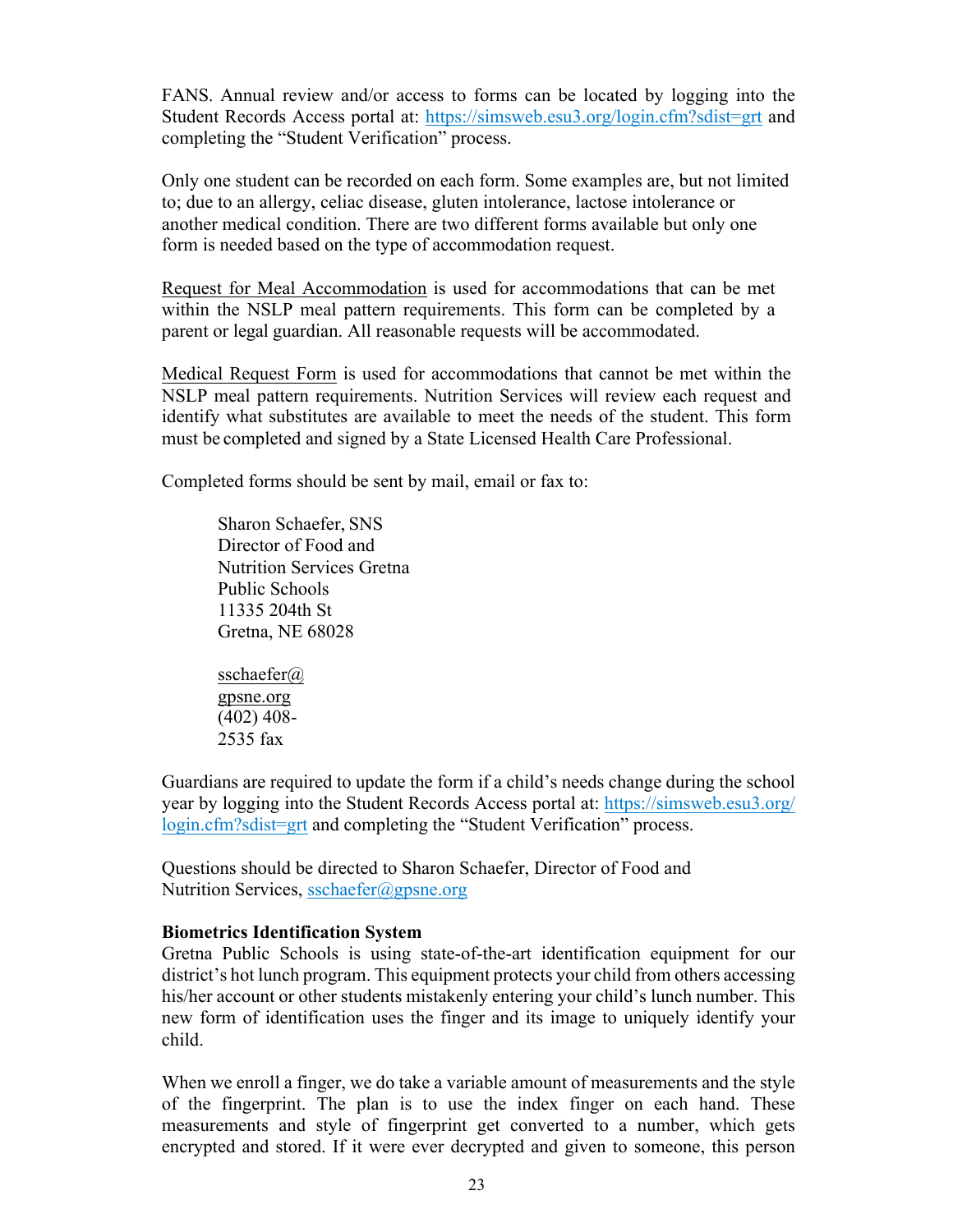would not be able to reverse the process, since many variables are not present.

This form of identification is called Biometrics, which translated means measurements of human characteristics. **This is not fingerprinting.** Biometric measurements are used to create this enrollment. However, they are converted to "a number," which is what will be encrypted and stored.

The system is one directional. Without the finger being placed on the reader, we have no knowledge of style of fingerprint or how many measurements went into the matching process to create this unique numeric.

Once the system is implemented, your child is in complete control of his/her own identity. Placing a finger on the reader is the only way to be identified. This dramatically protects them from losing an id number or sharing that number with other students.

#### **Meal Account Balances**

The District will ensure that families can check their meal account balances in a manner other than exclusively online. The District will ensure that at least one form of meal account payment is free of charge.

Families may pre-pay for school lunches through a computerized program. A lunch account has been set up for each family. Money for all the children in a family is deposited into this one account so parents may send lunch money for all children in one check to any of the school offices. There is an option to deposit money and check your lunch balance online, go to www.gpsne.org for details. Deductions will be made from the family account for hot lunch and Ala carte items including milk. Each student has been assigned a five-digit number that can be keyed into the computer each time the student makes a purchase if the student has opted out of the Biometrics identification system. Whenever the family lunch account balance is \$10.00 or below, you will be notified either by a phone call or email. Deposits must be made by 8:45 a.m. to be credited for that day.

#### **Meal Charge Policy**

It is the policy of the District to comply with the National School Lunch Program and School Breakfast Program and all other federal grant programs that provide free or reduced meals to qualifying students.

#### **Payments**

Payments are accepted in each building office by check or cash. You may also make a payment online at https://www.gretnaschoolspay.org/ Payments by check or cash must be in an envelope with the student or family name and lunch ID or family lunch account number to assist in crediting the proper account.

The District encourages families to pre-pay without charge for free or reduced price meals. Notwithstanding the option to pre-pay, students and families will have a method to add funds during the school day. Any balance remaining in a pre-paid account shall carry over into the next month.

Unpaid meal charges may be carried over at the end of the school year as a delinquent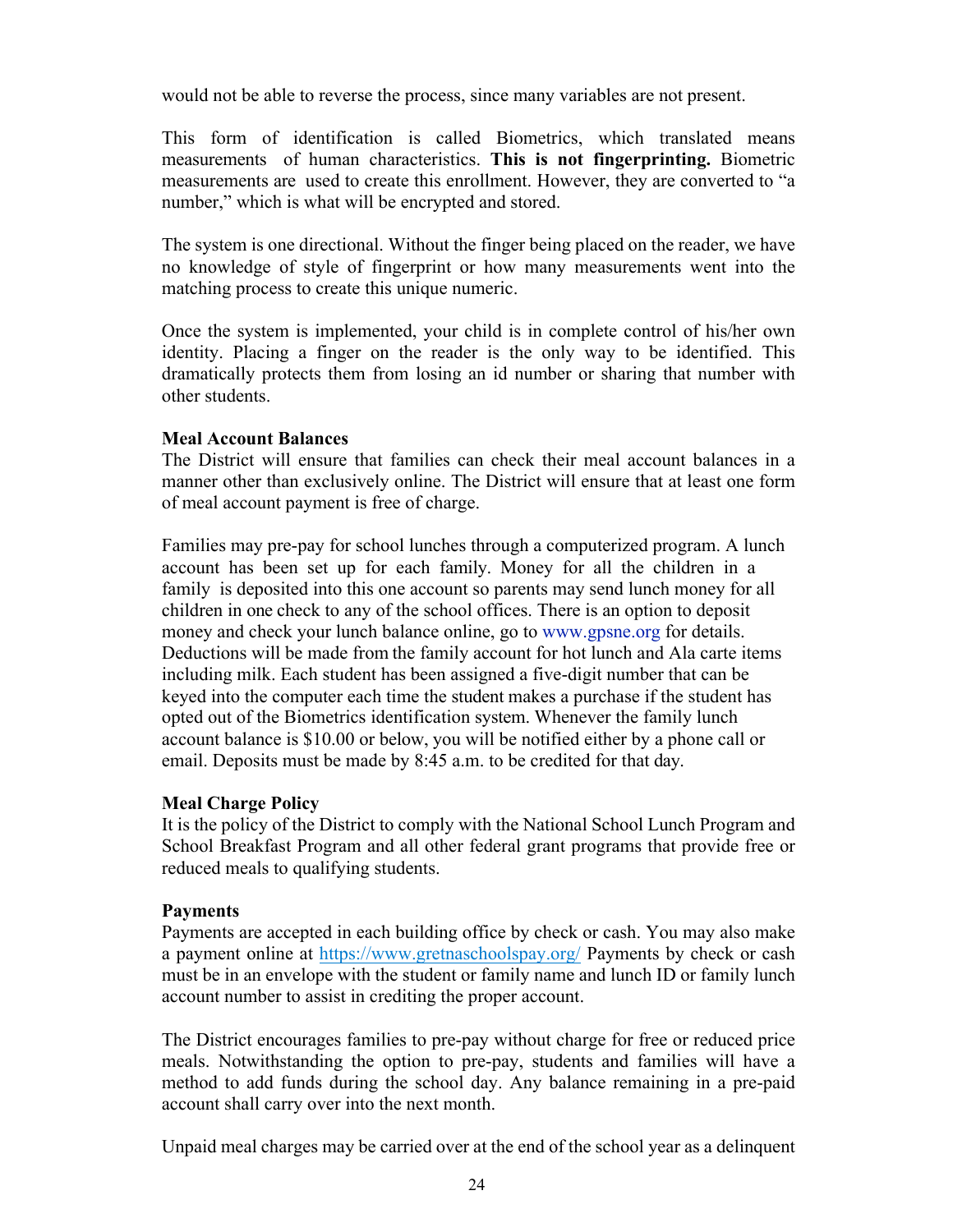debt and the District shall undertake reasonable collection efforts to collect unpaid meal charges classified as delinquent debt, pursuant to and in compliance with state and federal law. The District shall maintain records of its collection efforts and, once delinquent meal charges are converted to bad debt, its documentation establishing and handling of the bad debt.

#### **End of Year Balance**

Any money remaining in a student lunch account at the end of the school year will be transferred with the student to the next grade.

#### **Refunds**

Please submit refunds for graduating students that do not have siblings in the district or for students leaving the district in writing to: Sharon Kerr, Gretna Public Schools, 11717 S. 216<sup>th</sup> St, Gretna NE 68028 or email her at skerr@gpsne.org. Please include a forwarding address and allow 2-3 weeks for the refund. Any monies remaining in the account after the  $3<sup>rd</sup>$  Friday in June will be used as a donation to a lunch balance for a family in need within the district.

#### **Student Confidentiality**

The District will disclose individual student eligibility information only to those persons (and organizations) who require the information in order to carry out an activity specifically authorized by the National School Lunch Act, subject to applicable legal exceptions.

The District shall not use or implement any colored or coded meal cards, tickets, tokens, or other methods of payment that would overtly identify a student as being eligible for free or reduced-price meals.

#### **Student Eligibility**

Families of students who may be eligible for free or reduced-price school meals should submit an application to determine their eligibility. Applications are available through the Superintendent or Superintendent's designee. As long as an application is submitted on or after July 1, the application will be considered current for the new school year. A student may become eligible for free or reduced meals at any time during the school year if the household experiences a change in financial

#### **USDA Nondiscrimination Statement**

In accordance with Federal civil rights law and U.S. Department of Agriculture (USDA) civil rights regulations and policies, the USDA, its Agencies, offices, and employees, and institutions participating in or administering USDA programs are prohibited from discriminating based on race, color, national origin, sex, disability, age, or reprisal or retaliation for prior civil rights activity in any program or activity conducted or funded by USDA.

Persons with disabilities who require alternative means of communication for program information (e.g. Braille, large print, audiotape, American Sign Language, etc.), should contact the Agency (State or local) where they applied for benefits. Individual who are deaf, hard of hearing or have speech disabilities may contact USDA through the Federal Relay Service at (800) 877- 8339. Additionally, program information may be made available in languages other than English.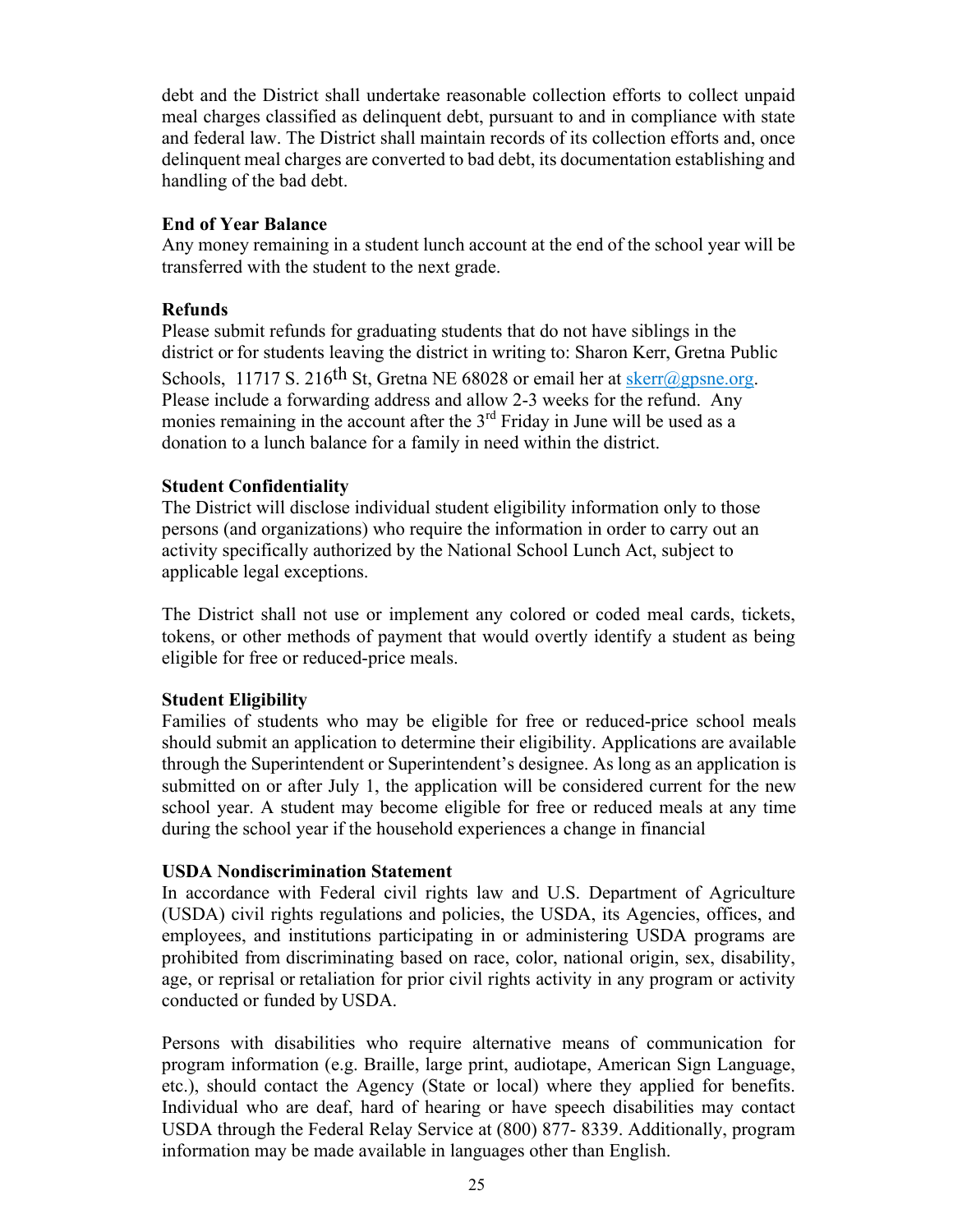To file a program complaint of discrimination, complete the USDA Program **Discrimination** Complaint Form, (AD-3027) found online at: http://www.ascr.usda.gov/complaint\_filing\_cust\_html and at any USDA office, or write

a letter addressed to USDA and provide in the letter all of the information requested in the form. To request a copy of the complaint form, call (866) 632-9992.

Submit your completed form or letter to USDA by:

1.Mail: U.S. Department of Agriculture Office of the Assistant Secretary for Civil Rights 1400 Independence Avenue, SW Washington, D.C. 20250-9410;

1.Fax: (202) 690-7442; or

(3) Email:  $program.intake@useda.gov$ 

This institution is an equal opportunity provider.

#### **PLEDGE OF ALLEGIANCE**

During the school day, when a majority of the students are scheduled to be present, during which time students will be led in the recitation of the Pledge of Allegiance in the presence of the flag of the United States of America. Student participation in the recitation of the Pledge of Allegiance shall be voluntary. Students not participating in the recitation of the Pledge of Allegiance shall be permitted to silently stand or remain seated but shall be required to respect the rights of those students electing to participate.

#### **PUBLICATIONS**

School newsletters and written reminders will be distributed regularly via email as much as possible. If you wish to receive written copies of this correspondence, please contact the office. In order to keep updated on school and classroom activities, we encourage parents to read our publications thoroughly and to visit our school's web site **www.gpsne.org**

#### **SAFETY AND SECURITY**

#### **Controlled Access Entry**

Our schools are monitored by a camera system. All visitors will have to be buzzed in during school hours. Building doors will be locked at the start time of each of the schools. To enter any of the buildings, visitors will have to identify themselves at a video intercom system and a secretary or other designated staff member will have to grant them access. Once inside, all visitors must adhere to the following procedure:

Upon entering the building, all parents and visitors are asked to sign in at the office and prepare a Visitor badge. During arrival and dismissal periods, parents may wait for their children in the front entry without following this procedure, but if one wants to go beyond this area, a visitor badge is required. **We regret any inconvenience these procedures cause. Our staff wants to be accessible, yet security is a top mutual concern.**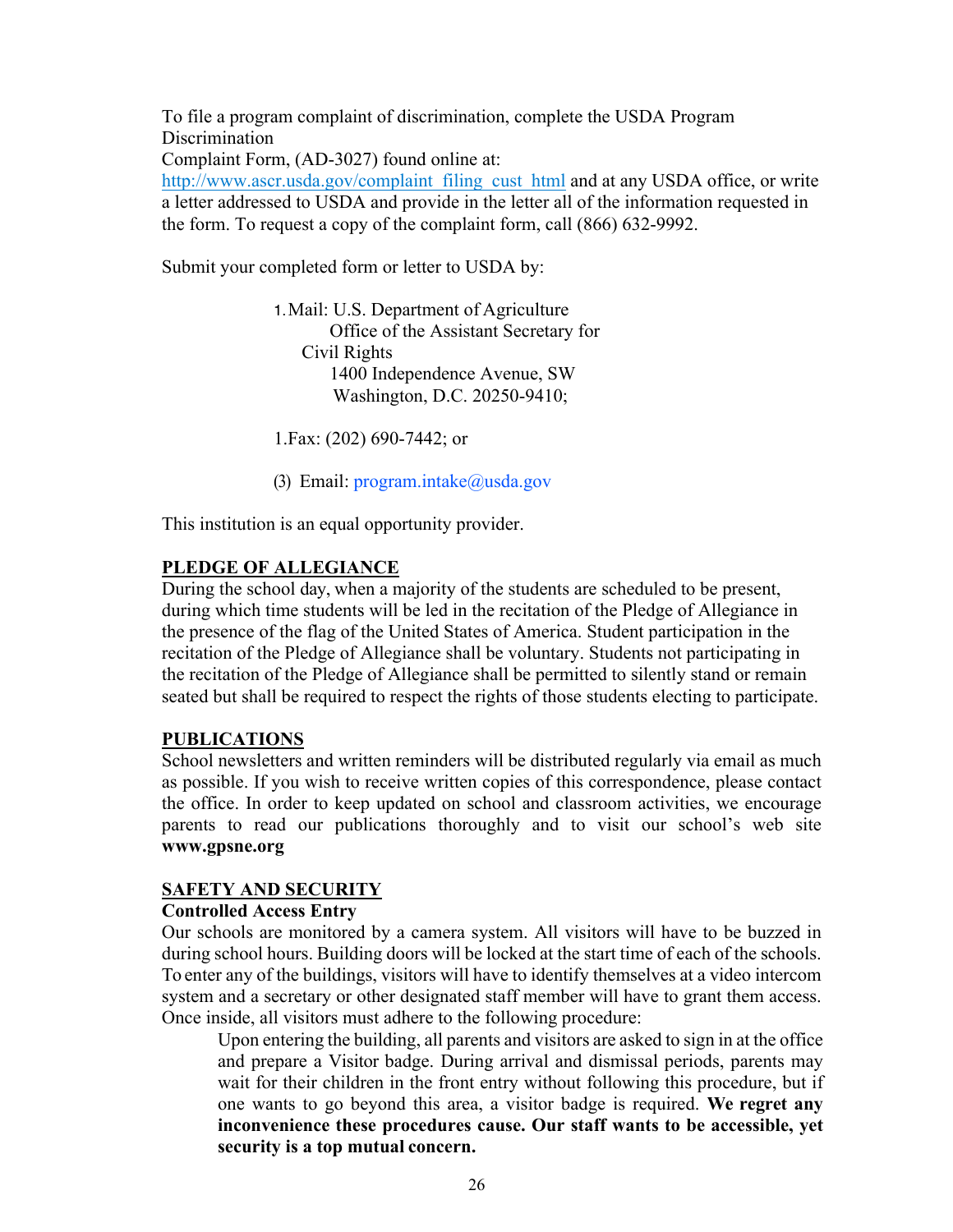#### **Crisis Plan**

Crisis Plans for emergency responses and directions for tornado, evacuation, lockdown, lockout, shelter in place and fire drill activities have been developed. To be in compliance with the fire code, there are to be nine fire evacuation exercises each school year. Two tornado drills are to be exercised and two lockdown drills practiced each school year.

Since many parents may not be at home, all children and faculty will be normally retained at the school building in case of extreme emergency. The school notification system will be activated to inform parents and guardians regarding where children may be picked up at school or at the evacuation site.

### **SPECIAL EDUCATION**

The Gretna Public Schools provide a free and appropriate education for all resident handicapped students under guidelines established by the Nebraska Department of Education.

#### **Individual Education Plan (IEP)/Individual Family Service Plan (IFSP)**

For those children receiving Special Education Services, an IEP or IFSP will be developed following the testing (verification). This IEP/IFSP will be reviewed on a semiannual basis. Parent input is vitally important in creating a complete and useful IEP/IFSP. Review is essential to program success

and is required by state regulations. Every effort will be made to find an acceptable time and place for the parents to attend the review.

Personnel typically attending the IEP/IFSP reviews may include teachers, therapists, services coordinators, and school district representatives. New goals and objectives developed from suggestions by those present may be added to the IEP/IFSP at this time. Progress reports and testing data may also be discussed.

# **DISTRICT POLICIES**

**ATTENTION TO ALL PARENTS: The following pages of rules, rights and procedures apply to Aspen Creek Elementary School, Falling Waters Elementary School, Gretna Elementary School, Palisades Elementary School, Thomas Elementary School, Whitetail Creek Elementary School, Aspen Creek Middle School, Gretna Middle School and Gretna High School. They should be viewed as a legal supportive component of the Falling Waters Elementary Student Conduct Code that was printed on the previous pages in language appropriate for elementary children. Questions related to this information should be directed to the principal's office.**

# **ANTI-DISCRIMINATION, ANTI-HARASSMENT, AND ANTI-RETALIATION**

# **A. Elimination of Discrimination.**

The Gretna Public School District hereby gives this statement of compliance and intends to comply with all state and federal laws prohibiting discrimination. This school district intends to take any necessary measures to assure compliance with such laws against any prohibited form of discrimination.

The Gretna Public School District does not discriminate on the basis of sex, disability,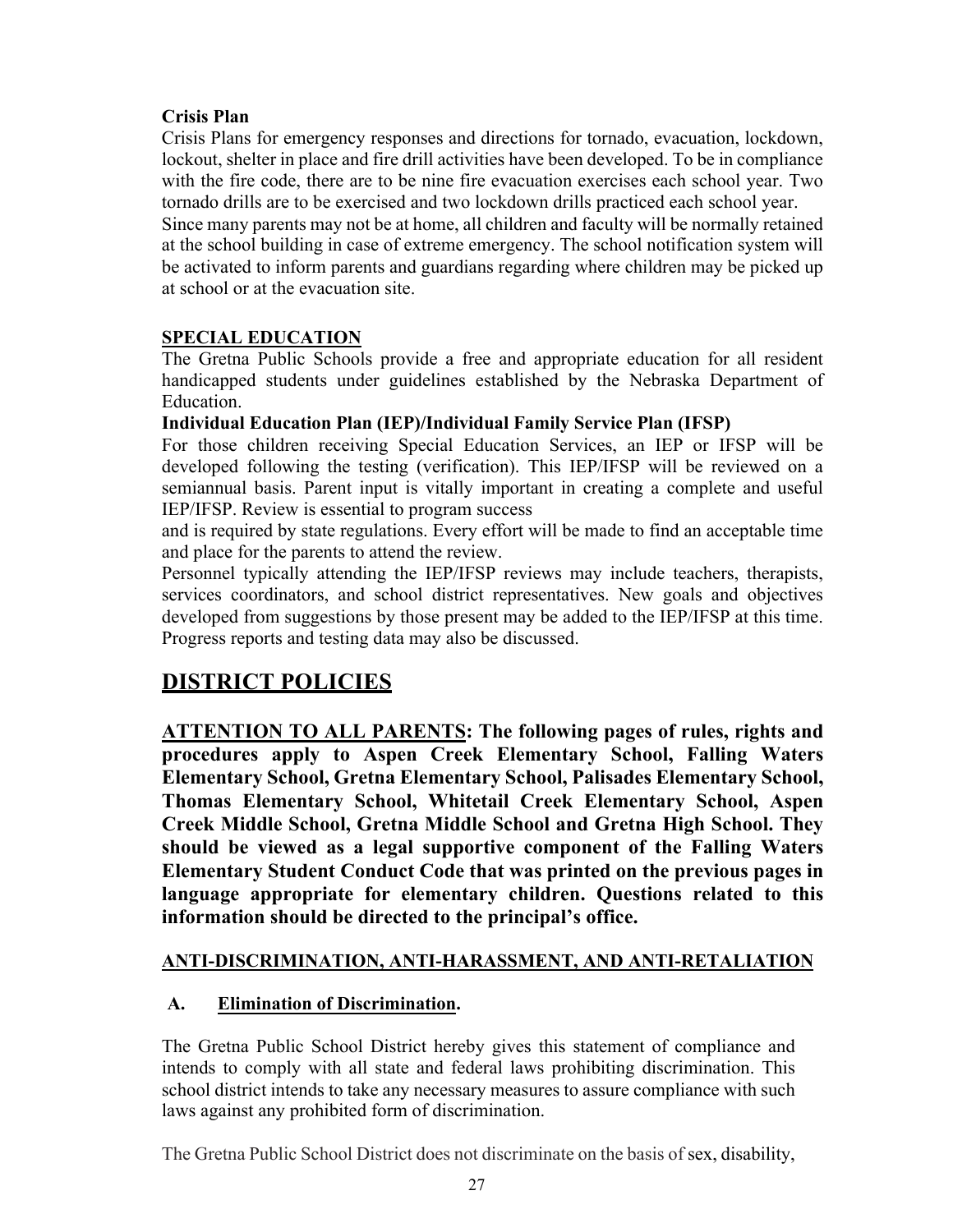race, color, religion, veteran status, national or ethnic origin, age, marital status, pregnancy, childbirth or related medical condition, or other protected status in its programs and activities and provides equal access to the Boy Scouts and other designated youth groups. The following person has been designated to handle inquiries regarding the non-discrimination policies:

Dr. Richard Beran, Superintendent, 11717 South 216th Street, Gretna, NE 68028, (402) 332-3265, rberan@gpsne.org.

Complaints or concerns involving discrimination or needs for accommodation or access should be addressed to the Coordinator. For further information about antidiscrimination laws and regulations, or to file a complaint of discrimination with the Office for Civil Rights in the U.S. Department of Education (OCR), please contact OCR at One Petticoat Lane, 1010 Walnut Street, 3rd Floor, Suite 320, Kansas City, Missouri 64106, (816) 268-0550 (voice), Fax (816) 268-0599, (800) 877-8339 (telecommunications device for the deaf), or ocr. kansascity@ed.gov.

#### **B. Prohibited Harassment, Discrimination, and Retaliation of Employees, Students and Others.**

#### **1. Purpose**:

The Gretna Public School District is committed to offering employment and educational opportunity to its employees and students in a climate free of discrimination. Accordingly, unlawful discrimination, harassment and retaliation of any kind by District employees, including, co-workers, nonemployees (such as volunteers), third parties, and others is strictly prohibited and will not be tolerated.

Harassment is a form of discrimination and includes verbal, non-verbal, written, graphic, or physical conduct relating to a person's sex, disability, race, color, religion, veteran status, national or ethnic origin, age, marital status, pregnancy, childbirth or related medical condition, or other protected status, race, that is sufficiently serious to deny, interfere with, or limit a person's ability to participate in or benefit from an educational or work program or activity, including, but not limited to:

- a. Conduct that is sufficiently severe or pervasive to create an intimidating, hostile, or abusive educational or work environment, or
- b. Requiring an individual to endure the offensive conduct as a condition of continued employment or educational programs or activities, including the receipt of aids, benefits, and services.

Educational programs and activities include all academic, educational, extracurricular, athletic, and other programs of the school, whether those programs take place in a school's facilities, on a school bus, at a class or training program sponsored by the school at another location, or elsewhere.

Discriminatory harassment because of a person's sex, disability, race, color, religion, veteran status, national or ethnic origin, age, marital status, pregnancy, childbirth, or related medical condition, or other protected status,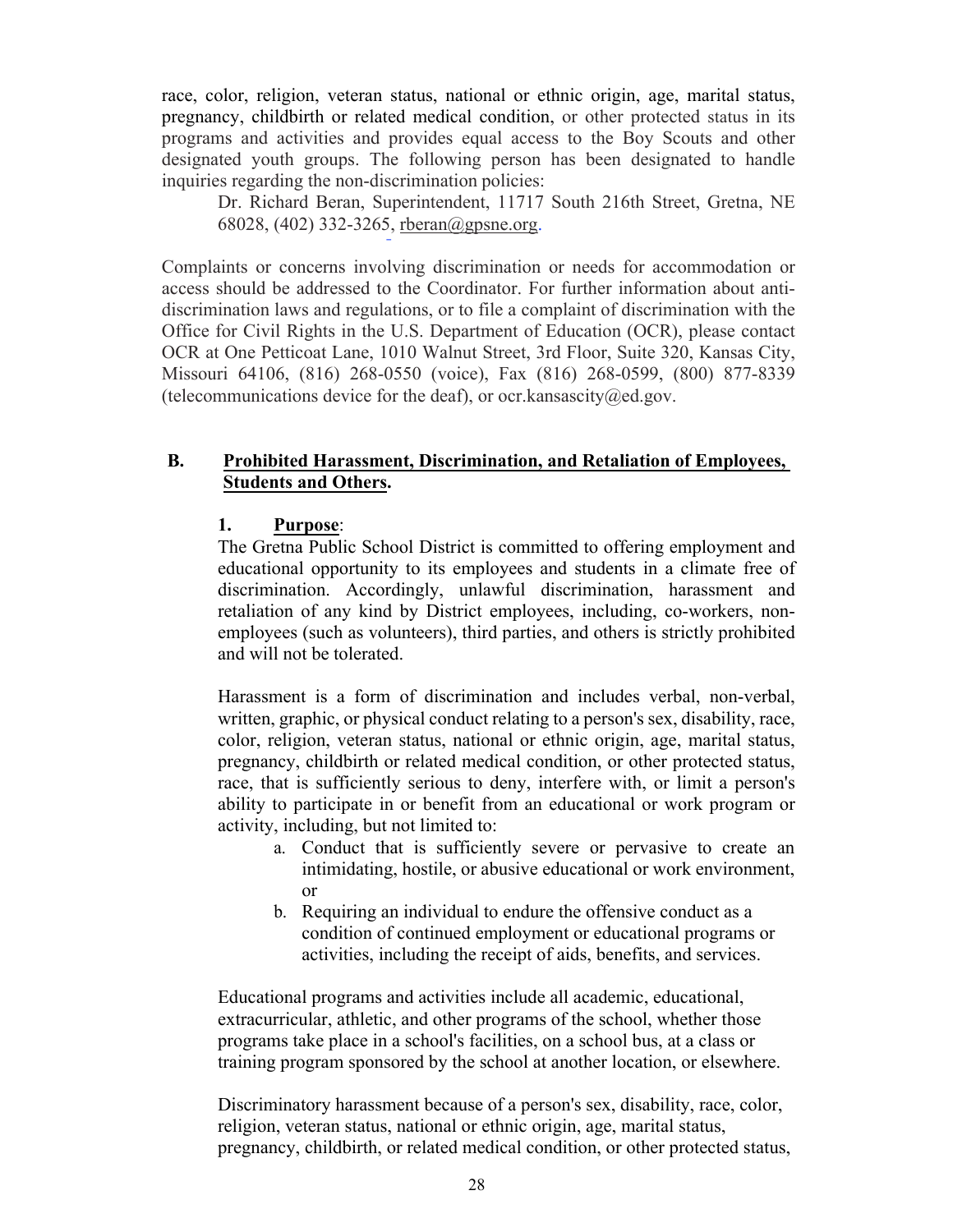may include, but is not limited to:

- a. Name-calling,
- b. Teasing or taunting,
- c. Insults, slurs, or derogatory names or remarks,
- d. Demeaning jokes,
- e. Inappropriate gestures,
- f. Graffiti or inappropriate written or electronic material,
- g. Visual displays, such as cartoons, posters, or electronic images,
- h. Threats or intimidating or hostile conduct,
- i. Physical acts of aggression, assault, or violence, or
- j. Criminal offenses

The following examples are additional or more specific examples of conduct that may constitute sexual harassment:

- a. Unwelcome sexual advances or propositions,
- b. Requests or pressure for sexual favors,
- c. Comments about an individual's body, sexual activity, or sexual attractiveness,
- d. Physical contact or touching of a sexual nature, including touching intimate body parts and inappropriate patting, pinching, rubbing, or brushing against another's body,
- e. Physical sexual acts of aggression, assault, or violence, including criminal offenses (such as rape, sexual assault or battery, and sexually motivated stalking), against a person's will or where a person is incapable of giving consent due to the victim's age, intellectual disability, or use of drugs or alcohol,
- f. Requiring sexual favors or contact in exchange for aids, benefits, or services, such as grades, awards, privileges, promotions, etc., or
- g. Gender-based harassment; acts of verbal, nonverbal, written, graphic, or physical conduct based on sex or sex-stereotyping, but not involving conduct of a sexual nature.

If the District knows or reasonably should know about possible harassment, including violence, the District will conduct a prompt, adequate, reliable, thorough, and impartial investigation to determine whether unlawful harassment occurred (see section entitled "Grievance Procedures," below), and take appropriate interim measures, if necessary. If the District determines that unlawful harassment occurred, the District will take prompt and effective action to eliminate the harassment, prevent its recurrence, and remedy its effects, if appropriate. If harassment or violence that occurs off school property creates a hostile environment at school, the District will follow this policy and grievance procedure, within the scope of its authority.

All District employees are expected to take prompt and appropriate actions to report and prevent discrimination, harassment, and retaliation by others. Employees who witness or become aware of possible discrimination, including harassment and retaliation, must immediately report the conduct to his or her supervisor or the compliance coordinator designated to handle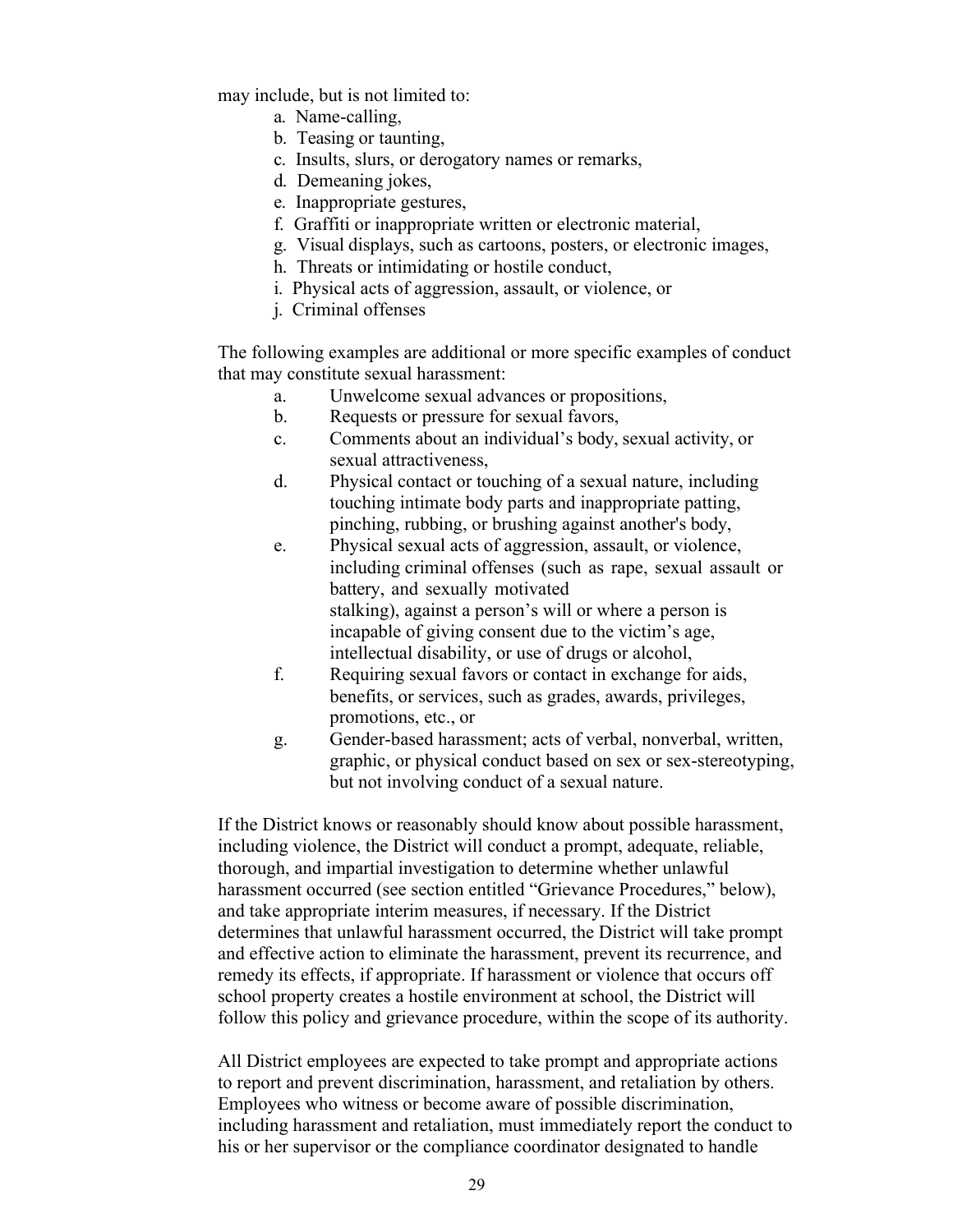complaints of discrimination (designated compliance coordinator).

#### **2. Anti-retaliation:**

The District prohibits retaliation, intimidation, threats, coercion, or discrimination against any person for opposing discrimination, including harassment, or for participating in the District's discrimination complaint process or making a complaint, testifying, assisting, or participating in any manner, in an investigation, proceeding, or hearing. Retaliation is a form of discrimination.

The District will take immediate steps to stop retaliation and prevent its recurrence against the alleged victim and any person associated with the alleged victim. These steps will include, but are not limited to, notifying students, employees, and others, that they are protected from retaliation, ensuring that they know how to report future complaints, and initiating follow-up contact with the complainant to determine if any additional acts of discrimination, harassment, or retaliation have occurred. If retaliation occurs, the District will take prompt and strong responsive action, including possible discipline, including expulsion or termination, if applicable.

#### **3. Grievance (or Complaint) Procedures**:

Employees or students should initially report all instances of discrimination, harassment or retaliation to their immediate supervisor or teacher or to the compliance coordinator designated to handle complaints of discrimination (designated coordinator). If the employee or student is uncomfortable in presenting the problem to the supervisor or teacher, or if the supervisor or teacher is the problem, the employee or student may report the alleged discrimination, harassment or retaliation ("discrimination") to the designate coordinator, or in the case of students, to another staff person (such as a counselor or principal).

Other individuals may report alleged discrimination to the designated coordinator. If the designated coordinator is the person alleged to have committed the discriminatory act, then the complaint should be submitted to the Superintendent for assignment. A discrimination complaint form is attached to this grievance procedure and is available in the office of each District building, on the District's website, and from the designated coordinators.

District employees, supervisors and administrators must immediately report any complaints, reports, observations, or other information of alleged discrimination to the designated coordinator, even if that District employee is investigating the alleged discrimination as part of the District's student or employee disciplinary process, and provide the complainant with information for filing a complaint of discrimination, including a complaint form if requested, and contact information for the District's designated coordinator. If the District uses its disciplinary procedures to investigate and resolve an alleged discrimination complaint, those disciplinary procedures will comply with the District's standards for a prompt and equitable grievance procedure outlined in section B.2., below.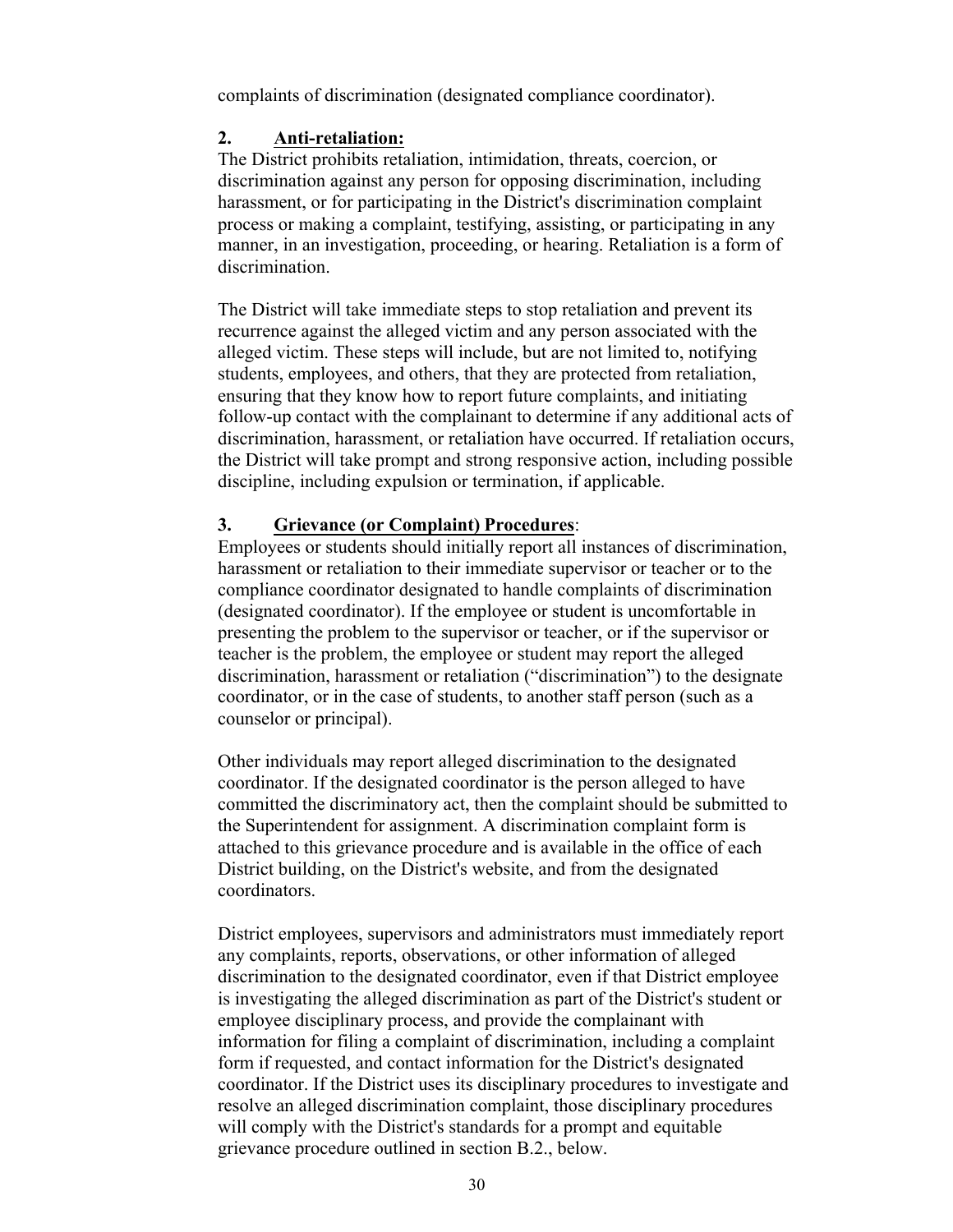Under no circumstances will a person filing a complaint or grievance involving discrimination be retaliated against for filing the complaint or grievance.

#### *i.*: *Level 1 (Investigation and Findings):*

Once the District receives a grievance, complaint or report alleging discrimination, harassment, or retaliation, or becomes aware of possible discriminatory conduct, the District will conduct a prompt, adequate, reliable, thorough, and impartial investigation to determine whether unlawful harassment occurred. If necessary, the District will take immediate, interim action or measures to protect the alleged victim and prevent further potential discrimination, harassment, or retaliation during the pending investigation. The alleged victim will be notified of his or her options to avoid contact with the alleged harasser, such as changing a class or prohibiting the alleged harasser from having any contact with the alleged victim pending the result of the District's investigation. The District will minimize any burden on the alleged victim when taking interim measures to protect the alleged victim.

The District will investigate all complaints of discrimination, even if an outside entity or law enforcement agency is investigating a complaint involving the same facts and allegations. The District will not wait for the conclusion or outcome of a criminal investigation or proceeding to begin an investigation required by this grievance procedure. If the allegation(s) involve possible criminal conduct, the District will notify the complainant of his or her right to file a criminal complaint, and District employees will not dissuade the complainant from filing a criminal complaint either during or after the District's investigation.

The District will aim to complete its investigation within **ten (10) working days** after receiving a complaint or report, unless extenuating circumstances exist. Extenuating

circumstances may include the unavailability of witnesses due to illness or incapacitation, or additional time needed because of the complexity if the investigation, the need for outside experts to evaluate the evidence (such as forensic evidence), or multiple complainants or victims. If extenuating circumstances exist, the extended timeframe to complete the investigation will **not exceed ten (10) additional working days without the consent of the complainant, unless the alleged victim agrees to a longer timeline.**  Periodic status updates will be given to the parties, when appropriate.

The District's investigation will include, but is not limited to:

- a. Providing the parties with the opportunity to present witnesses and provide evidence.
- b. An evaluation of all relevant information and documentation relating to the alleged discriminatory conduct.
- c. For allegations involving harassment, some of the factors the District will consider include: 1) the nature of the conduct and whether the conduct was unwelcome, 2) the surrounding circumstances, expectations, and relationships,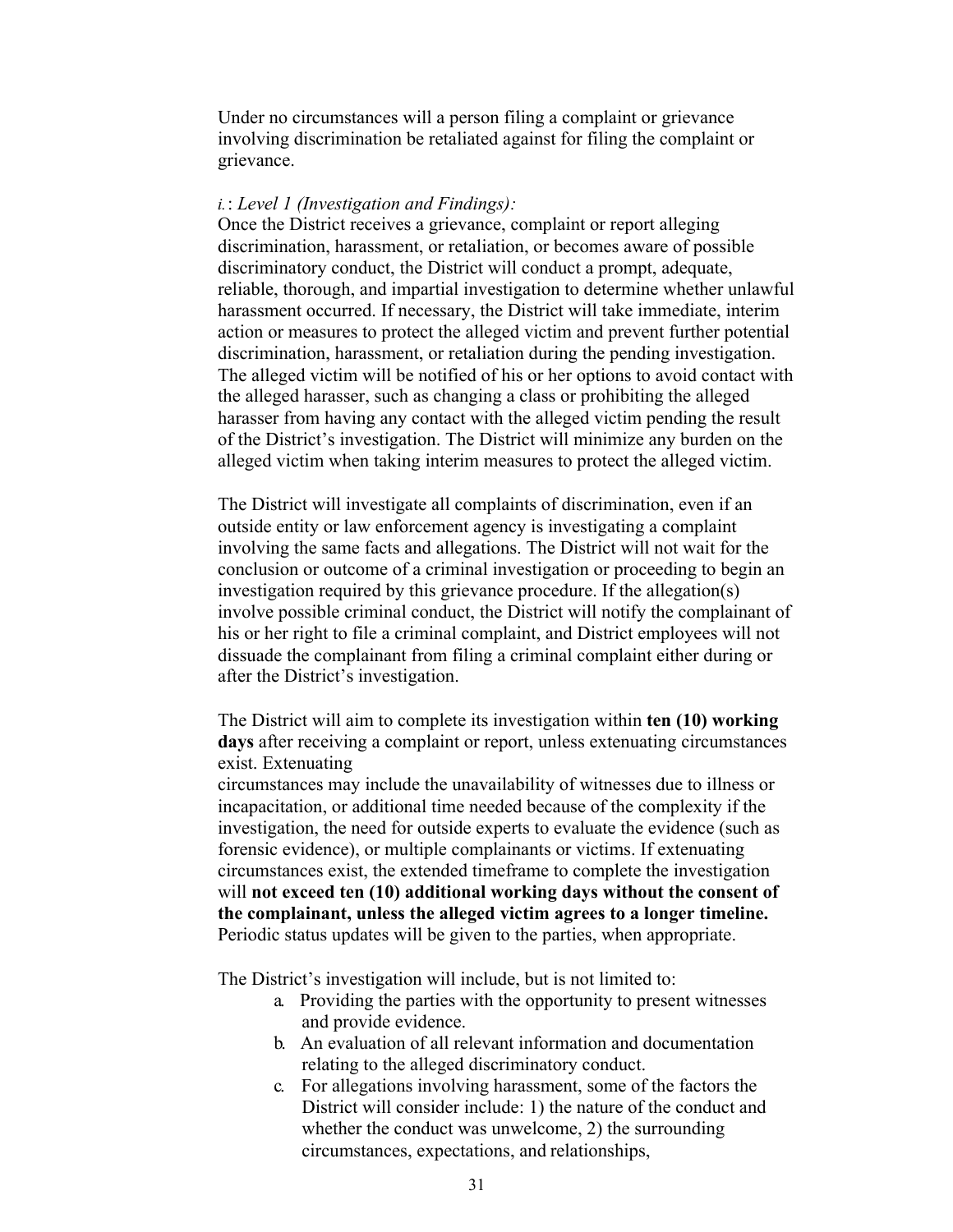3) the degree to which the conduct affected one or more students' education,

4) the type, frequency, and duration of the conduct, 5) the identity of and relationship between the alleged harasser and the suspect or suspects of the harassment, 6) the number of individuals involved, 7) the age (and sex, if applicable) of the alleged harasser and the alleged victim(s) of the harassment, 8) the location of the incidents and the context in which they occurred, 9) the totality of the circumstances, and 10) other relevant evidence.

d. A review of the evidence using a "preponderance of the evidence" standard (based on the evidence, is it more likely than not that discrimination, harassment, or retaliation occurred?)

The designated compliance coordinator (or designated investigator) will complete an investigative report, which will include:

- a. A summary of the facts,
- b. Findings regarding whether discrimination, harassment or other inappropriate conduct occurred, and
- c. If a finding is made that discrimination, harassment or other inappropriate conduct occurred, the recommended remedy or remedies necessary to eliminate discrimination, harassment or other inappropriate conduct

If someone other than the designated compliance coordinator conducted the investigation, the compliance coordinator will review, approve, and sign the investigative report. The District will ensure that prompt, appropriate, and effective remedies are provided if a finding of discrimination, harassment, or retaliation is made (see the Remedies section, below, for additional information about remedies). The District will maintain relevant documentation obtained during the investigation and documentation supportive of the findings and any subsequent determinations, including the investigative report, witness statements, interview summaries, and any transcripts or audio recordings, pertaining to the investigative and appeal proceedings.

The District will send concurrently to the parties written notification of the decision (findings and any remedy) regarding the complaint within **one (1) working day** after the

investigation is completed. The Family Educational Rights and Privacy Act (FERPA), 20

U.S.C. § 11232g; 34 C.F.R. Part 99, permits the District to disclose relevant information to a student who was discriminated against or harassed.

#### *ii. Level 2 (Appeal to the Superintendent)*:

If a party is not satisfied with the findings or remedies (or both) set forth in the decision, he or she may file an appeal in writing with the Superintendent within **five (5) working days** after receiving the decision. The Superintendent will review the appeal and the investigative documentation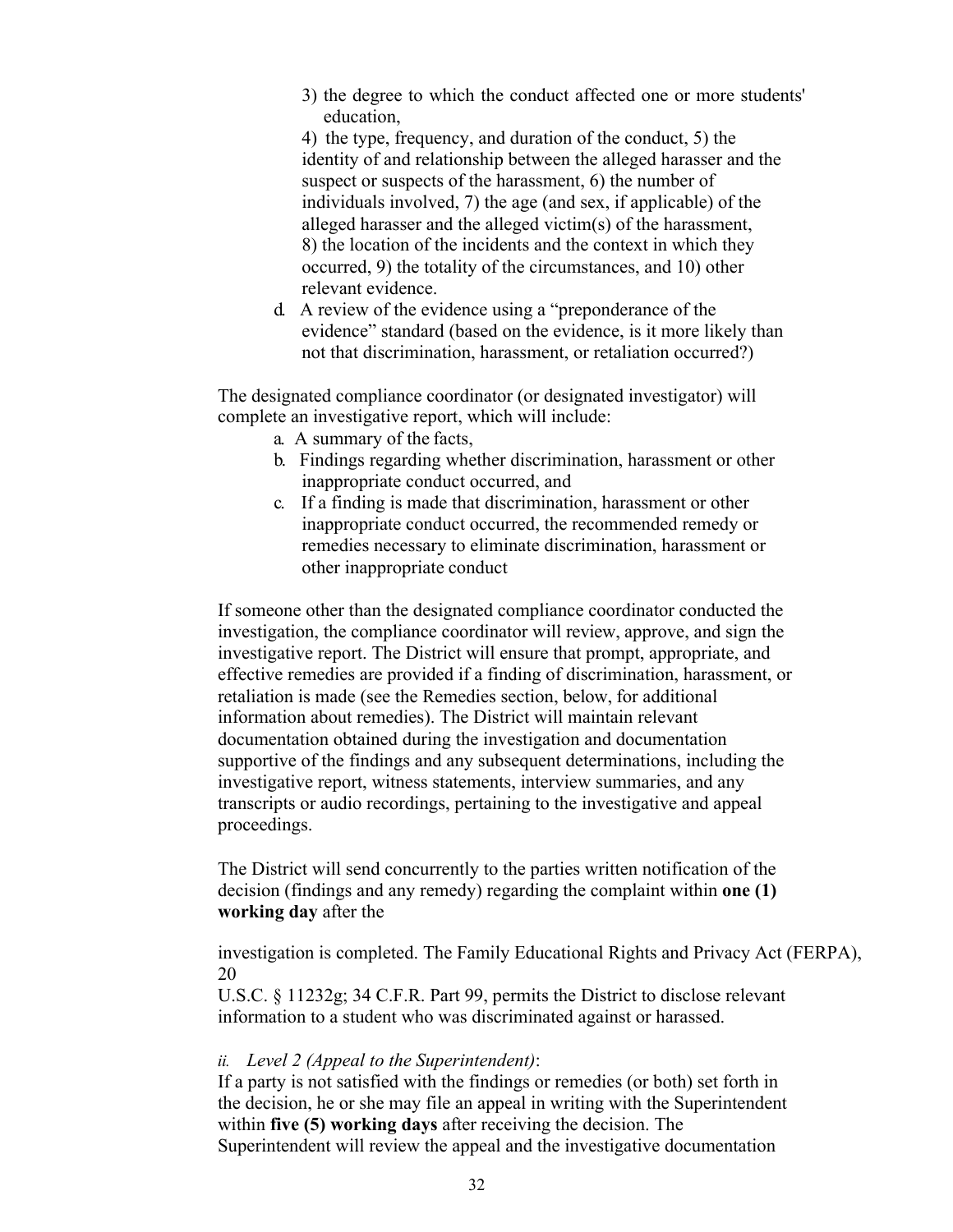and decision, conduct additional investigation, if necessary, and issue a written determination about the appeal **within ten (10) working days** after receiving the appeal. The party who filed the appeal will be sent the Superintendent's determination at the time it is issued, and a copy will be sent to the designated compliance coordinator. [If the Superintendent is the subject of the complaint, the party will file the appeal directly with the Board.]

#### *iii. Level 3 (Appeal to the Board)*:

If the party is not satisfied with the Superintendent's determination, he or she may file an appeal in writing with the Board of Education **within five (5) working days** after receiving the Superintendent's determination. The Board of Education will review the appeal, the Superintendent's determination, the investigative documentation and decision, and allow the party to address the Board at a Board meeting to present his or her appeal. The party will be allowed to address the Board at the Board's next regularly scheduled Board meeting (unless the Board receives the appeal within one week of the next regularly scheduled Board meeting) or at a time and date agreed to by the Board, designated compliance officer and the party. The Board will issue a written determination about the appeal **within thirty (30) days** after the party addresses the Board. The party who filed the appeal will be sent the Board's determination at the time it is issued, and a copy will be sent to the designated compliance coordinator. The Board's determination, and any actions taken, will be final on behalf of the District.

#### **4. Confidentiality:**

The identity of the complainant will be kept confidential to the extent permitted by state and federal law. The District will notify the complainant of the anti-retaliation provisions of applicable laws and that the District will take steps to prevent retaliation and will take prompt and strong responsive actions if retaliation occurs.

If a complainant requests confidentiality or asks that the complaint not be pursued, the District will take all reasonable steps to investigate and respond to the complaint consistent with the request for confidentiality or the request not to pursue an investigation, as long as doing so does not prevent the District from responding effectively to the harassment and preventing harassment of other students. If a complainant insists that his or her name or other identifiable information not be disclosed to the alleged perpetrator, the District will inform the complainant that its ability to respond may be limited. Even if the District cannot take disciplinary action against the alleged harasser, the District will pursue other steps to limit the effects of the alleged harassment and prevent its recurrence, if warranted,

#### **5. Training:**

The District will ensure that relevant District employees are adequately informed so they understand and know how to identify acts of discrimination, harassment, and retaliation, and how to report it to appropriate District officials or employees.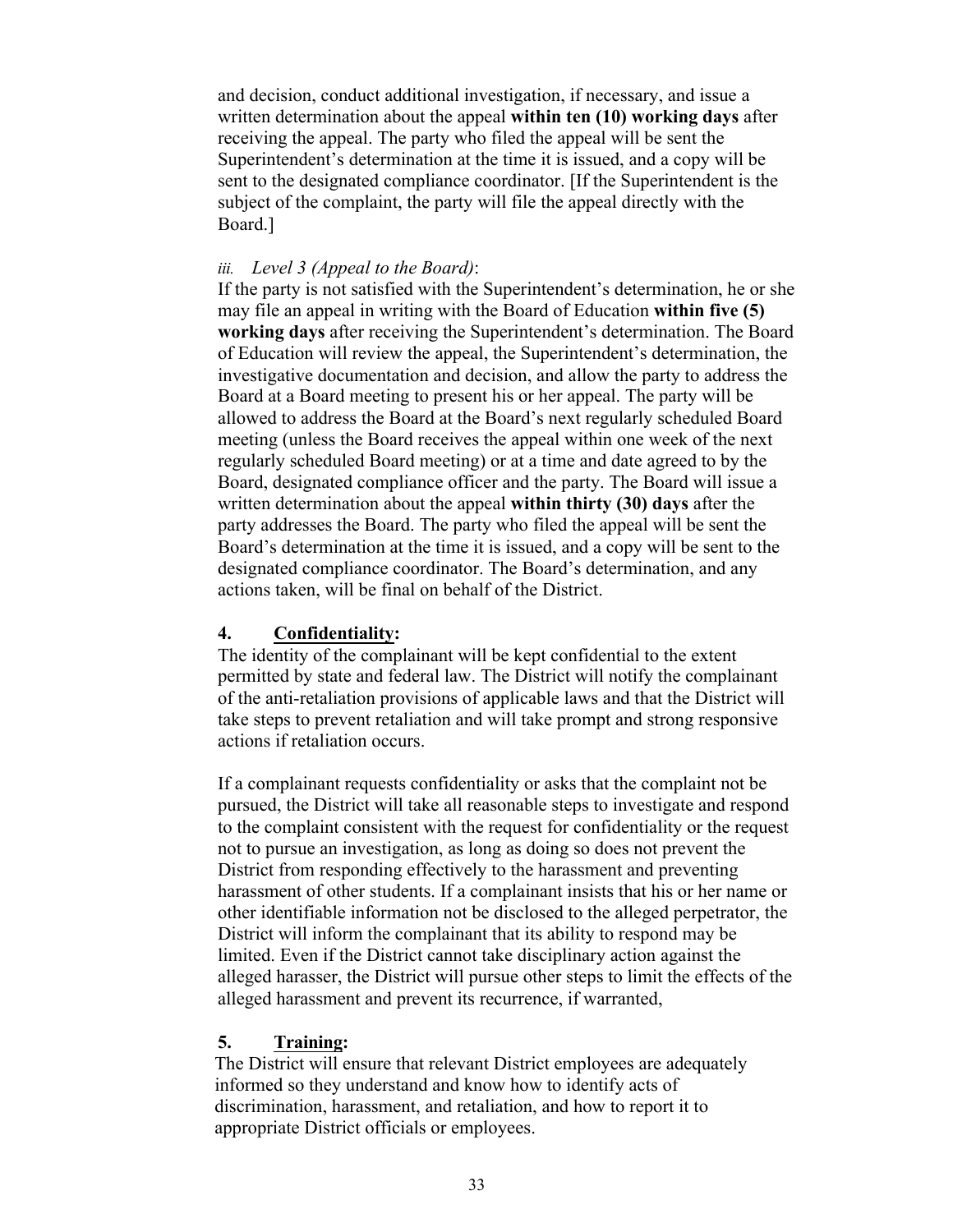In addition, the District shall ensure that employees designated to address or investigate discrimination, harassment, and retaliation, including designated compliance coordinators, receive training to promptly and effectively investigate and respond to complaints and reports of discrimination, and to know the District's grievance procedures and the applicable confidentiality requirements.

# **6. Designated Compliance Coordinators:**

Designated compliance coordinators will be responsible for:

- a. Coordinating efforts to comply with anti-discrimination, antiharassment, and anti-retaliation laws and regulations.
- b. Coordinating and implementing training for students and employees pertaining to anti-discrimination, anti-harassment and anti-retaliation laws and regulations, including the training areas listed above.
- c. Investigating complaints of discrimination (unless the coordinator designates other trained individuals to investigate).
- d. Monitoring substantiated complaints or reports of discrimination, as needed (and with the assistance of other District employees, if necessary), to ensure discrimination or harassment does not recur, and that retaliation conduct does not occur or recur.
- e. Overseeing discrimination complaints, including identifying and addressing any patterns or systemic problems, and reporting such patterns or systemic problems to the Superintendent and the Board of Education.
- f. Communicating regularly with the District's law enforcement unit investigating cases and providing current information to them pertaining to anti- discrimination, anti-harassment, and antiretaliation standards and compliance requirements.
- g. Reviewing all evidence in harassment or violence cases brought before the District's disciplinary committee or administrator to determine whether the complainants are entitled to a remedy under anti-discrimination laws and regulations that was not available in the disciplinary process.
- h. Ensuring that investigations address whether other students or employees may have been subjected to discrimination, including harassment and retaliation.
- i. Determining whether District employees with knowledge of allegations of discrimination, including harassment and retaliation, failed to carry out their duties in reporting the allegations to the designated compliance coordinator and responding to the allegations.
- j. Recommending changes to this policy and grievance procedure.
- k. Performing other duties as assigned.

The designated compliance coordinators will not have other job responsibilities that may create a conflict of interest with their coordinator responsibilities.

# **7. Preventive Measures:**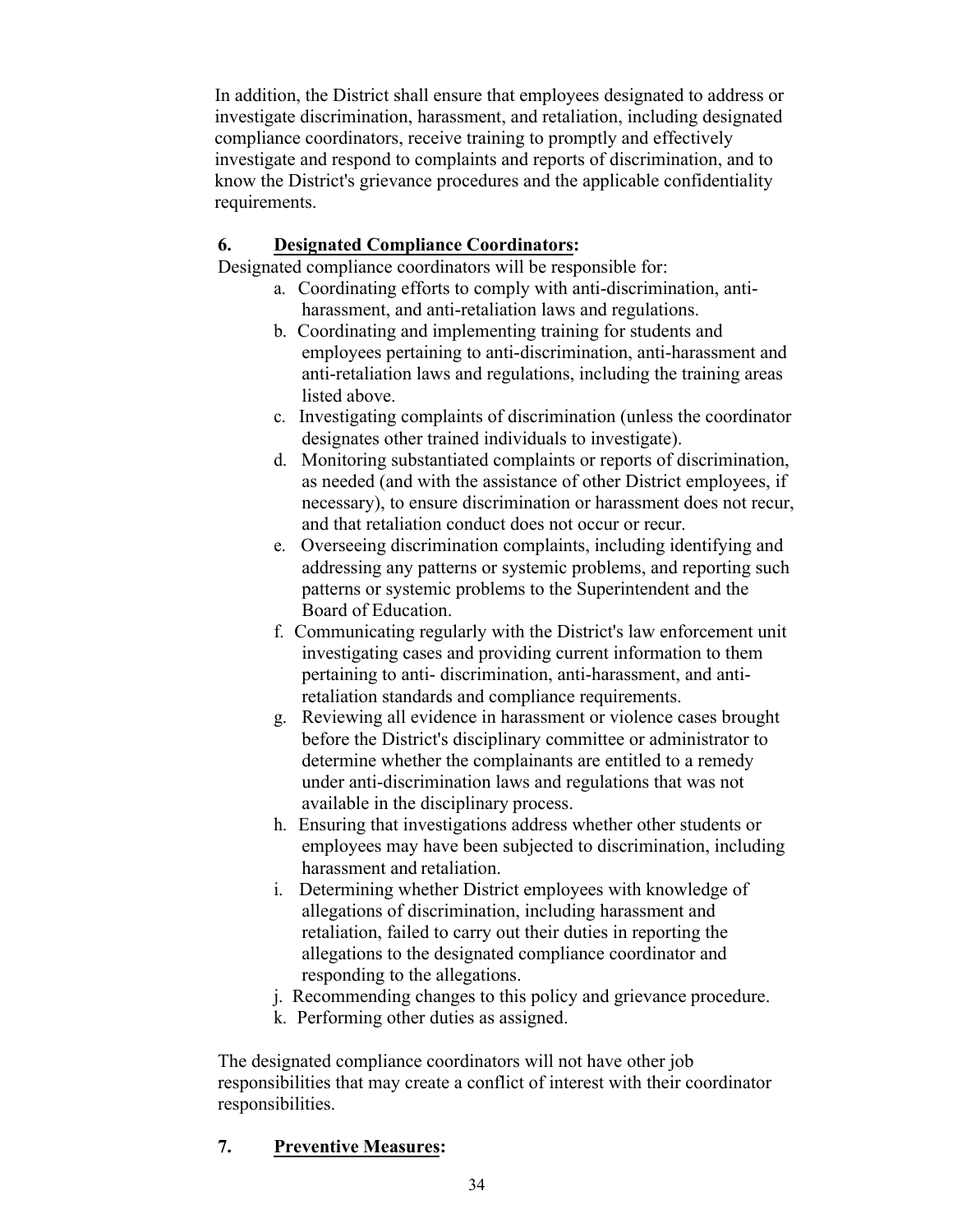The District will publish and widely distribute on an ongoing basis a notice of nondiscrimination (notice) in electronic and printed formats, including prominently displaying the notice on the District's website and posting the notice at each building in the District. The District also will designate an employee to coordinate compliance with anti-discrimination laws (see Designated Compliance Coordinator section, above, for further information on compliance coordinator), and widely publish and disseminate this grievance procedure, including prominently posting it on the District's website, at each building in the District, reprinting it in District publications, such as handbooks, and sending it electronically to members of the school community.

The District also may distribute specific harassment and violence materials (such as sexual violence), including a summary of the District's anti-discrimination, anti- harassment, and anti-retaliation policy and grievance procedure, and a list of victim resources, during events such as school assemblies and back to school nights, if recent incidents or allegations warrant additional education to the school community.

#### **Title IX Notification Information**

The Gretna Public School District does not discriminate on the basis of sex in any educational program or activity that it operates. The District is required by Title IX (20 U.S.C. § 1681) and 34 CFR Part 106 not to discriminate in such a manner. This requirement not to discriminate also applies to admission and employment. Any inquiries about the application of Title IX may be referred to the District Title IX Coordinator, to the Assistant Secretary of the Office of Civil Rights, or both. " Title IX Coordinator: Roger Miller 11717 S. 216th Gretna, Ne. 68028 rmiller@gpsne.org (402) 332-3265 "For information regarding the Gretna Public School District procedure for complaints of sexual harassment including the complaint process, how to file a report or a complaint of sexual harassment, how to file a formal complaint of sexual harassment, and how the District will respond to such complaints see Board Policy 1211 located at www.gpsne.org

#### Article 1 **COMMUNITY RELATIONS** Policy No. 1211

Community Relations

#### Title IX – Procedure for Complaints of Sexual Harassment

#### **A. Complaint Procedure - Generally**

All employees are responsible for helping to prevent sexual harassment. Employees, or students, who believe they have been subjected to, or believe they have witnessed sexual harassment should follow these procedures:

- 1. Directly inform the person engaging in the discrimination or harassment that such conduct is offensive and must stop.
- 2. For employee reporters, contact your principal or supervisor, the principal or supervisor of the offending person, or the Title IX Coordinator if you do not wish to communicate directly with the person whose conduct is offensive or if direct communication with the offending person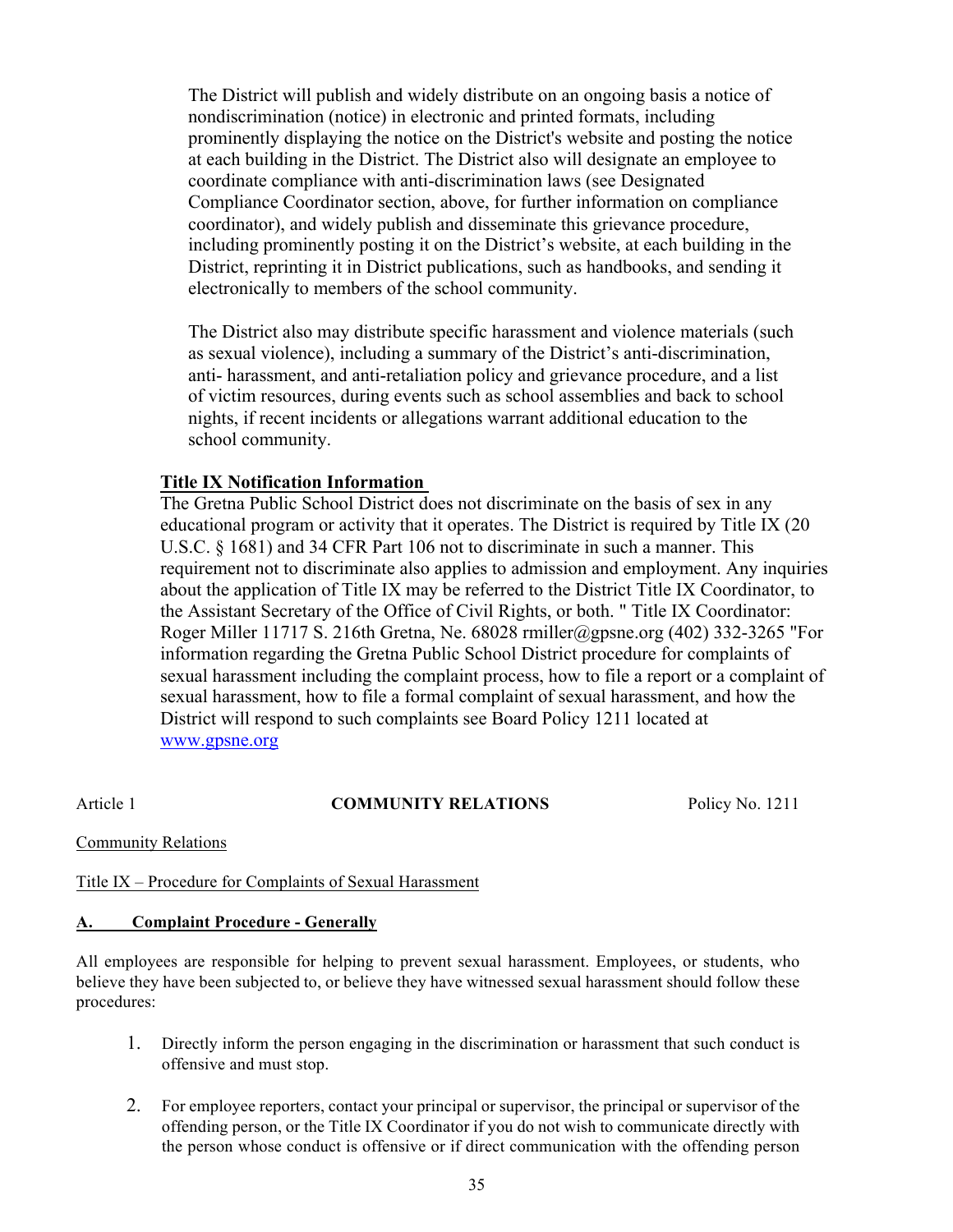has been ineffective.

- 3. Report the matter to the Title IX Coordinator if the offending conduct continues or has not been resolved to your satisfaction after you have reported the matter to a principal or supervisor.
- 4. For student reporters, contact any teacher, counselor, or administrator.
- 5. Report to the Title IX Coordinator if you are the adult to whom the student has made a report so that the matter can be properly resolved. The Title IX Coordinator may file a formal complaint and begin the following complaint procedure.

Allegations of sexual harassment or discrimination shall be investigated and, if substantiated, corrective or disciplinary action taken, up to and including dismissal from employment if the offender is an employee, or suspension and/or expulsion, if the offender is a student. Retaliatory action will not be taken against an employee or student for reporting discrimination or harassment.

#### **B. Response to a Formal Complaint:**

1. Filing Formal Complaint: An employee or student can allege sexual harassment by filing a formal complaint in writing with the Title IX Coordinator in person or by mail, or by electronic mail using the following contact information:

> TITLE IX COORDINATOR CONTACT INFORMATION Mr. Roger Miller 11717 S. 216th Street Gretna, NE 68028 402-332-3265 rmiller@gpsne.org

The formal complaint must be signed by the complainant or by the Title IX Coordinator. **The following procedures apply only in the event that a formal complaint is filed. All other allegations of sexual harassment shall be resolved using the general complaint procedure. Any timelines set forth in the following procedures may be extended by the Title IX Coordinator with notice to the parties.** 

2. Immediate Actions upon Receipt of Formal Complaint: Upon receipt of a formal complaint, the Title IX Coordinator shall provide the following to all known parties of (A): The complaint procedure as outlined in this regulation; and (B): Notice of the allegations of sexual harassment, including: (i) the identities of the parties involved, if known; and (ii) the conduct allegedly constituting sexual harassment; and (iii) the date and location of the alleged incident.

The parties to the formal complaint may select an advisor of their choice, who may be, but is not required to be, an attorney.

3. Investigation of Formal Complaint: Upon receipt of a formal complaint, the Title IX Coordinator shall notify the Investigator. The Investigator will promptly investigate all complaints of discrimination, even if an outside entity or law enforcement agency is investigating a complaint involving the same facts and allegations. The Investigator will not wait for the conclusion or outcome of a criminal investigation or proceeding to begin an investigation required by this complaint procedure. If the allegation(s) involves possible criminal conduct, the District will notify the complainant of his or her right to file a criminal complaint, and District employees will not dissuade the complainant from filing a criminal complaint either during or after the District's investigation.

The Investigator will aim to complete its investigation within a reasonable time frame, as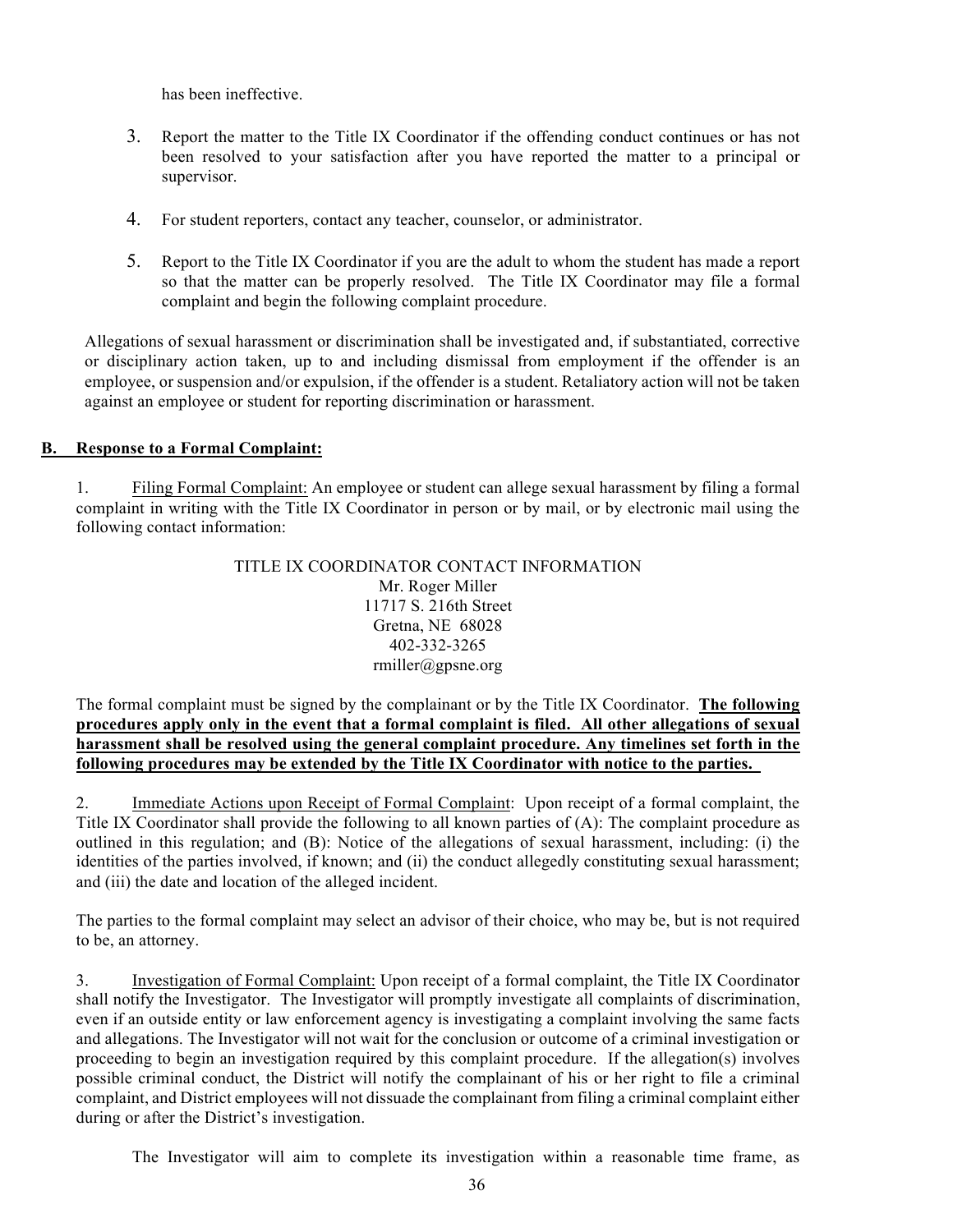determined by the Title IX Coordinator. The factors to determine a reasonable time frame include, but are not limited to, the allegations of the formal complaint, the number of witnesses that may need to be interviewed, and whether the police are also conducting an investigation into the allegations. The time frame originally set by the Title IX Coordinator may be extended by the Title IX Coordinator, upon notice to the parties, as he or she deems necessary to complete the investigation. Periodic status updates will be given to the parties, when appropriate.

(A) *Neutrality*: The Title IX Coordinator, investigator, decision-maker, or any person designated by the District to facilitate this complaint procedure, shall not have any conflict of interest or bias for or against complainants or respondents generally or an individual complainant or respondent. The District shall ensure that Title IX Coordinators, investigators, decision-makers, and any persons who facilitate this complaint procedure shall receive training on the definition of sexual harassment in accordance with this regulation, the scope of the District's education program or activity, how to conduct an investigation and complaint process including hearings, appeals, and informal resolution processes, as applicable, and how to serve impartially, including by avoiding prejudgment of the fact at issue, conflicts of interest, and bias. The District shall ensure that the individuals involved in the complaint procedure receive training on issues of relevance of questions and evidence and on issues of relevance to create an investigative report that fairly summarizes relevant evidence.

(B) *Burden of Production*: It shall be the Investigator's burden to gather evidence sufficient to reach a determination regarding responsibility. To reach a determination, the investigation will include, but is not limited to:

- a. Providing the parties with the opportunity to present witnesses and provide evidence.
- b. An evaluation of all relevant information and documentation relating to the alleged discriminatory conduct.
- c. For allegations involving harassment, some of the factors the District will consider include: 1) the nature of the conduct and whether the conduct was unwelcome, 2) the surrounding circumstances, expectations, and relationships, 3) the degree to which the conduct affected one or more students' education, 4) the type, frequency, and duration of the conduct, 5) the identity of and relationship between the alleged harasser and the suspect or suspects of the harassment, 6) the number of individuals involved, 7) the age (and sex, if applicable) of the alleged harasser and the alleged victim(s) of the harassment, 8) the location of the incidents and the context in which they occurred, 9) the totality of the circumstances, and 10) other relevant evidence.
- d. A review of the evidence using a "preponderance of the evidence" standard (based on the evidence, is it more likely than not that discrimination, harassment, or retaliation occurred?)

(C) *Rights of the Parties:* The respondent is entitled to a presumption that the respondent is not responsible for the alleged conduct until a determination regarding responsibility is made at the conclusion of the complaint process.

The Investigator must provide an equal opportunity for the parties to present witnesses, including fact and expert witnesses, and other inculpatory and exculpatory evidence.

The Investigator shall not restrict the ability of either party to discuss the allegations under investigation or to gather and present relevant evidence.

The Investigator shall provide the parties with the same opportunities to have others present during any complaint proceeding, including the opportunity to be accompanied to any related meeting or proceeding by the advisor of their choice if the Investigator deems appropriate. However, the Investigator may establish restrictions regarding the extent to which the advisor may participate in the proceedings, if the restrictions apply equally to both parties.

The Investigator shall provide to all witnesses expected to attend a meeting notice of the date, time,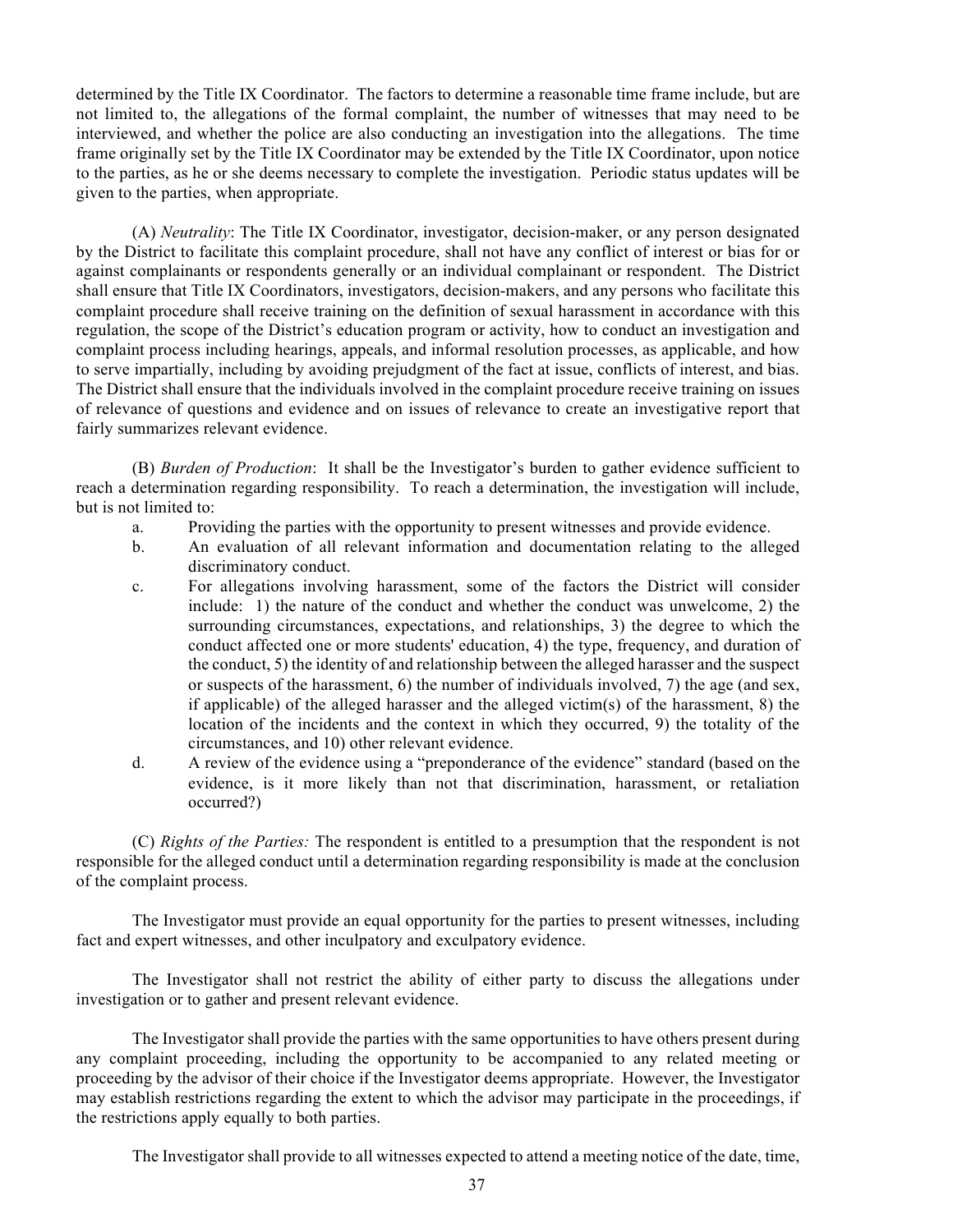location, participants, and purpose of all hearings within two (2) days of the meeting.

Up until the conclusion of the investigation, the parties shall have an equal opportunity to inspect and review any evidence obtained as part of the investigation that is directly related to the allegations raised in the formal complaint. This includes the evidence upon which the Investigator does not intend to rely in reaching a determination regarding responsibility and inculpatory or exculpatory evidence obtained from any source, so that each party can meaningfully respond to the evidence prior to conclusion of the investigation.

The District retains the right to place an employee on administrative leave during the pendency of an investigation. The District also retains the right to remove a student from the District's educational program prior to the conclusion of the investigation. In the event of a removal, the respondent shall have the opportunity to challenge the decision for removal.

(D) *Conclusion of Investigation*: Prior to the conclusion of the investigation, the investigator shall send each party and the party's advisor, if any, the evidence that is subject to inspection and review in an electronic format or a hard copy. The parties shall then have ten (10) days to submit a written response, which the investigator will consider.

Once the investigator has considered the written statements of the parties, if any, and any questions of the parties, if any, the investigator shall create an investigative report that fairly summarizes relevant evidence. The investigator shall then submit the written investigation report to the decision-maker. The parties shall each receive a copy of the final investigative report at the same time as the decision-maker.

4. Decision of Responsibility: The decision-maker shall review the investigative report. Prior to coming to a determination regarding responsibility, the decision-maker shall provide ten (10) days for each party to submit written, relevant questions that a party wants asked of any party or witness, provide each party with answers, and allow for additional, limited follow-up questions from each party.

Once the decision-maker has considered the written questions of the parties, if any, the decisionmaker shall issue a written determination regarding responsibility by a preponderance of the evidence within a reasonable time frame as determined by the Title IX Coordinator. The decision-maker shall consider all relevant evidence, including inculpatory and exculpatory evidence, and will not consider the credibility of the evidence to be based on a person's status, such as complainant, respondent, or witness. The decision-maker shall provide the written determination to both parties simultaneously. The written determination must include:

- a. Identification of the allegations potentially constituting sexual harassment;
- b. A description of the procedural steps taken from the receipt of the formal complaint through the determination, including any notifications to the parties, interviews with parties and witnesses, site visits, and methods used to gather evidence;
- c. Findings of fact supporting the determination;
- d. Conclusions regarding the application of each recipient's code of conduct to the facts;
- e. A statement of, and rationale for, the results as to each allegation, including a determination regarding responsibility, any disciplinary sanctions the recipient imposes on the respondent, and whether remedies designed to restore or preserve equal access to the recipient's education program or activity will be provided by the recipient to the complainant; and
- f. The recipient's procedures and permissible bases for the complainant and respondent to appeal.

The Family Educational Rights and Privacy Act (FERPA), 20 U.S.C. Sec. 11232g; 34 C.F.R. Part 99, permits the District to disclose relevant information to a student who was discriminated against or harassed.

5. Supportive Measures and Disciplinary Actions:

Throughout the investigation, either party may be entitled to supportive measures. Supportive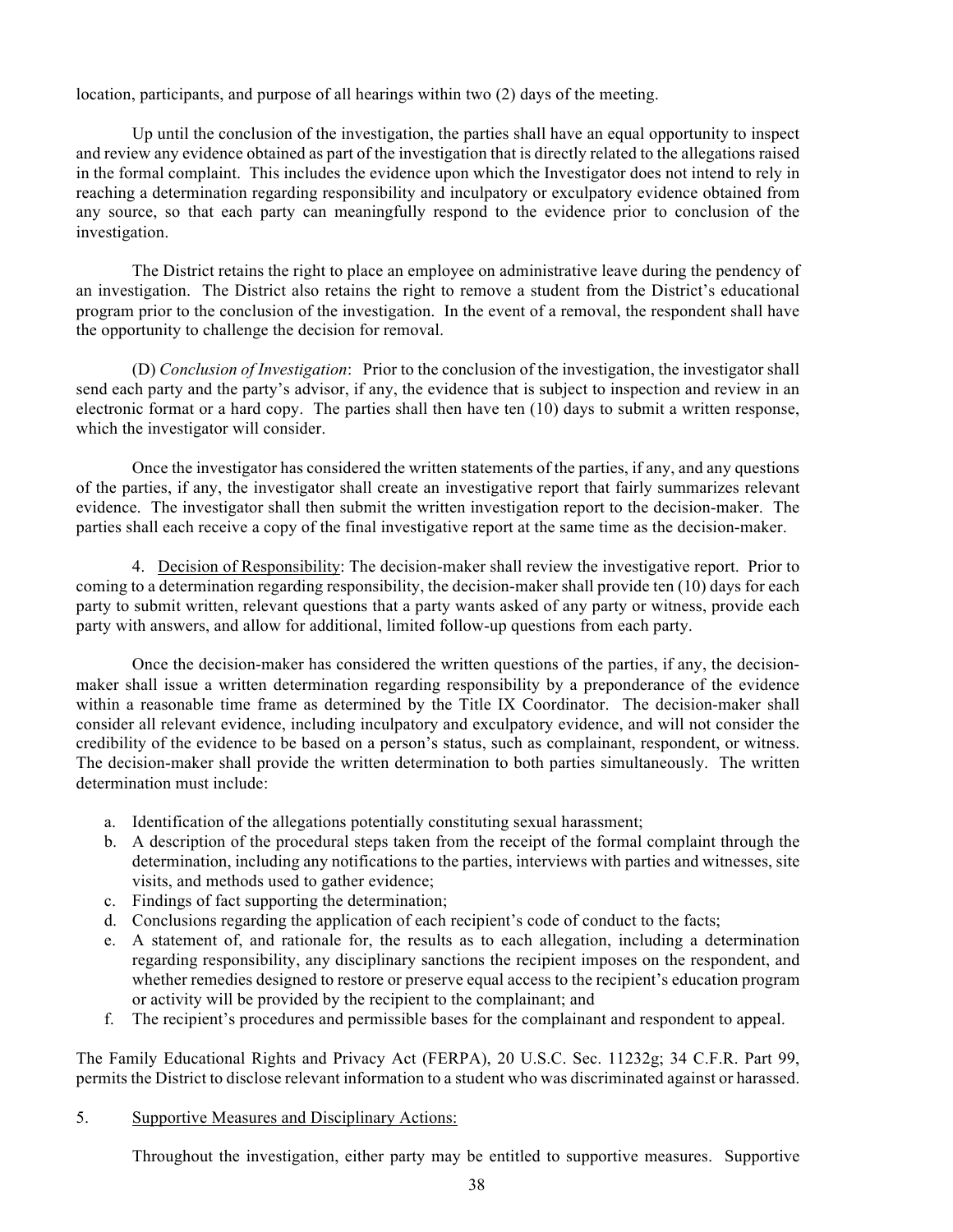measures are non-disciplinary, non-punitive individualized services offered as appropriate, as reasonably available, and without fee or charge to the complainant or the respondent before or after the filing of a formal complaint or where no formal complaint has been filed. Such measures are designed to restore or preserve equal access to the recipient's education program or activity without unreasonably burdening the other party, including measures designed to protect the safety of all parties or the District's educational environment to deter sexual harassment.

Supportive measures may include, but are not limited to, counseling, extensions of deadlines or other course-related adjustments, modifications of work or class schedules, campus escort services, mutual restrictions on contact between the parties, changes in work or housing locations, leaves of absence, increased security and monitoring of certain areas of the campus, and other similar measures. The District shall maintain as confidential any supportive measures provided to the complainant or respondent, to the extent that maintaining such confidentiality would not impair the ability of the District to provide the supportive measures.

At the conclusion of the investigation, the decision-maker may institute disciplinary measures to the respondent if the decision-maker determines that the respondent engaged in sexual abuse or harassment. Disciplinary measures may include, but are not limited to, in-school suspension, out-of-school suspension, expulsion, and in the case of an employee, disciplinary action up to and including dismissal from employment. This policy does not limit or prohibit the District from instituting disciplinary measures if, in the course of the investigation, it determines that the complainant or respondent violated the student code of conduct.

The Title IX Coordinator is responsible for coordinating the effective implementation of supportive measures.

#### **C. Appeals**

If either party is not satisfied with the outcome of the investigation and the decision of the decisionmaker, they may appeal on the following basis:

- a. Procedural irregularity that affected the outcome of the matter;
- b. New evidence, that was not reasonably available at the time the determination regarding responsibility or dismissal was made, that could affect the outcome of the matter; and
- c. The Title IX Coordinator, investigator, or decision-maker had a conflict of interest or bias for or against the complainant or respondent generally or the individual complainant or respondent that affected the outcome of the matter.

The request for an appeal shall be in writing and submitted on the appropriate document. The appeal document shall be submitted to the Superintendent of Schools.

Upon notice of an appeal by either party, the Superintendent of Schools shall notify the other party in writing when the appeal is filed and of the appeal procedures, which apply equally to both parties.

The Superintendent of Schools shall give both parties a reasonable and equal opportunity to submit a written statement in support of, or challenging the outcome.

The Superintendent of Schools shall review the investigative report, decision-maker's determination, and written statements of the parties and then issue a written decision describing the result of the appeal and the rationale for the result. The Superintendent of Schools shall provide the written decision simultaneously to both parties.

#### **D. Informal Resolution**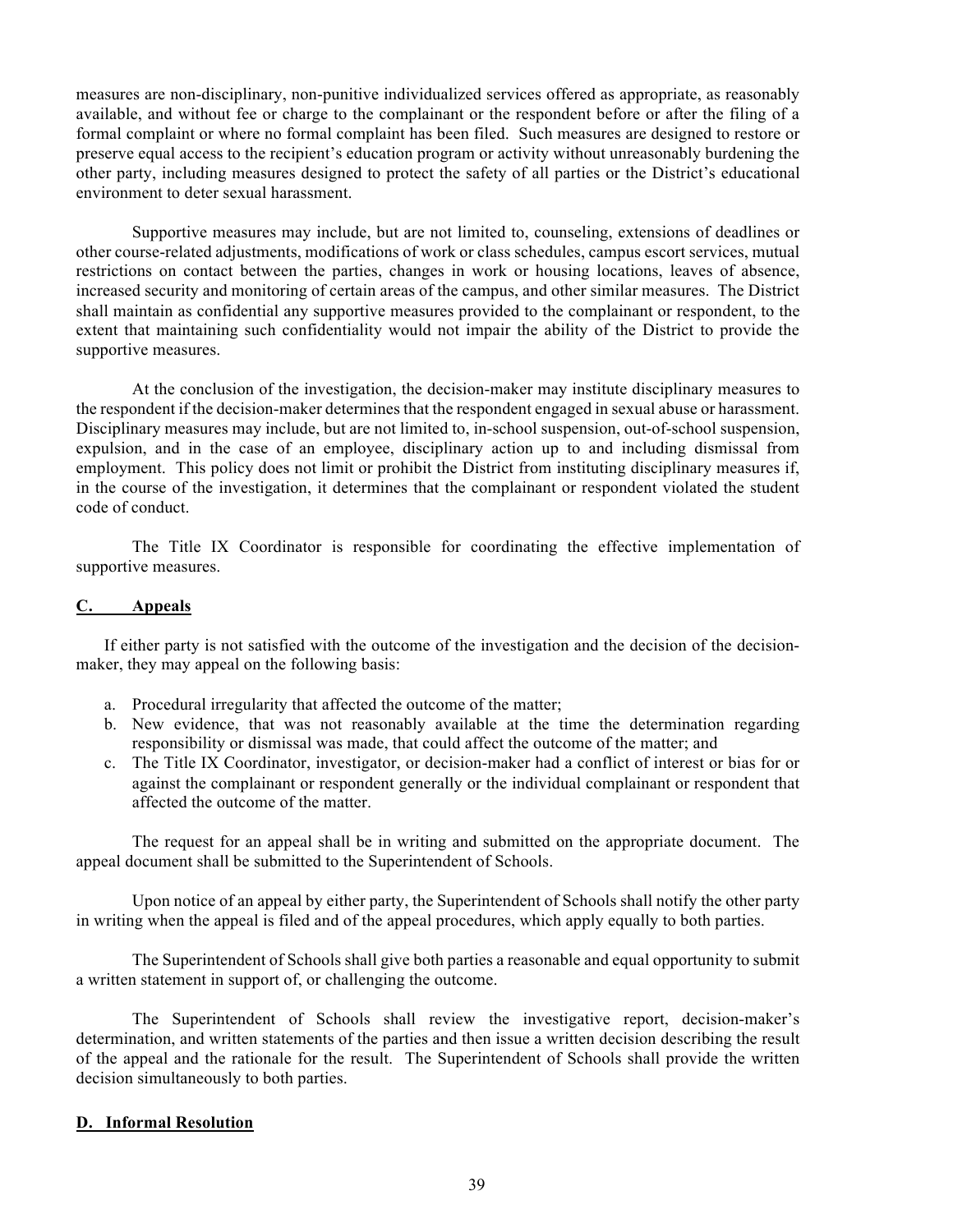If a formal complaint is filed, the District may offer the complainant and respondent the opportunity to participate in an informal resolution process. The informal resolution process may take place at any time prior to reaching a determination regarding responsibility. The informal resolution process shall only take place upon:

- a. Written notice to both parties disclosing: the allegations, the requirements of the informal resolution process, including the circumstances under which it precludes the parties from resuming a formal complaint arising from the same allegations, provided, however, that at any time prior to agreeing to a resolution, any party has the right to withdraw from the resolution process and resume the complaint process with respect to the formal complaint, and any consequences resulting from participating in the informal resolution process, including the records that will be maintained or could be shared;
- b. The parties' voluntary written consent to the informal resolution process; and
- c. That the allegations of the formal complaint do not involve any allegations that an employee sexually harassed a student.

#### **E. Record Keeping**

The District will maintain relevant documentation obtained during the investigation and documentation supportive of the findings and any subsequent determinations, including the investigative report, witness statements, interview summaries, any transcripts, or audio recordings pertaining to the investigative and appeal proceedings for a period of seven (7) years.

Legal Reference: Title IX

Date of Adoption: September 14, 2020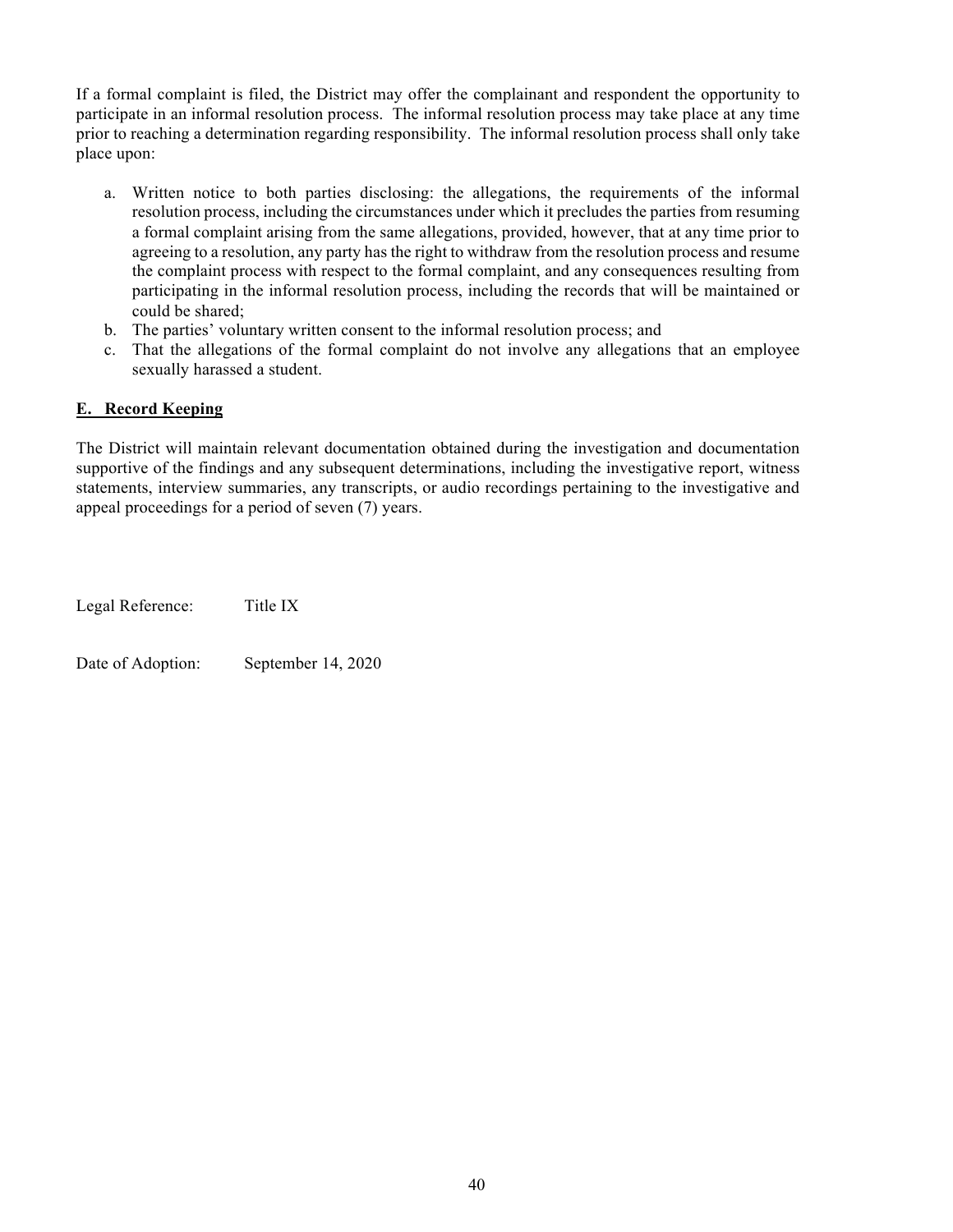## **NOTICE OF FORMAL COMPLAINT OF SEXUAL HARASSMENT**

The Gretna Public School District does not discriminate on the basis ofsex in any educational programor activity that it operates. The District is required by Title IX (20 U.S.C. § 1681) and 34 CFR Part 106 not to discriminate in any such manner. This requirement not to discriminate also applies to admission and employment. Any inquires about the application of Title IX may be referred to the District's Title IX Coordinator, to the Assistant Secretary of the Office of Civil Rights, or both.

#### **You are hereby notified that a formal complaint of sexual harassment has been filed against you pursuant to Board Policy 1211.**

As required under federal law, the Gretna Public School District shall engage in the formal complaint process as outlined in Board Policy 1211.

### **Below are the allegations made in the formal complaint (or, the complaint is attached):**

| Date of alleged incident:    |  |
|------------------------------|--|
|                              |  |
| Alleged details of incident: |  |
|                              |  |
|                              |  |

You have the following rights throughout this formal complaint process:

- You are presumed not responsible for any of the allegations alleged above until a formal investigation leads the decision-maker to a conclusion that the preponderance of the evidence establishes you have committed the above alleged conduct.
- You have the right to select an advisor of your choice to guide you through the formal complaint process, who may or may not be an attorney.
- You have the right to inspect and review evidence in this formal complaint process as outlined in Board Policy 1211.

Please note that knowingly making false statements or knowingly submitting false information during the complaint process is strictly prohibited by Board Policy 1211.

```
Title IX Coordinator: Roger Miller 11717 S. 216<sup>th</sup> St. Gretna, Ne 68028
                      rmiller@gpsne.org 402-332-3265
```
Date: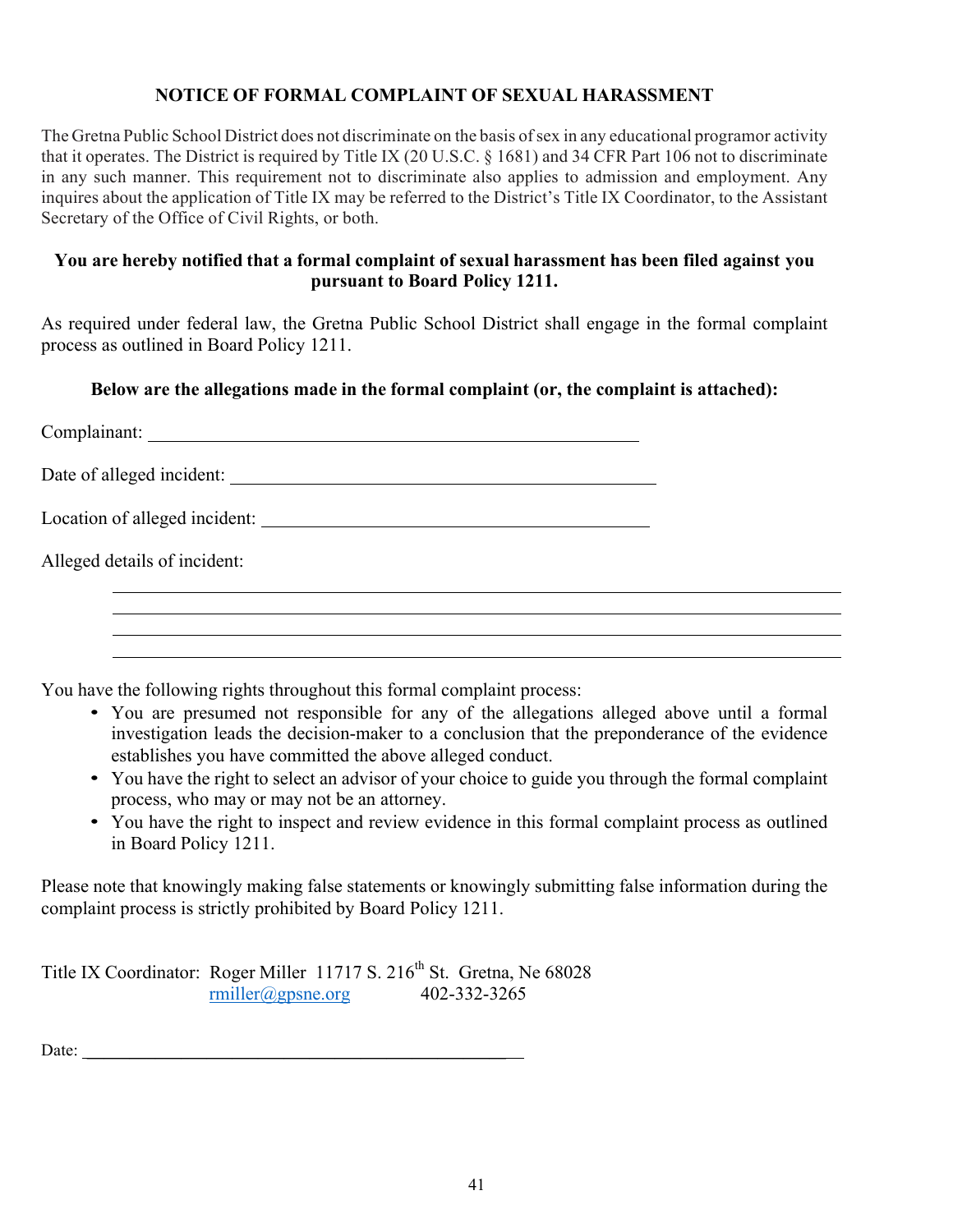#### **SEXUAL HARASSMENT COMPLAINT FORM**

The Gretna Public School District does not discriminate on the basis of sex in any educational program or activity that it operates. The District is required by Title IX (20 U.S.C. § 1681) and 34 CFR Part 106 not to discriminate in any such manner. This requirement not to discriminate also applies to admission and employment. Any inquires about the application of Title IX may be referred to the District's Title IX Coordinator, to the Assistant Secretary of the Office of Civil Rights, or both.

Refer to Board Policy 1211 for the particulars of the formal complaint process. You may attach additional materials to this form if needed.

The Title IX Coordinator may be contacted if you have questions about filling out this complaint form:

Roger Miller TITLE IX COORDINATOR 11717 S. 216<sup>th</sup> St. Gretna, Ne. 68028 402-332-3265 rmiller@gpsne.org

Name: Name: Name: Name: Name: Name: Name: Name: Name: Name: Name: Name: Name: Name: Name: Name: Name: Name: Name: Name: Name: Name: Name: Name: Name: Name: Name: Name: Name: Name: Name: Name: Name: Name: Name: Name: Name:

.

.

.

Note: You may attach additional documentation to your complaint if needed.

(1) Description of the allegation:

(2) Name of Respondent:

(3) Names of any witnesses to the matter being complained about:

(4) Identify and attach any document supporting the complaint:

(5) Relief requested (what I want done in response to this complaint):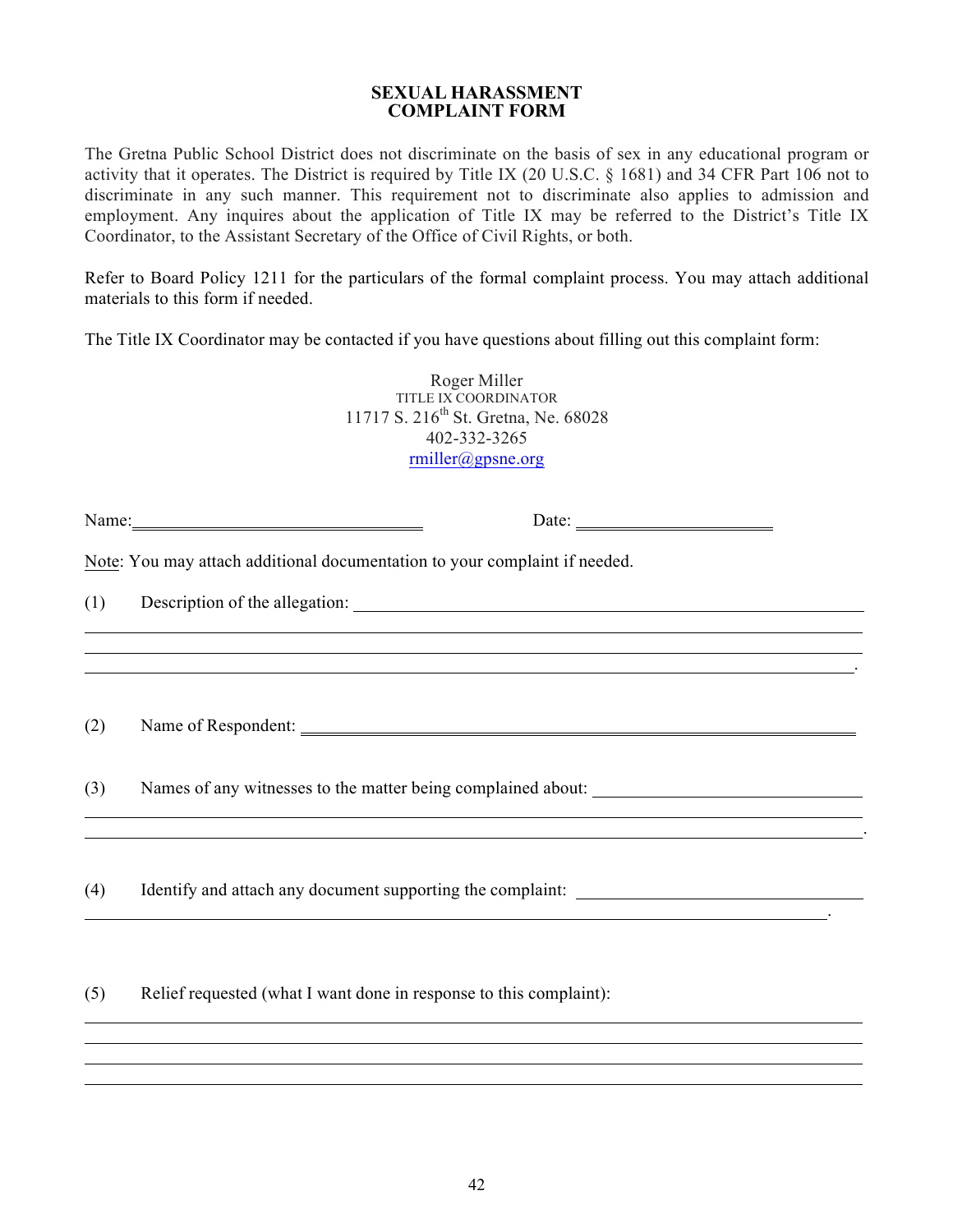Sexual Harassment Complaint Form Page 2

Please Note: By filing a formal complaint under Board Policy 1211 you are agreeing to the followingterms:

- **Your name and contact information shall be shared with the respondent to the formalcomplaint.**
- **Specifics of your allegations shall be shared with the respondent to the formal complaint.**
- **Any evidence obtained during the scope of the investigation into the formal complaint shall beshared with you and the respondent to the formal complaint equally.**
- **The respondent is presumed not responsible for the allegations alleged in the formal complaint.**
- **You will actively participate in the complaint process as requested by the Title IX Coordinator, Investigator, Decision-Maker, and Appeals Coordinator.**
- **You understand that the complaint process as outlined in Board Policy 1211 has federallymandated timelines and require this complaint process to take a minimum of 20 days, in addition to the time required for the investigation, decision-making, and appeal process.**
- **You understand that you and the respondent to the formal complaint have the right to appealany decision of responsibility made by the Decision-Maker.**
- **You understand that any decision made by the Appeals Coordinator is final.**

: By checking or initialing this box, I do give consent to the formal complaint process and Ido agree to the terms outlined above.

: By checking or initialing this box, I do not give consent to the formal complaint process andI do not agree to my identity being shared with the respondent to this complaint except as necessary to resolve my complaint. By checking this box, I am opting for my allegations to be treated under Subsection A of Board Policy 1211 and for my allegations to be treated as an informal complaint. I understand that under Subsection A of Board Policy 1211 the District will nonetheless investigate and take prompt and effective action to remediate the concerns I have raised, if appropriate, such as supportive measures.

The undersigned states: The facts in this complaint are true to the best of my knowledge, information and belief. I give permission for an investigation to be made into this complaint. I understand that the District willtake steps to prevent me from being retaliated against for filing this complaint, that I am to notify the Districtif any such retaliation occurs, and that the District will take prompt and strong responsive action if retaliationoccurs.

| Signature:                         |             | Date: $\frac{1}{\sqrt{1-\frac{1}{2}} \cdot \frac{1}{2} \cdot \frac{1}{2} \cdot \frac{1}{2} \cdot \frac{1}{2} \cdot \frac{1}{2} \cdot \frac{1}{2} \cdot \frac{1}{2} \cdot \frac{1}{2} \cdot \frac{1}{2} \cdot \frac{1}{2} \cdot \frac{1}{2} \cdot \frac{1}{2} \cdot \frac{1}{2} \cdot \frac{1}{2} \cdot \frac{1}{2} \cdot \frac{1}{2} \cdot \frac{1}{2} \cdot \frac{1}{2} \cdot \frac{1}{2} \cdot \frac{1}{2} \cdot \frac{1}{2} \cdot \frac{1}{2}$ |
|------------------------------------|-------------|---------------------------------------------------------------------------------------------------------------------------------------------------------------------------------------------------------------------------------------------------------------------------------------------------------------------------------------------------------------------------------------------------------------------------------------------------|
|                                    |             |                                                                                                                                                                                                                                                                                                                                                                                                                                                   |
|                                    |             |                                                                                                                                                                                                                                                                                                                                                                                                                                                   |
| Received by:                       |             | Date: $\frac{1}{\sqrt{1-\frac{1}{2}}\sqrt{1-\frac{1}{2}}\sqrt{1-\frac{1}{2}}\sqrt{1-\frac{1}{2}}\sqrt{1-\frac{1}{2}}\sqrt{1-\frac{1}{2}}\sqrt{1-\frac{1}{2}}\sqrt{1-\frac{1}{2}}\sqrt{1-\frac{1}{2}}\sqrt{1-\frac{1}{2}}\sqrt{1-\frac{1}{2}}\sqrt{1-\frac{1}{2}}\sqrt{1-\frac{1}{2}}\sqrt{1-\frac{1}{2}}\sqrt{1-\frac{1}{2}}\sqrt{1-\frac{1}{2}}\sqrt{1-\frac{1}{2}}\sqrt{1-\frac{1}{2}}\sqrt{1-\frac{1}{2}}$                                     |
|                                    |             |                                                                                                                                                                                                                                                                                                                                                                                                                                                   |
|                                    |             |                                                                                                                                                                                                                                                                                                                                                                                                                                                   |
| Title IX Coordinator: Roger Miller |             |                                                                                                                                                                                                                                                                                                                                                                                                                                                   |
|                                    |             |                                                                                                                                                                                                                                                                                                                                                                                                                                                   |
|                                    | Page 2 of 2 |                                                                                                                                                                                                                                                                                                                                                                                                                                                   |
|                                    |             |                                                                                                                                                                                                                                                                                                                                                                                                                                                   |
|                                    |             |                                                                                                                                                                                                                                                                                                                                                                                                                                                   |

#### **ATTENDANCE POLICY AND EXCESSIVE ABSENTEEISM**

Regular and punctual student attendance is required. The Board's policies require such attendance,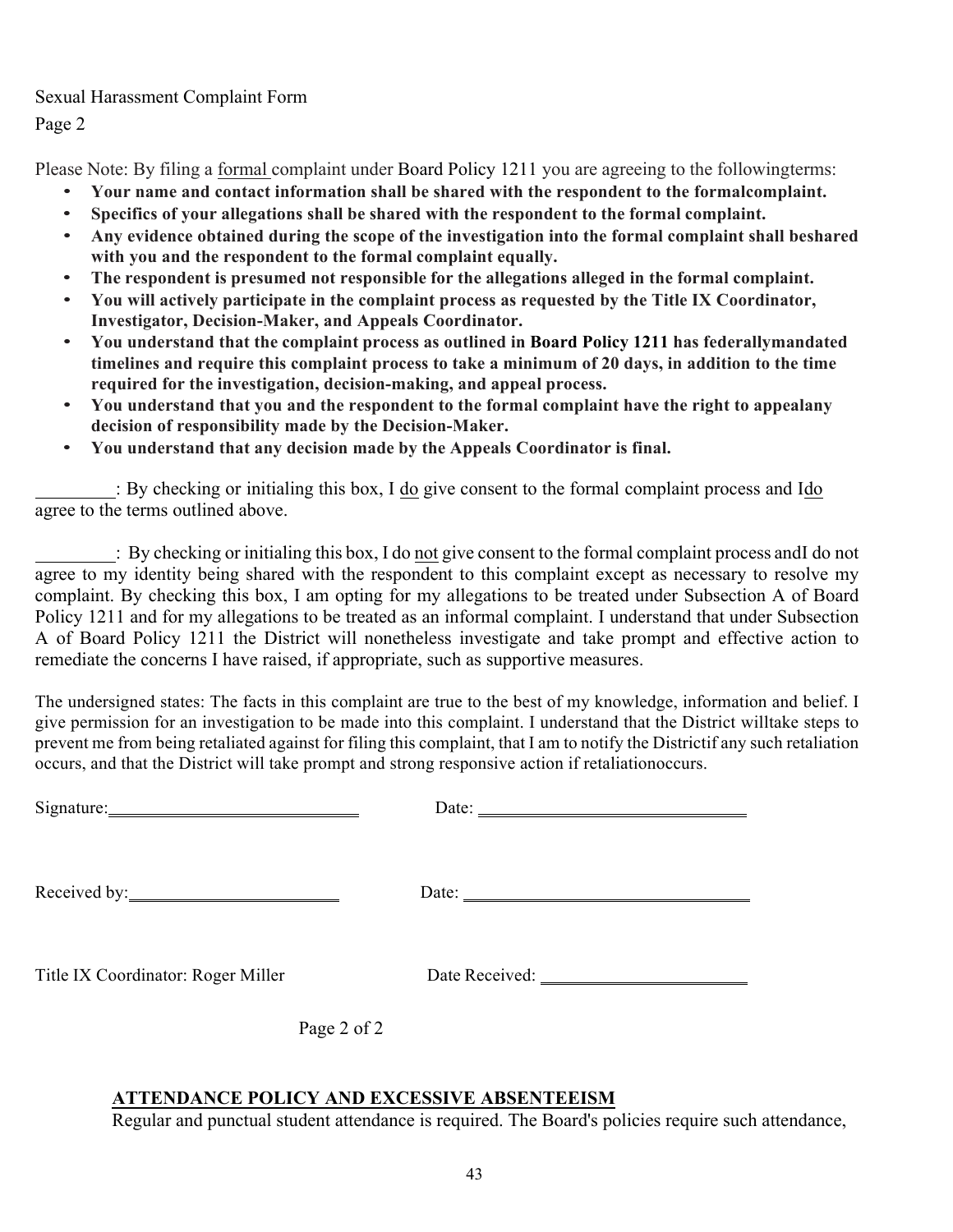the administration is responsible for developing further attendance rules and regulations, and all staff are expected to implement this policy and administrative rules and regulations to encourage such regular and punctual student attendance. The Principal and teachers are required to maintain an accurate record of student attendance.

## A. **Attendance and Absences**.

- 1. Absences from School Definitions. An absence from school will be reportedas: (a) an excused absence or (b) an unexcused absence.
	- a. Excused Absence. Absences should be cleared through the Principal's office in advance whenever possible. An absence or tardy, even by parental approval, may not be excused. All absences, except for illness and/or death in the family, require advance approval.

An absence for any of the following reasons will be excused, provided the required procedures have been followed:

- (1) Illness (personal illness of student)
- (2) Bereavement or emergency in the family
- (3) Doctor or dental appointment which require student to be absent from school,
- (4) Court appearances that are required by a court order,
- (5) School sponsored activities which require students to be absent from school,
- (6) Family trips in which student accompanies parent(s)/legal guardian(s),
- (7) Religious observance,
- (8) Other absences which have received prior approval from the Principal.

Unexcused Absence. An absence that is not excused is unexcused. If a student's absence is unexcused the student may be required to make up work and the time missed. The student may receive zeros for any class work missed during the absence. A student who engages in unexcused absences may be considered truant asper state law Neb. Rev. Stat. 79-201. Truancy is a violation of school rules. The consequence of such action may include suspension from class and the student may be required to make up the time missed. Students who leave the school premises without permission during the school day will be considered truant.

2. Mandatory Ages of Attendance. The mandatory ages of attendances for truancy purposes are age 6 (as of January 1 of the then-current school year) to age 18.

Attendance is also not mandatory for a child who has reached the age of 6 years of age prior to January 1 of the then-current school year, but will not reach age 7 prior to January 1 of such school year, if the child's parent or guardian has signed and filed with the school district in which the child resides an affidavit stating either: (1) that the child is participating in an education program that the parent or guardian believes will prepare the child to enter grade one for the following school year; or (2) that the parent or guardian intends for the child to participate in a school which has elected or will elect pursuant to law not to meet accreditation or approval requirements and the parent or guardian intends to provide the Commissioner of Education with a statement pursuant to section 79-1601(3) on or before the child's seventh birthday. Attendance is also not mandatory for a child who: (1) has obtained a high school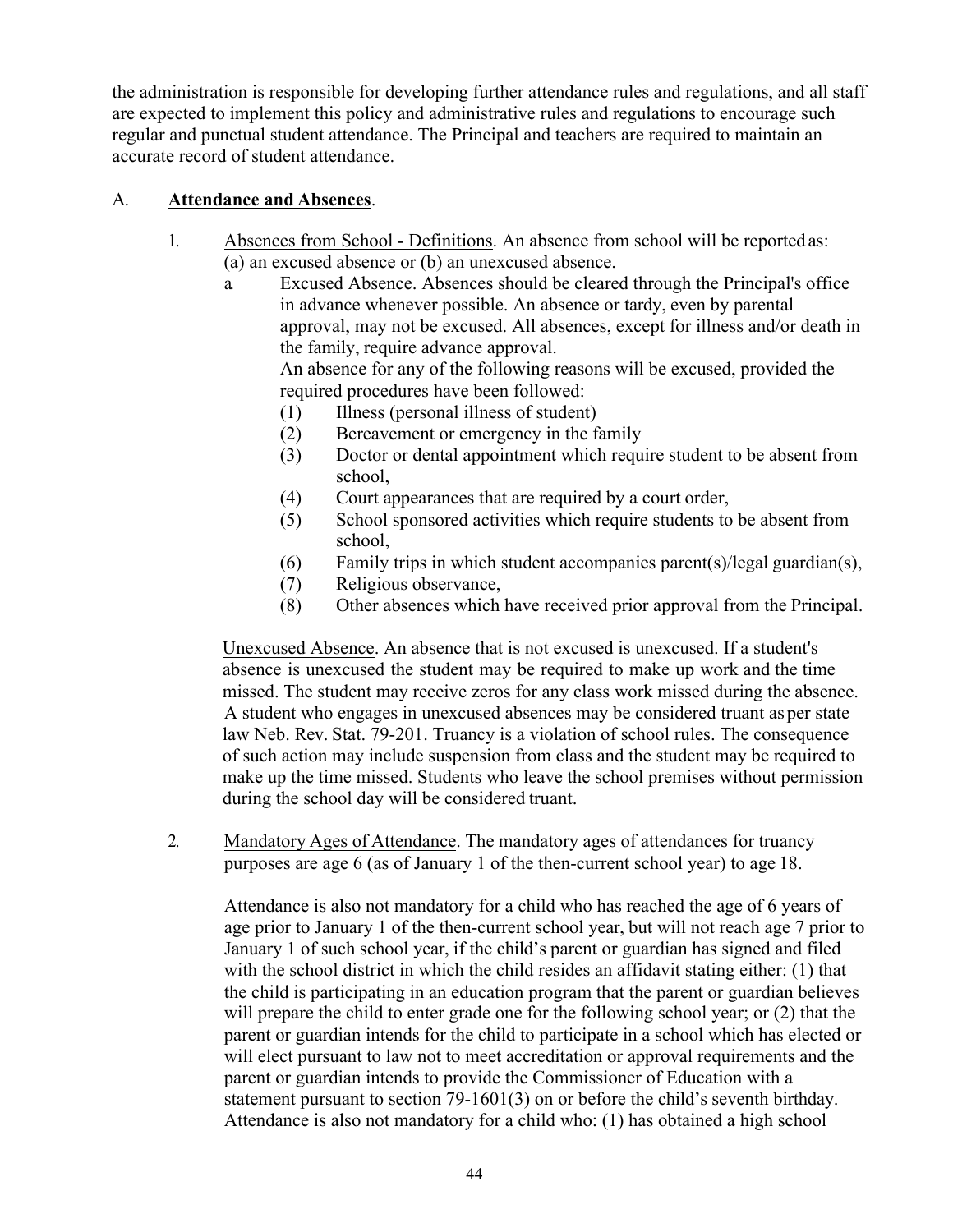diploma by meeting statutory graduation requirements; (2) has completed the program of instruction offered by a school which elects pursuant to law not to meet accreditation or approval requirements; or (3) has reached the age of 16 years and has been withdrawn from school in the manner prescribed by law.

Early Withdrawal for Students Enrolled in Accredited or Approved Schools A person who has legal or actual charge or control of a child who is at least 16 but less than 18 years of age may withdraw such child from school before graduation and be exempt from the mandatory attendance requirements if an exit interview is conducted and a withdrawal form is signed.

Exit Interview The process is initiated by a person who has legal or actual charge or control of the child submitting a withdrawal form. The form is to be as prescribed by the Commissioner of Education. Upon submission of the form, the Superintendent or Superintendent's designee shall set a time and place for an exit interview if the child is enrolled in the Gretna Public Schools or resides in the Gretna Public School District and is enrolled in a private, denominational, or parochial school.

The exit interview shall be personally attended by:

 The child, unless the withdrawal is being requested due to an illness of the child making attendance at the exit interview impossible or impracticable; the person who has legal or actual charge or control of the child who requested the exit interview;

the Superintendent or Superintendent's designee;

 the child's principal or the principal's designee if the child at the time of the exit interview is enrolled in a school operated by the school district; and any other person requested by any of the required parties who agrees to attend the exit interview and is available at the time designated for the exit interview which may include, for example, other school personnel or the child's principal if the child is enrolled in a private school.

At the exit interview, the person making the written request must present evidence that (a) the person has legal or actual charge or control of the child and (b) the child would be withdrawing due to either:

 financial hardships requiring the child to be employed to support the child's family or one or more dependents of the child, or

 an illness of the child making attendance impossible or impracticable. The Superintendent or Superintendent's designee shall identify all known alternative educational opportunities, including vocational courses of study, that are available to the child in the school district and how withdrawing from school is likely to reduce potential future earnings for the child and increase the likelihood of the child being unemployed in the future. Any other relevant information may be presented and discussed by any of the parties in attendance.

At the conclusion of the exit interview, the person making the written request may sign a withdrawal form provided by the school district agreeing to the withdrawal of the child OR may rescind the written request for the withdrawal.

Withdrawal Form. Any withdrawal form signed by the person making the written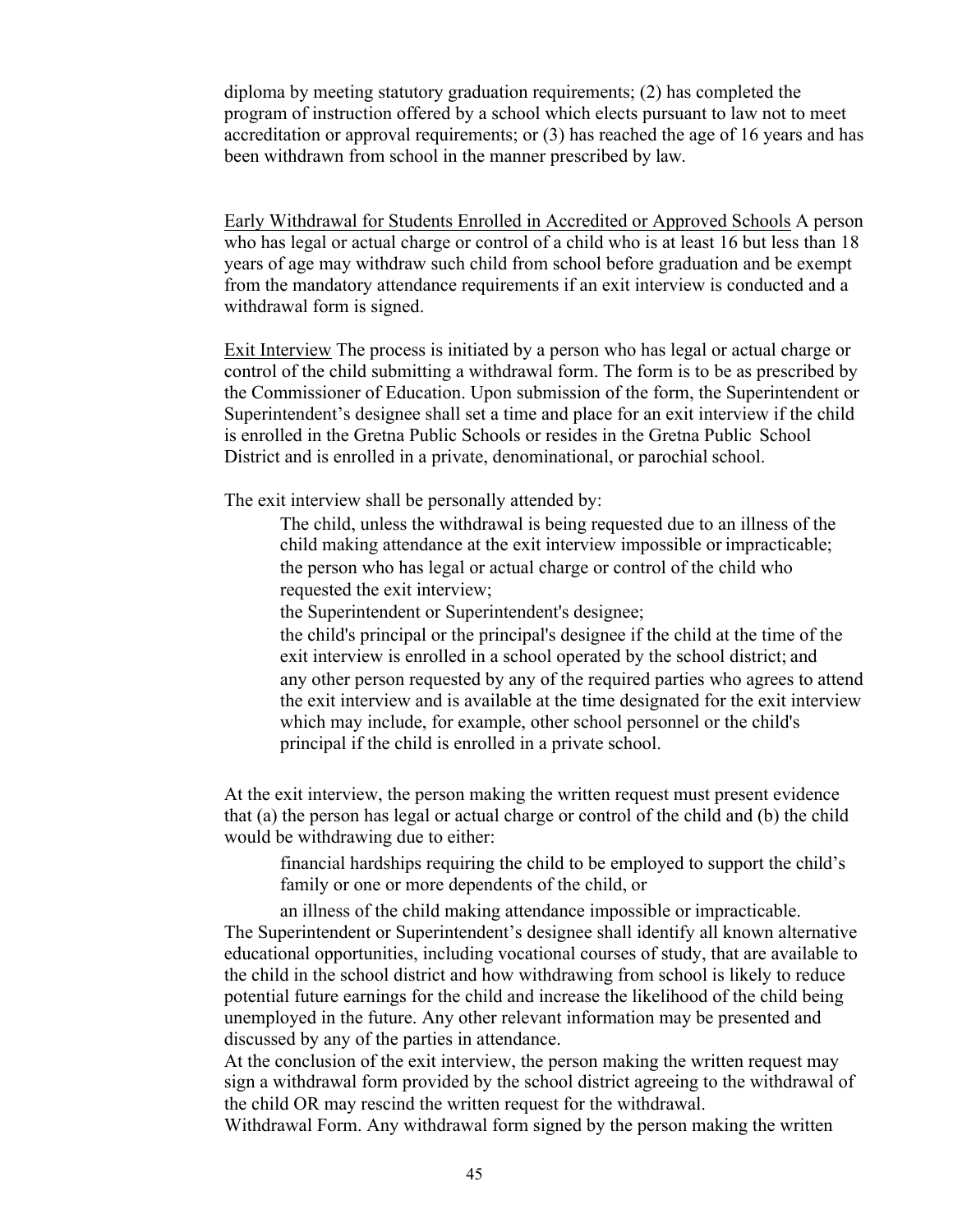request shall be valid only if:

 the child also signs the form, unless the withdrawal is being requested due to an illness of the child making attendance at the exit interview impossible or impracticable, and

 the Superintendent or Superintendent's designee signs the form acknowledging that the interview was held, the required information was provided and discussed at the interview, and, in the opinion of the Superintendent or Superintendent's designee, the person making the written request does in fact have legal or actual charge or control of the child and the child is experiencing either (i) financial hardship, or (ii) an illness making attendance impossible or impracticable.

Early Withdrawal for Students Enrolled in an Exempt School (Home Schools). A person who has legal or actual charge or control of a child who is at least 16 but less than 18 years of age may withdraw such child from school before graduation and be exempt from the mandatory attendance requirements if such child has been enrolled in a school that elects not to meet the accreditation or approval requirements by filing with the State Department of Education a signed notarized release on a form prescribed by the Commissioner of Education.

- 3. Reporting and Responding to Truant Behavior. Any administrator, teacher, or member of the board of education who knows of any failure on the part of any child of mandatory school attendance age to attend school regularly without lawfulreason, shall within three days report such violation to the superintendent. The superintendent shall immediately cause an investigation into any such report to be made. The superintendent shall also investigate any case when of his or her personal knowledge, or by report or complaint from any resident of the district, the superintendent believes there is a violation of the compulsory attendance law. The school shall render all services in its power to compel such child to attend some public, private, denominational, or parochial school, which the person having control of the child shall designate, in an attempt to address the problem of excessive absenteeism. Such services shall include, as appropriate, the services listed under the "Excessive Absenteeism" and "Reporting Excessive Absenteeism" policies.
- 4. Excessive Absenteeism. Students who accumulate 10 absences in a school year shall be deemed to have "excessive absences." Such absences shall be determined on a per day basis for elementary students and on a per class basis for secondary students. When a student has excessive absences, the following procedures shall be implemented:
	- a. A letter shall be sent to the parent/guardian of the student following the tenth absence advising the parent/guardian and the student that the student's absences are excessive.
	- b. When a student continues thereafter to have absences and the absences are of concern due to the effect of the absences on the student's academics, the student's attendance history, the time of the school year, the reasons for the absences, or other circumstances, one or more meetings shall be held that include a school administrator or designee, and the child's parent or guardian and the child, when appropriate, to address the barriers to attendance. The result of the meeting or meetings shall be to develop a collaborative plan to reduce barriers identified to improve regular attendance. The plan shall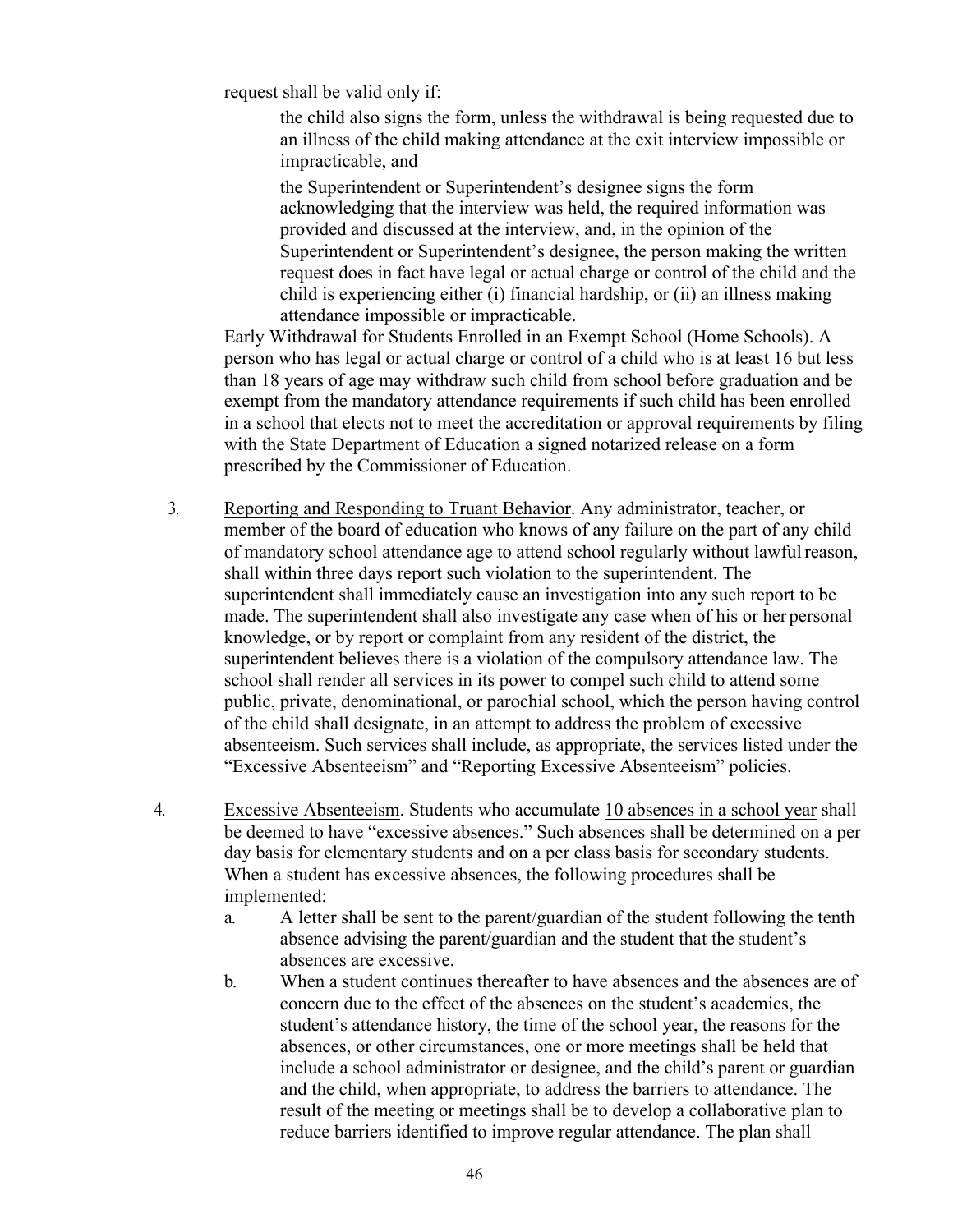consider, but not be limited to:

- (i) Illness related to physical or behavioral health of the child;
- (ii) Educational counseling;
- (iii) Educational evaluation;
- (iv) Referral to community agencies;
- (v) Family or individual counseling;
- (vi) Assisting the family in working with other community services.

If the parent/guardian refuses to participate in such meeting, the administrator shall place documentation of such refusal in the child's attendance record.

5. Reporting Excessive Absenteeism to the County Attorney. The school may report to the county attorney of the county in which the person resides when the school has documented the efforts to address excessive absences, the collaborative plan to reduce barriers identified to improve regular attendance has not been successful, and the student has accumulated more than twenty (20) absences per year. The school shall notify the child's family in writing prior to referring the child to the county attorney. Illness that makes attendance impossible or impractical shall not be the basis for referral to the county attorney. A report to the county attorney may also be made when a student accrues excessive absences as herein defined.

### **NOTICE CONCERNING DISCLOSURE OF STUDENT RECRUITING INFORMATION**

Federal law requires Gretna Public Schools to provide military recruiters and institutions of higher education access to secondary school students' names, addresses, and telephone listings. Parents and secondary students have the right to request that Gretna Public Schools not provide this information (i.e., not provide the student's name, address, and telephone listing) to military recruiters or institutions of higher education, without their prior written parental consent. Gretna Public Schools will comply with any such request.

#### **NOTICE CONCERNING STAFF QUALIFICATIONS**

Federal law gives parents the right to get information about the professional qualifications of their child's classroom teachers. Upon request, Gretna Public Schools will give parents the following information about their child's classroom teacher:

- (1) Whether the teacher has met State qualifications and licensing criteria for thegrade levels and subject areas in which the teacher provides instruction.
- (2) Whether the teacher is teaching under an emergency or provisionalteaching certificate.
- (3) The baccalaureate degree major of the teacher. You may also get information about other graduate certification or degrees held by the teacher, and the field of discipline of the certification or degree.

We will also, upon request, tell parents whether their child is being provided services by a paraprofessional and, if so, the qualifications of the paraprofessional.

The request for information should be made to an administrator in your child's school building. The information will be provided to you in a timely manner. Finally, Gretna Public Schools will give timely notice to you if your child has been assigned, or has been taught for four or more consecutive weeks by, a teacher who does not meet the requirements of the Act.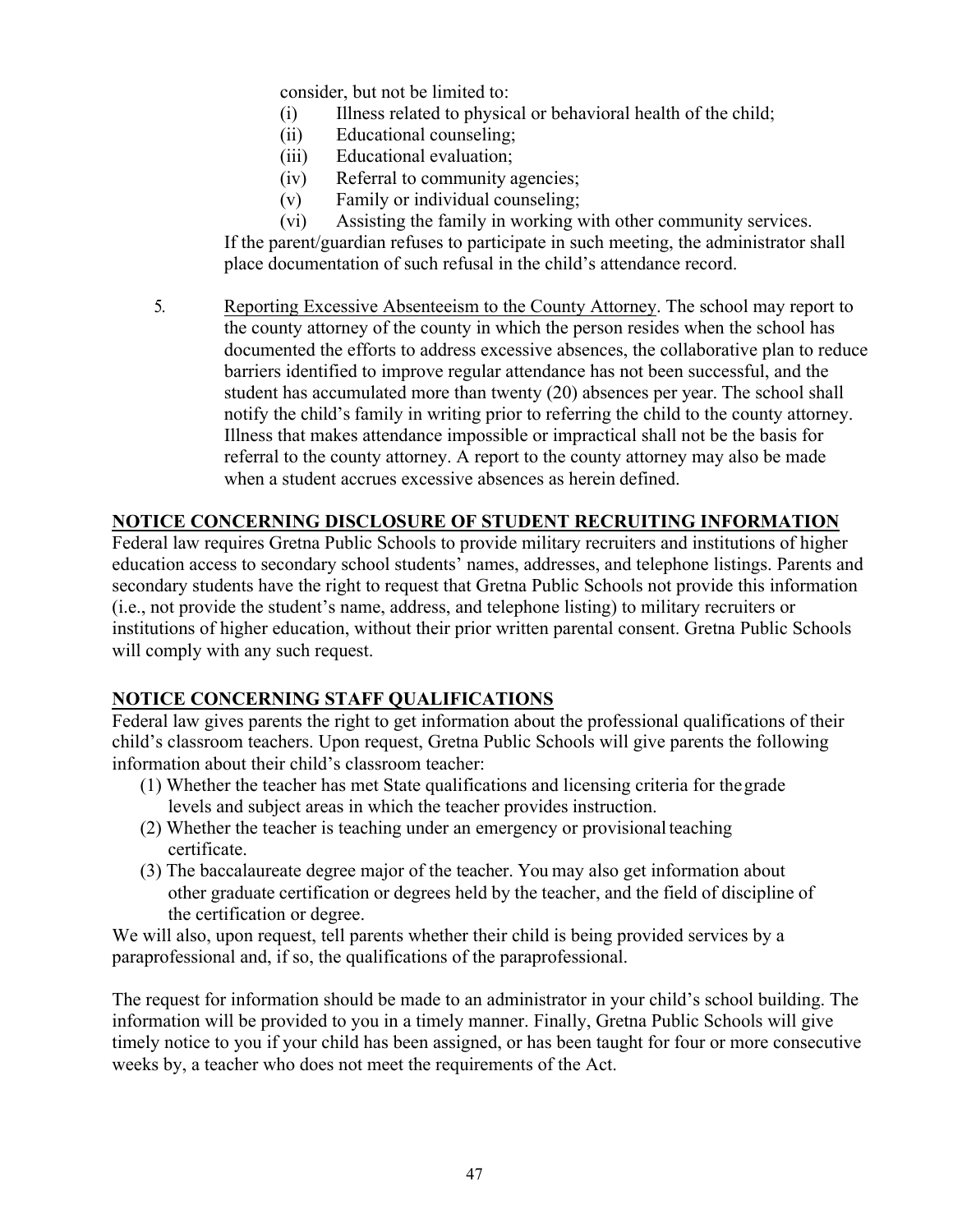# **NOTICE OF DESIGNATION OF COORDINATOR**

Gretna Public Schools does not discriminate on the basis of disability in admission or access to, or treatment or employment in, its programs or activities. Dr. Rich Beran (11717 S. 216th Street, Gretna, Nebraska 68028, phone: (402-332-3265) has been designated to coordinate Gretna Public Schools' compliance with the nondiscrimination requirements of the Americans with Disabilities Act of 1990 and Section 504 of the Rehabilitation Act of 1973 and any other such state or federal laws. Information concerning such Acts or other laws and the applicability of such Acts or other laws to the services, programs, or activities of Gretna Public Schools, may be obtained from Dr. Rich Beran, and any complaints alleging noncompliance by the Gretna Public Schools with such Acts or other laws should be communicated to Dr. Kevin Riley.

# **RECORDING OF OTHERS**

To ensure the privacy and confidentiality of student information, no person is authorized to record or transmit any sound or image of any person (including themselves) without the prior consent or authorization of either (1) the person or persons being recorded or whose image or sound is being transmitted or (2) the Superintendent or Superintendent's designee. This prohibition applies to all persons, including staff, students and community members, regardless of the content or context of the image or sound; however, this provision shall not apply to District-sponsored athletic or activity events where the focus of the recording or transmission is on the student performances or activity. Nothing in this provision shall prohibit the recording of an Individualized Education Program meeting if the recording is necessary to ensure that the parent understands the IEP or the IEP process or to implement other parental rights guaranteed by the Individuals with Disabilities Education Act.

# **RELIGIOUS BELIEFS AND CUSTOMS**

It is accepted that no religious belief or non-belief should be promoted by the school district or its employees, and none should be disparaged. Instead, the school district should encourage all students and staff members to appreciate and be tolerant of each other's religious views. The school district should utilize its opportunity to foster understanding and mutual respect among students and parents, whether it involves race, culture, economic background or religious beliefs. In that spirit of tolerance, students and staff members should be excused from participating in practices which are contrary to their religious beliefs unless there are clear issues of overriding concern that would prevent it. Gretna Public Schools recognizes one of its educational goals is to advance the student's knowledge and appreciation of the role our religious heritage has played in the social, cultural and historical development of civilization.

# Acknowledgment of Religious Holidays

The practice of the Gretna Public School District shall be as follows:

- 1. The several holidays through the year which have a religious and a secular basis may be observed or recognized in the public schools.
- 2. The historical and contemporary values and the origin of religious holidays may be explained in an unbiased and objective manner without sectarian indoctrination.
- 3. Music, art, literature and drama having religious themes or basis are permitted as part of the curriculum for school sponsored activities and programs if presented in a prudent and objective manner and as a traditional part of the cultural and religious heritage of the particular holiday.
- 4. The use of religious symbols such as a cross, menorah, crescent, Star of David, creche, symbols of Native American religions or other symbols that are a part of a religious holiday is permitted as a teaching aid or resource provided such symbols are displayed as an example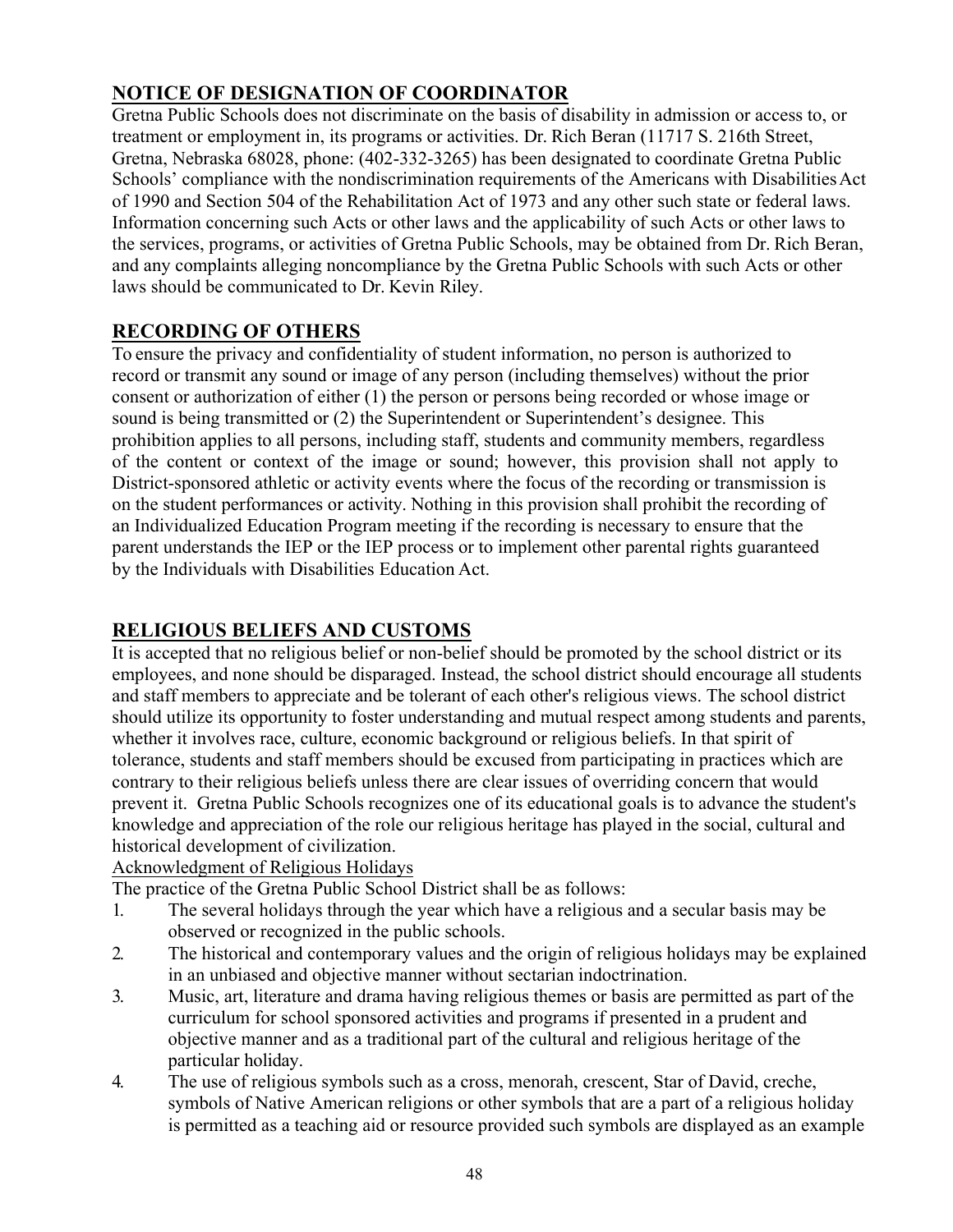of the cultural and religious heritage of the holiday and are temporary in nature. Among these holidays included are Christmas, Easter, Passover, Hanukkah, Ramadan, Thanksgiving and Halloween.

#### Religion in the Curriculum

Religious institutions and orientations are central to human experience, past and present. An education excluding such a significant aspect would be incomplete. It is essential that the teaching about – and not of – religion be conducted in a factual objective and respectful manner. However, sectarian instruction of any kind is prohibited in this school.

# **SEARCH AND SEIZURES**

When it is determined based on searches that a person has violated a Board policy, administrative regulation, building rule, student conduct rule or personnel expectation, or the law, the person shall be subject to appropriate disciplinary action and a report to law enforcement may be made.

Student lockers, desks and other such property are owned by the school. The school exercises exclusive control over school property. Students should not expect privacy regarding items placed in or on school property because school property is subject to search at any time by school officials. Periodic, random searches of student lockers may be conducted in the discretion of the administration.

The following procedures will be used for conducting searches:

- 1. School officials may conduct a search if there is a reasonable basis to believe that the search will uncover evidence of a crime or rule violation. The search must be conducted in a reasonable manner under the circumstances.
- 2. Random searches of student lockers, desks, and other similar school property provided for use by students may be conducted in the discretion of the administration.
- 3. Drug or alcohol tests may be conducted on students based on reasonable suspicion.
- 4. Drug or alcohol tests may be conducted on a random basis for students participating in extracurricular activities, provided that: a) the student gave consent for testing in advance (attendance at or participation in the extracurricular activity may be withheld in the absence of consent), b) the testing actually be random, c) that the testing procedures limit any intrusion on student privacy, and provide for an appropriate level of confidentiality and accuracy, and d) that the response to positive tests take into consideration student safety and compliance with laws related to reporting and releasing students to law enforcement.
- 5. School officials may search offices and storage devices provided to or used by employees where permitted by law, such as where reasonable grounds exist for suspecting that a search will turn up evidence that the employee has committed work-related misconduct, or that a search is necessary for a non-investigatory work-related purpose, such as to retrieve a file.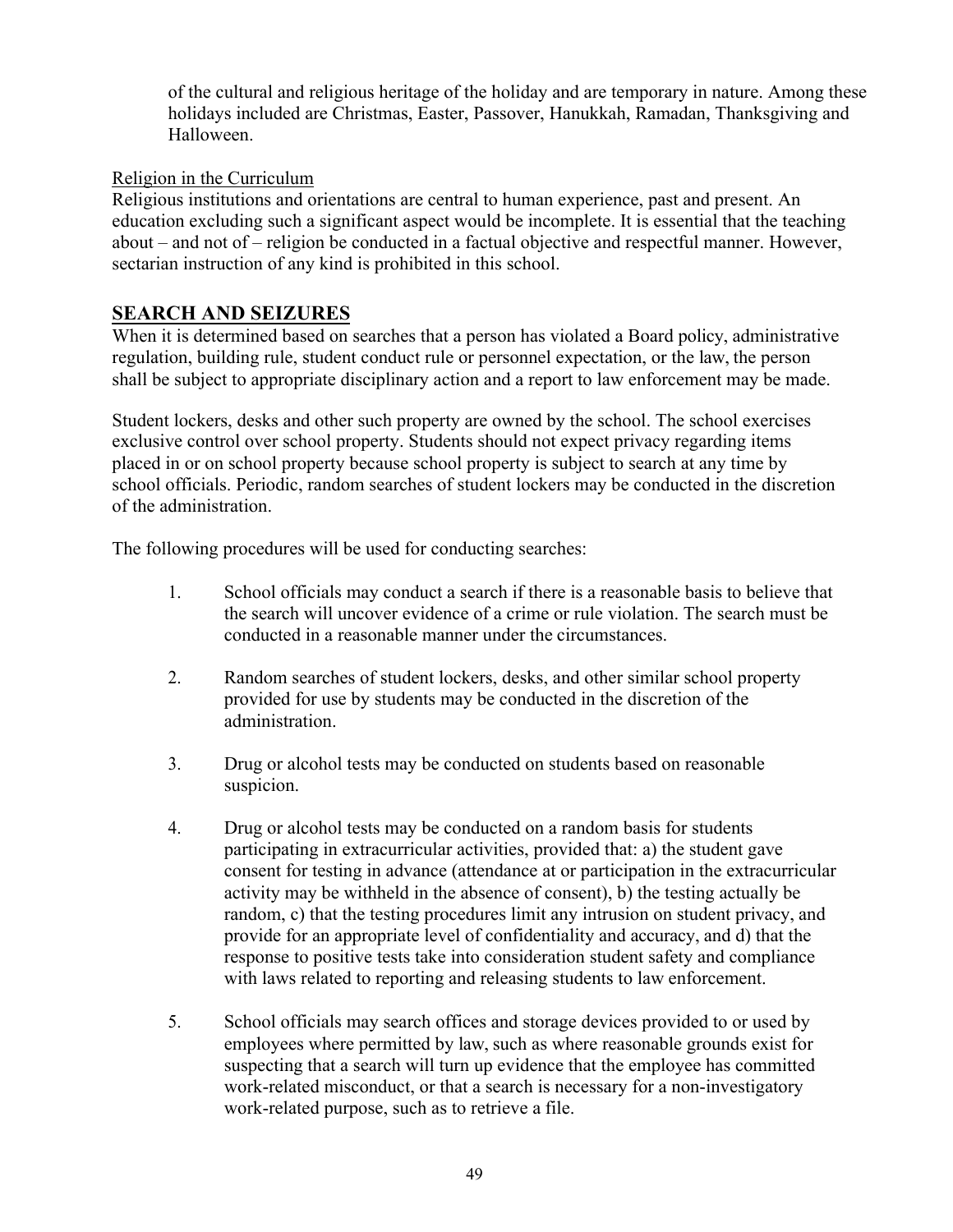6. Searches of the District's computer system may be conducted in the discretion of the administration at any time.

The following procedures will be used for the removal of personal property:

- 1. Illegal items or other items reasonably determined to be a threat to the safety of others or a threat to educational purposes may be seized by school officials. Any illegal drugs, firearm or dangerous weapon shall be confiscated and delivered to law enforcement as soon as practicable.
- 2. Items which have been or are reasonably expected to be used to disrupt or interfere with the educational process may be removed from student possession.

The District is not responsible for the security or safety of personal property which employees, students, or other building users may bring to school.

# **STUDENT DISCIPLINE**

The following actions may result in detentions, exclusions, suspension, or expulsion, or other disciplinary action:

- A. Development of Uniform Discipline System. It shall be the responsibility of the Superintendent to develop and maintain a system of uniform discipline. The discipline which may be imposed includes actions which are determined to be reasonably necessary to aid the student, to further school purposes, or to prevent interference with the educational process, such as (without limitation) counseling and warning students, parent contacts and parent conferences, rearrangement of schedules, requirements that a student remain in school after regular hours to do additional work, Saturday School, restriction of extracurricular activity, or requirements that a student receive counseling upon written consent of the parent or guardian, or in-school suspension. The discipline may also include out-of-school suspension (short-term or long-term) and expulsion.
- 1. Short-Term Suspension: Students may be excluded by the Principal or the Principal's designee from school or any school function for a period of up tofive school days (short-term suspension) on the following grounds:
	- a. Conduct that constitutes grounds for suspension, whether the conduct occurs on or off school grounds; or.
	- b. Other violations of rules and standards of behavior adopted by the Board of Education or the administrative or teaching staff of the school, which occur on or off school grounds, if such conduct interferes with school purposes or there is a nexus between such conduct and school.

The following process will apply to short-term suspensions:

- a. The Principal or the Principal's designee will make a reasonable investigation of the facts and circumstances. A short-term suspension will be made upon a determination that the suspension is necessary to help any student, to further school purposes, or to prevent an interference with school purposes.
- b. Prior to commencement of the short-term suspension, the student will be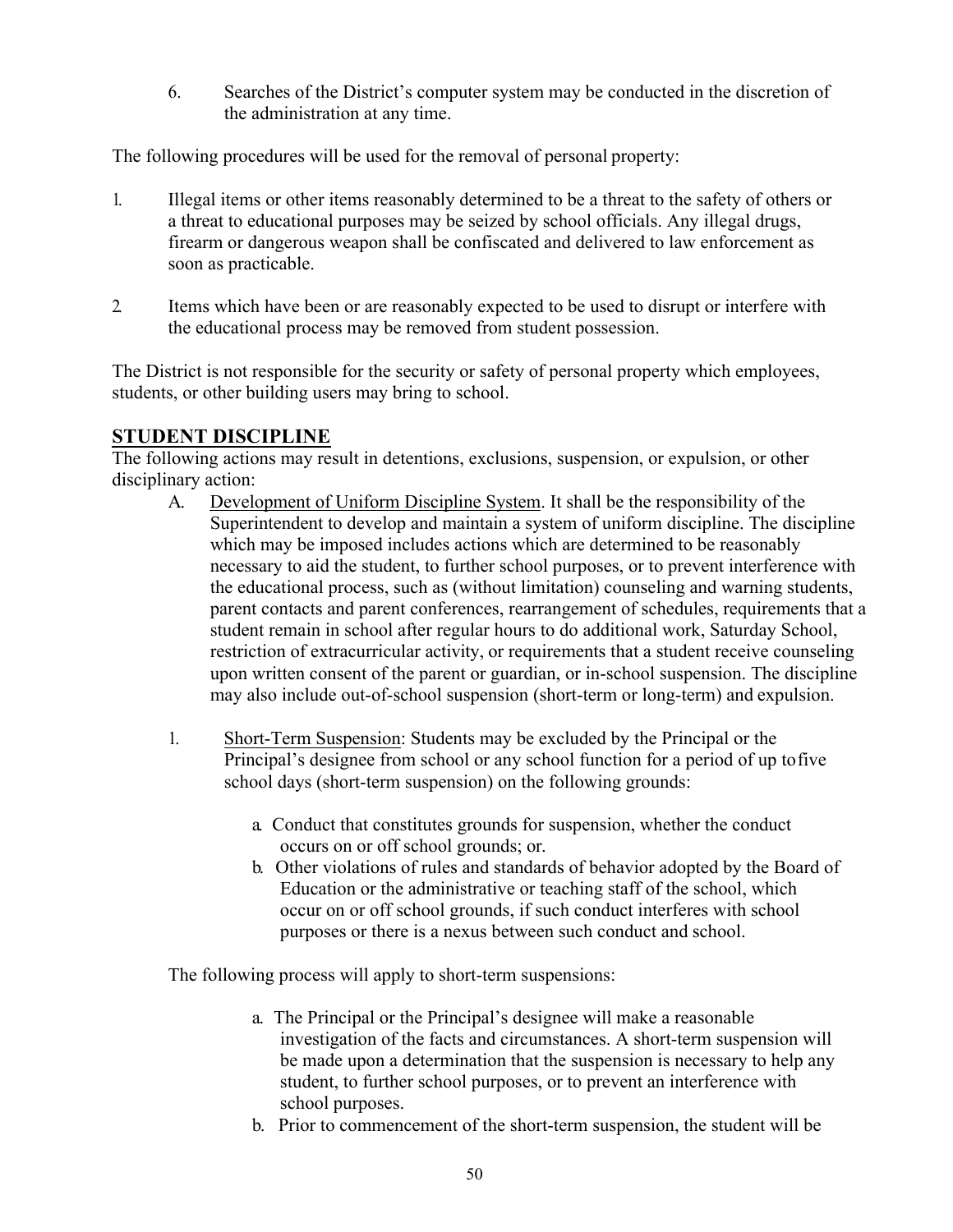given oral or written notice of the charges against the student. The student will be advised of what the student is accused of having done, an explanation of the evidence the authorities have, and be afforded an opportunity to explain the student's version of the facts.

- c. Within 24 hours or such additional time as is reasonably necessary following the suspension, the Principal or administrator will contact the student's parent or guardian describing the student's conduct, misconduct or violation of the rule or standard and the reasons for the action taken. A written communication will follow.
- d. An opportunity will be given to the student, and the student's parent or guardian, to have a conference with the Principal or administrator ordering the short-term suspension before or at the time the student returns to school. The Principal or administrator shall determine who in addition to the parent or guardian is to attend the conference.
- e. A student who is on a short-term suspension shall not be permitted to be on school grounds, without the express permission of the Principal.
- 2. Long-Term Suspension: A long-term suspension means an exclusion from school and any school functions for a period of more than five school days but less then twenty school days. A student who is on a long-term suspension shall not be permitted to be on school grounds without the express permission of the Principal. A notice will be given to the student and the parents/guardian when the Principal recommends a long-term suspension. The notice will include a description of the procedures for long-term suspension; the procedures will be those set forth in the Student Discipline Act.
- 3. Expulsion:
	- a. Meaning of Expulsion. Expulsion means exclusion from attendance in all schools, grounds and activities of or within the system for a period not to exceed the remainder of the semester in which it took effect unless the misconduct occurred (a) within ten school days prior to the end of the first semester, in which case the expulsion shall remain in effect through the second semester, or (b) within ten school days prior to the end of the second semester, in which case the expulsion shall remain in effect for summer school and the first semester of the following school year, or (c) unless the expulsion is for conduct specified in these rules or in law as permitting or requiring a longer removal, in which case the expulsion shall remain in effect for the period specified therein. Such action may be modified or terminated by the school district at any time during the expulsion period. A student who has been expelled shall not be permitted to be on school grounds without the express permission of the Principal. A notice will be given to the student and the parents/guardian when the Principal recommends an expulsion. The notice will include a description of the procedures for expulsion; the procedures will be those set forth in the Student Discipline Act.
	- b. Suspensions Pending Hearing. When a notice of intent to discipline a student by long-term suspension, expulsion, or mandatory reassignment is filed with the superintendent, the student may be suspended by the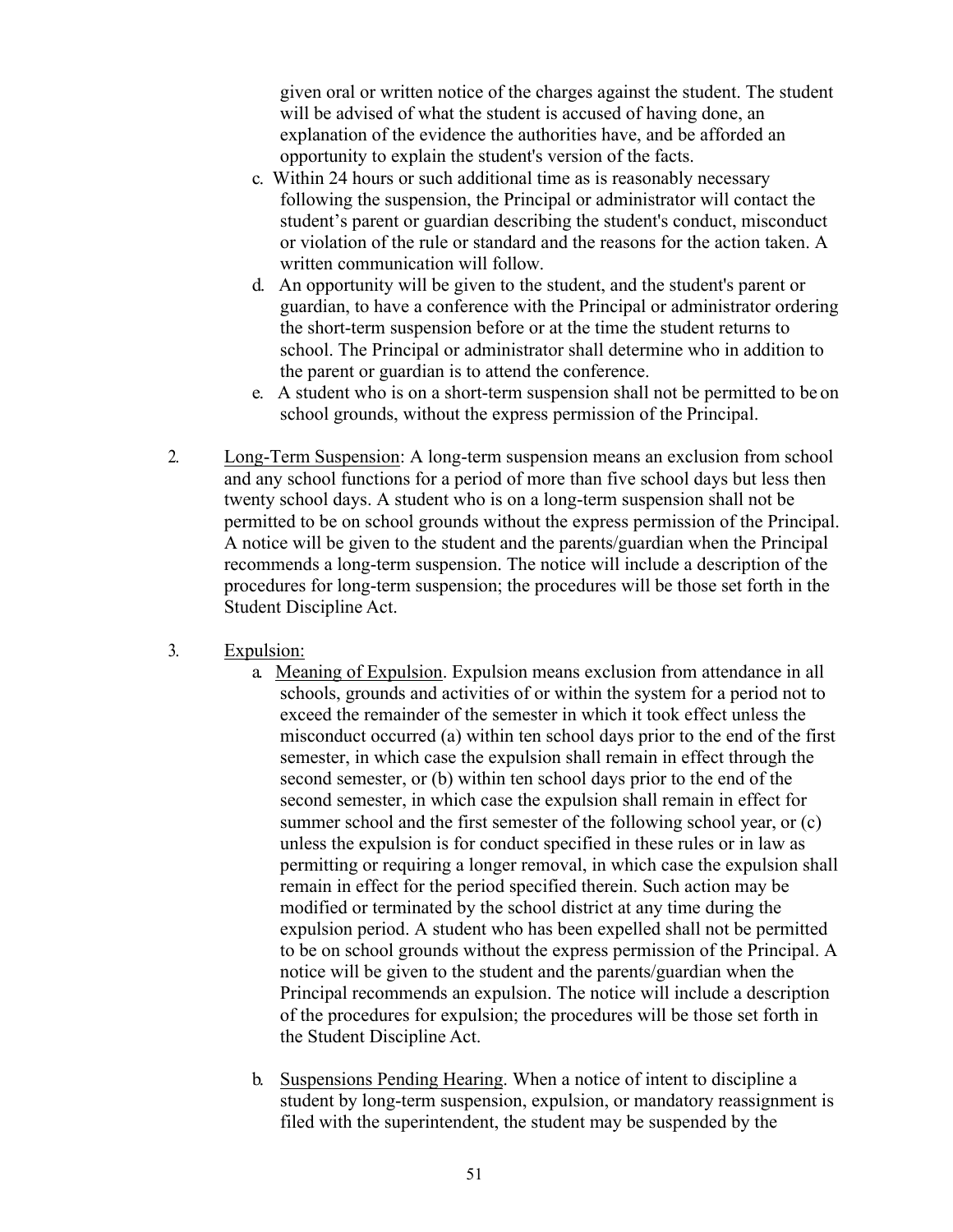principal until the date the long-term suspension, expulsion, or mandatory reassignment takes effect if no hearing is requested or, if a hearing is requested, the date the hearing examiner makes the report of his or her findings and a recommendation of the action to be taken to the superintendent, if the principal determines that the student must be suspended immediately to prevent or substantially reduce the risk of (a) interference with an educational function or school purpose or (b) a personal injury to the student himself or herself, other students, school employees, or school volunteers.

- c. Summer Review. Any expulsion that will remain in effect during the first semester of the following school year will be automatically scheduled for review before the beginning of the school year in accordance with law.
- d. Alternative Education: Students who are expelled may be provided an alternative education program that will enable the student to continue academic work for credit toward graduation. In the event an alternative education program is not provided, a conference will be held with the parent, student, the Principal or another school representative assigned by the Principal, and a representative of a community organization that assists young people or that is involved with juvenile justice to develop a plan for the student in accordance with law.
- e. Suspension of Enforcement of an Expulsion: Enforcement of an expulsion action may be suspended (i.e., "stayed") for a period of not more than one full semester in addition to the balance of the semester in which the expulsion takes effect. As a condition of such suspended action, the student and parents will be required to sign a discipline agreement.
- f. Students Subject to Juvenile or Court Probation. Prior to the readmission to school of any student who is less than nineteen years of age and who is subject to the supervision of a juvenile probation officer or an adult probation officer pursuant to the order of the District Court, County Court, or Juvenile Court, who chooses to meet conditions of probation by attending school, and who has previously been expelled from school, the Principal or the Principal's designee shall meet with the student's probation officer and assist in developing conditions of probation that will provide specific guidelines for behavior and consequences for misbehavior at school (including conduct on school grounds and conduct during an educational function or event off school grounds) as well as educational objectives that must be achieved. If the guidelines, consequences, and objectives provided by the Principal or the Principal's designee are agreed to by the probation officer and the student, and the court permits the student to return to school under the agreed to conditions, the student may be permitted to return to school. The student may with proper consent, upon such return, be evaluated by the school for possible disabilities and may be referred for evaluation for possible placement in a special education program. The student may be expelled or otherwise disciplined for subsequent conduct as provided in Board policy and state statute.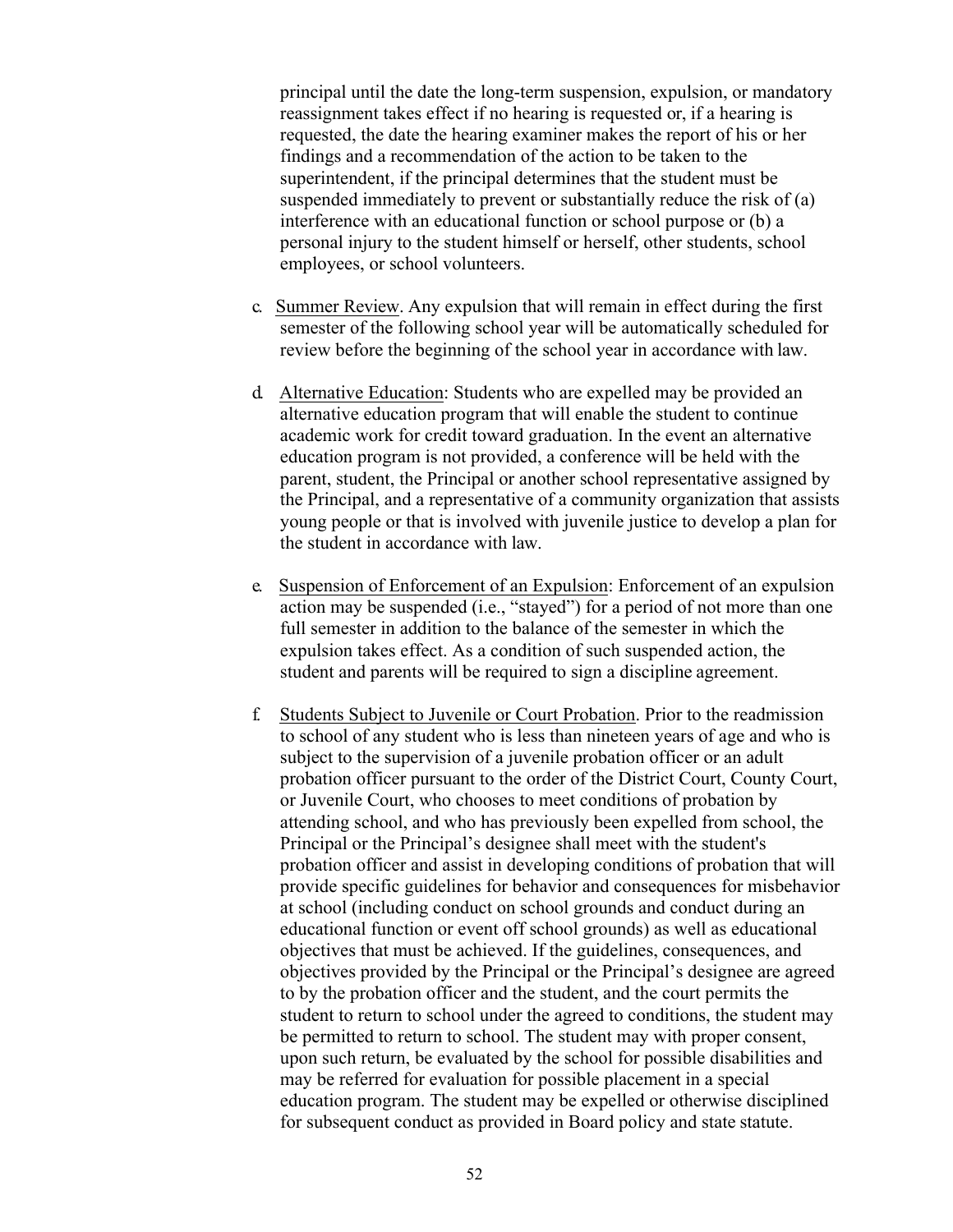#### 4. Emergency Exclusion: A student may be excluded from school in the following circumstances:

- a. If the student has a dangerous communicable disease transmissible through normal school contacts and poses an imminent threat to the health or safety of the school community; or
- b. If the student's conduct presents a clear threat to the physical safetyof himself, herself or others, or is so extremely disruptive as to make temporary removal necessary to preserve the rights of other students to pursue an education.

An emergency exclusion shall be based upon a clear factual situation warranting it and shall last no longer than is necessary to avoid the dangers above.

If the emergency exclusion will be for five school days or less, the procedures for shortterm suspension shall be followed. If the Superintendent or his or her designee determines that an emergency exclusion shall extend beyond five days, a hearing is held and a final determination made within ten school days after the initial date of exclusion. Such procedures shall substantially comply with the procedures set forth in this policy for a long-term suspension or expulsion, and be modified only to the extent necessary to accomplish the hearing and determination within this shorter time period.

- 5. Other Forms of Student Discipline. Administrative and teaching personnel may also take actions regarding student behavior, other than removal of students from school, which are reasonably necessary to aid the student, further school purposes, or prevent interference with the educational process. Such actions may include, but are not limited to, counseling of students, parent conferences, rearrangement of schedules, requirements that a student remain in school after regular hours to do additional work, Saturday School, restriction of extracurricular activity, or requirements that a student receive counseling, psychological evaluation, or psychiatric evaluation upon the written consent of a parent or guardian to such counseling or evaluation. The actions may also include in-school suspensions. When in-school suspensions, after-school assignments, or other disciplinary measures are assigned, the student is responsible for complying with such disciplinary measures. A failure to serve such assigned discipline as directed will serve as grounds for further discipline, up to expulsion from school.
- B. Student Conduct Expectations. Students are not to engage in conduct which causes or which creates a reasonable likelihood that it will cause a substantial disruption in or material interference with any school function, activity or purpose or interfere with the health, safety, wellbeing or rights of other students, staff or visitors.
- C. Grounds for Short-Term Suspension, Long-Term Suspension, Expulsion or Mandatory Reassignment. The following conduct has been determined by the Board of Education to have the potential to seriously affect the health, safety or welfare of students, staff and other persons or to otherwise seriously interfere with the educational process. Such conduct constitutes grounds for long-term suspension, expulsion, or mandatory reassignment, and any other lesser forms of discipline. The conduct is subject to the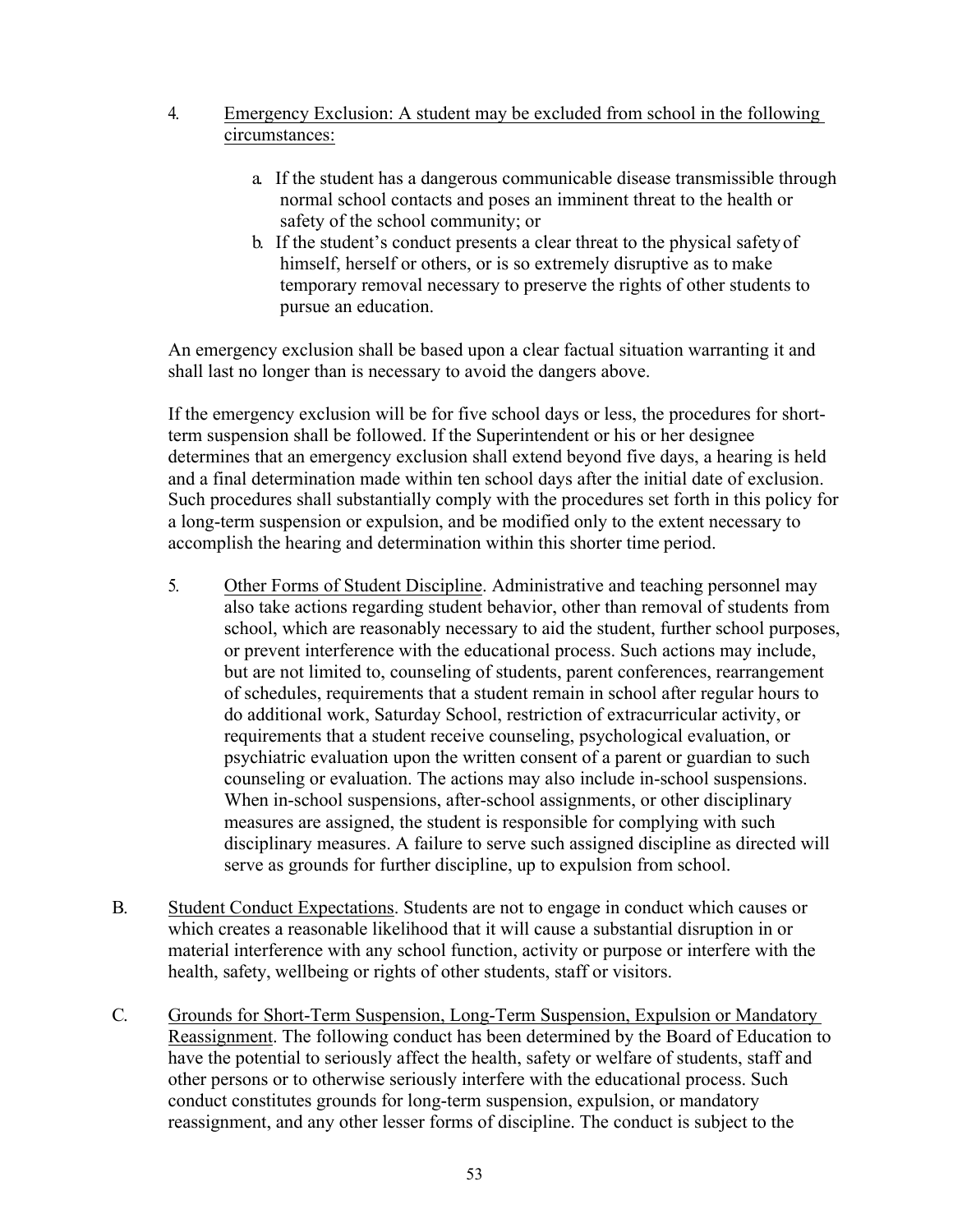consequence of long-term suspension, expulsion, or mandatory reassignment where it occurs on school grounds, in a vehicle owned, leased, or contracted by the school and being used for a school purpose or in a vehicle being driven for a school purpose by a school employee or an employee's designee, or at a school-sponsored activity or athletic event.

- 1. Willfully disobeying any reasonable written or oral request of a school staff member, or the voicing of disrespect to those in authority.
- 2. Use of violence, force, coercion, threat, intimidation, harassment, or similar conduct in a manner that constitutes a substantial interference with school purposes or making any communication that a reasonable recipient would interpret as a serious expression of an intent to harm or cause injury to another.
- 3. Willfully causing or attempting to cause substantial damage to property, stealing or attempting to steal property of substantial value, repeated damage or theft involving property, or setting or attempting to set a fire of any magnitude.
- 4. Causing or attempting to cause personal injury to any person, including any school employee, school volunteer, or student. Personal injury caused by accident, self-defense, or other action undertaken on the reasonable belief that it was necessary to protect some other person shall not constitute a violation of this subdivision.
- 5. Threatening or intimidating any student for the purpose of or with the intent of obtaining money or anything of value from such student or making a threat which causes or may be expected to cause a disruption to school operations.
- 6. Knowingly possessing, handling, or transmitting any object or material that is ordinarily or generally considered a weapon or that has the appearance of a weapon or bringing or possessing any explosive device, including fireworks.
- 7. Engaging in selling, using, possessing or dispensing of alcohol, tobacco, narcotics, drugs, controlled substance, or an inhalant; being under the influence of any of the above; possession of drug paraphernalia, or the selling, using, possessing, or dispensing of an imitation controlled substance as defined in section 28-401 of the Nebraska statutes, or material represented to be alcohol, narcotics, drugs, a controlled substance or inhalant. Tobacco means any tobacco product (including but not limited to cigarettes, cigars, and chewing tobacco), vapor products (such as e-cigarettes), alternative nicotine products, tobacco product look-a likes, and products intended to replicate tobacco products either by appearance or effect. Use of a controlled substance in the manner prescribed for the student by the student's physician is not a violation. The term "under the influence" has a less strict meaning than it does under criminal law; for school purposes, the term means any level of impairment and includes even the odor of alcohol or illegal substances on the breath or person of a student; also, it includes being impaired by reason of the abuse of any material used as a stimulant.
- 8. Public indecency or sexual conduct.
- 9. Engaging in bullying, which includes any ongoing pattern of physical, verbal, or electronic abuse on school grounds, in a vehicle owned, leased, or contracted by a school being used for a school purpose by a school employee or a school employee's designee, or at school-sponsored activities or school-sponsored athletic events.
- 10. Sexually assaulting or attempting to sexually assault any person. This conduct may result in an expulsion regardless of the time or location of the offense if a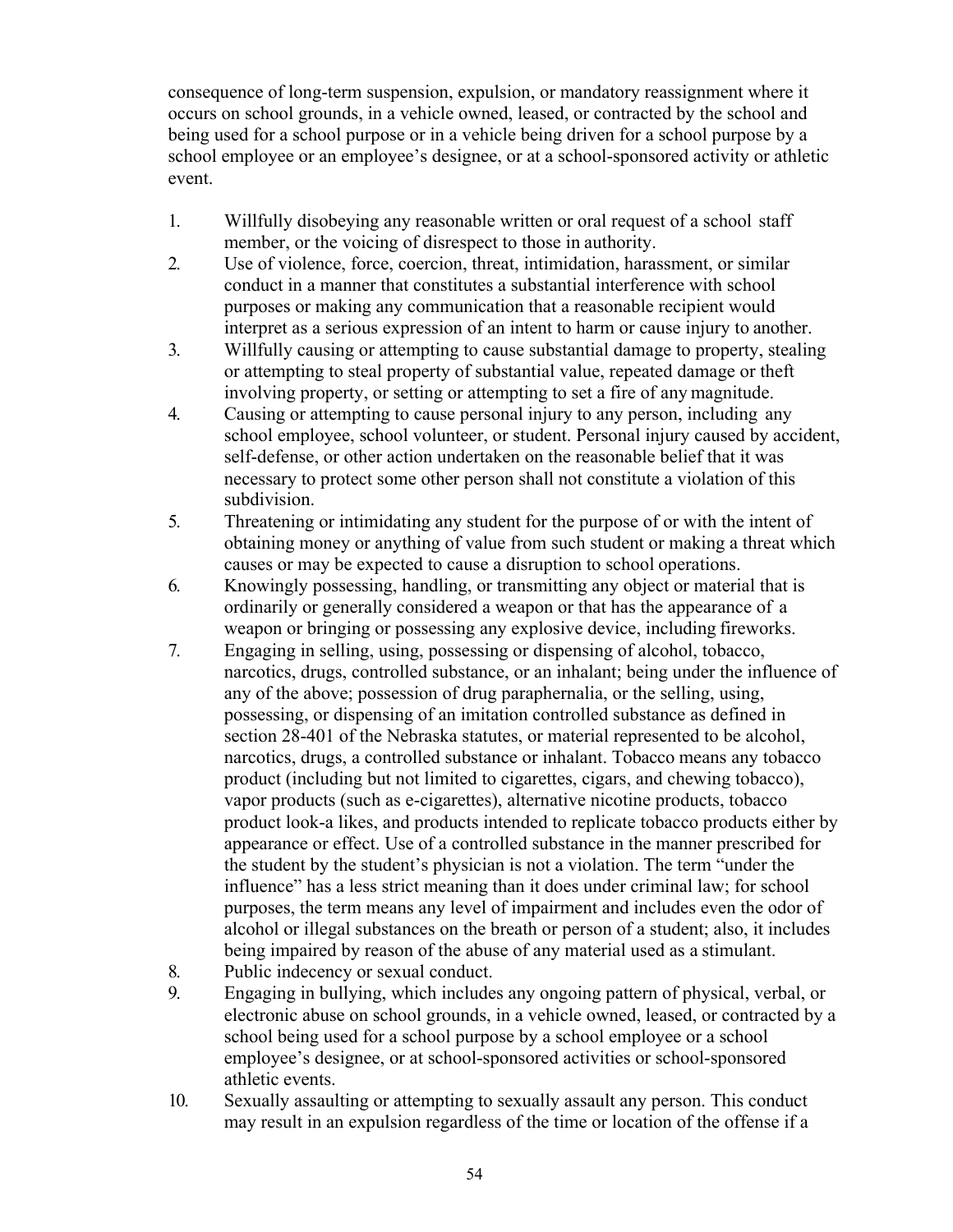complaint alleging such conduct is filed in a court of competent jurisdiction.

- 11. Engaging in any activity forbidden by law which constitutes a danger to other students or interferes with school purposes. This conduct may result in an expulsion regardless of the time or location of the offense if the conduct creates or had the potential to create a substantial interference with school purposes, such as the use of the telephone or internet off-school grounds to threaten.
- 12. A repeated violation of any rules established by the school district or school officials if such violations constitute a substantial interference with school purposes.
- 13. Truancy or failure to attend assigned classes or assigned activities; or tardiness to school, assigned classes or assigned activities.
- 14. The use of language, written or oral, or conduct, including gestures, which is profane or abusive to students or staff members. Profane or abusive language or conduct includes, but is not limited to, that which is commonly understood and intended to be derogatory toward a group or individual based upon race, gender, disability, national origin, or religion.
- 15. Dressing or grooming in a manner which is dangerous to the student's health and safety or a danger to the health and safety of others or repeated violations of the student dress and grooming standards; dressing, grooming, or engaging in speech that is lewd or indecent, vulgar or plainly offensive; dressing, grooming, or engaging in speech that school officials reasonably conclude will materially and substantially disrupt the work and discipline of the school; dressing, grooming, or engaging in speech that a reasonable observer would interpret as advocating illegal drug use.
- 16. Willfully violating the behavioral expectations for riding school buses or vehicles.
- 17. A student who engages in the following conduct shall be expelled for the remainder of the school year in which it took effect if the misconduct occurs during the first semester, and if the expulsion for such conduct takes place during the second semester, the expulsion shall remain in effect for the first semester of the following school year, with the condition that such action may be modified or terminated by the school district during the expulsion period on such terms as the administration may establish:
	- a. The knowing and intentional use of force in causing or attempting to cause personal injury to a school employee, school volunteer, or student, except if caused by accident, self-defense, or on the reasonable belief that the force used was necessary to protect some other person and the extent of force used was reasonably believed to be necessary, or
	- b. The knowing and intentional possession, use, or transmission of a dangerous weapon other than a firearm.
- 18. Knowingly and intentionally possessing, using, or transmitting a firearm on school grounds, in a school-owned or utilized vehicle, or during an educational function or event off school grounds, or at a school-sponsored activity or athletic event. This conduct shall result in an expulsion for one calendar year. "Firearm" means a firearm as defined in 18 U.S.C. 921, as that statute existed on January 1, 1995. That statute includes the following statement: "The term 'firearm'means (a) any weapon (including a starter gun) which will or is designed to or may readily be converted to expel a projectile by the action of an explosive; (b) the frame or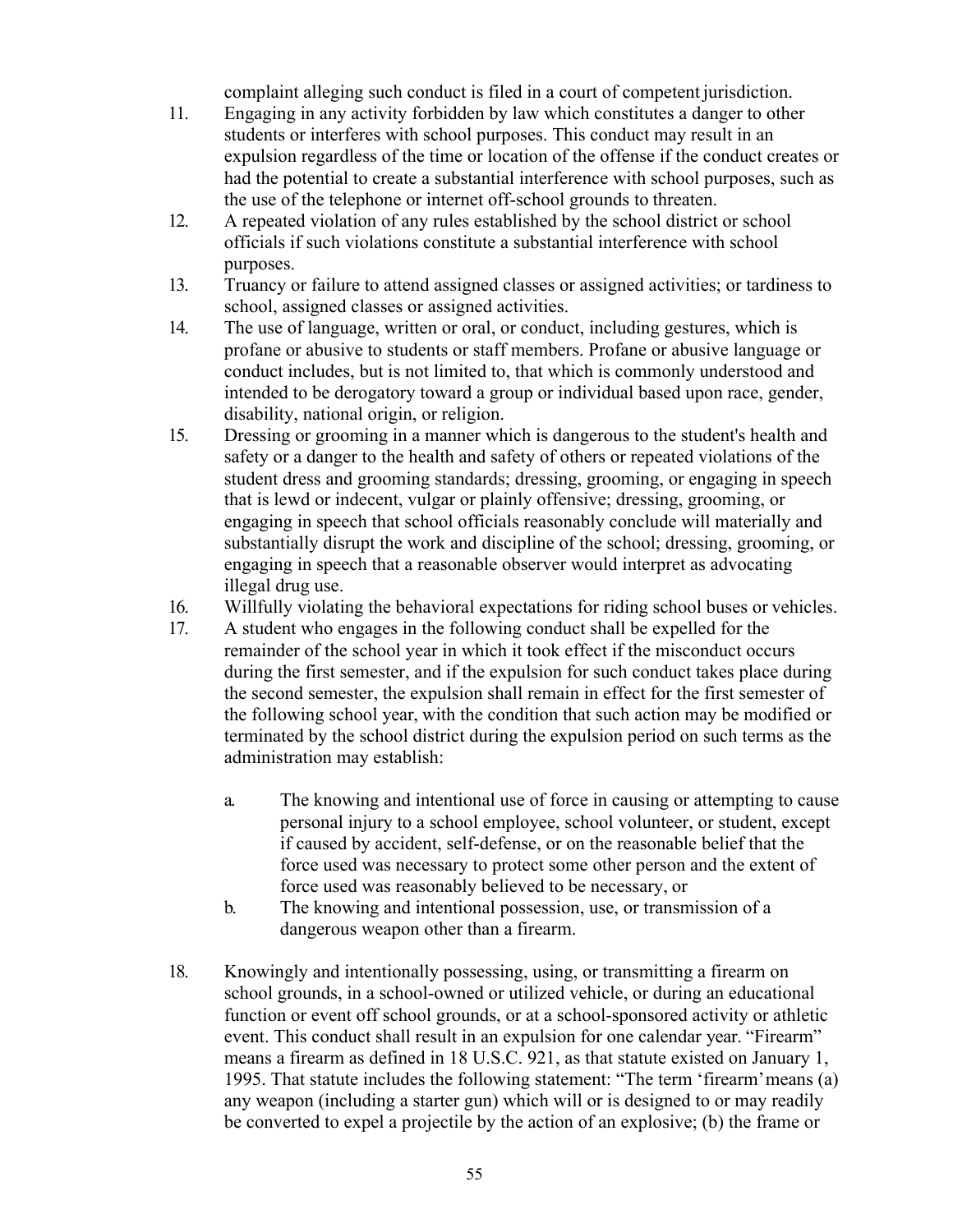receiver of any such weapon; (c) any firearm muffler or firearm silencer; or (d) any destructive device." The Superintendent may modify such one year expulsion requirement on a case-by-case basis, provided that such modification is inwriting. Bringing a firearm or other dangerous weapon to school for any reason is discouraged; however, a student will not be subject to disciplinary action if the item is brought or possessed under the following conditions:

- a. Prior written permission to bring the firearm or other dangerous weapon to school is obtained from the student's teacher, building administrator and parent.
- b. The purpose of having the firearm or other dangerous weapon in school is for a legitimate educational function.
- c. A plan for its transportation into and from the school, its storage while in the school building and how it will be displayed must be developed with the prior written approval by the teacher and building administrator. Such plan shall require that such item will be in the possession of an adult staff member at all times except for such limited time as is necessary to fulfill the educational function.
- d. The firearm or other dangerous weapon shall be in an inoperable condition while it is on school grounds.
- D. Student Dress Code. The Gretna School District recognizes that student dress styles do change; however, if a style demonstrates that it substantially disrupts or has a material interference with school activities constitutes a threat to the safety and health of self and others, or is in violation of any statute, it will not be permitted in school. Ideally, within these limits the decision regarding attire and grooming shall be left to the good judgment and responsibility of the individual and the parents.

Dress for students participating in activities which in any way are representative of the individual, school, and community shall be outlined by the respective activity sponsor and administration. Adherence to these policies will be mandatory for participation in all activities.

Student dress and appearance is usually a concern of students and parents. The school administration also has the responsibility to help develop values which contribute to good taste in matters of dress and appearance.

E. Law Violations. Any act of a student which is a basis for expulsion and which the principal or designee knows and suspects is a violation of the Nebraska Criminal Code will be reported to law enforcement as soon as possible. Conduct to be reported for law enforcement referral includes conduct that may constitute a felony, conduct which may constitute a threat to the safety or well-being of students or others in school programs and activities, and conduct that the legal system is better equipped to address than school officials. Conduct that does not need to be reported for law enforcement referral includes typical adolescent behavior that can be addressed by school administrators without the involvement of law enforcement. In making the decision of whether to report, consideration should be given to the student's maturity, mental capacity, and behavioral disorders, where applicable. When appropriate, it shall be the responsibility of the referring administrator to contact the student's parent of the fact that the referral to legal authorities has been or will be made.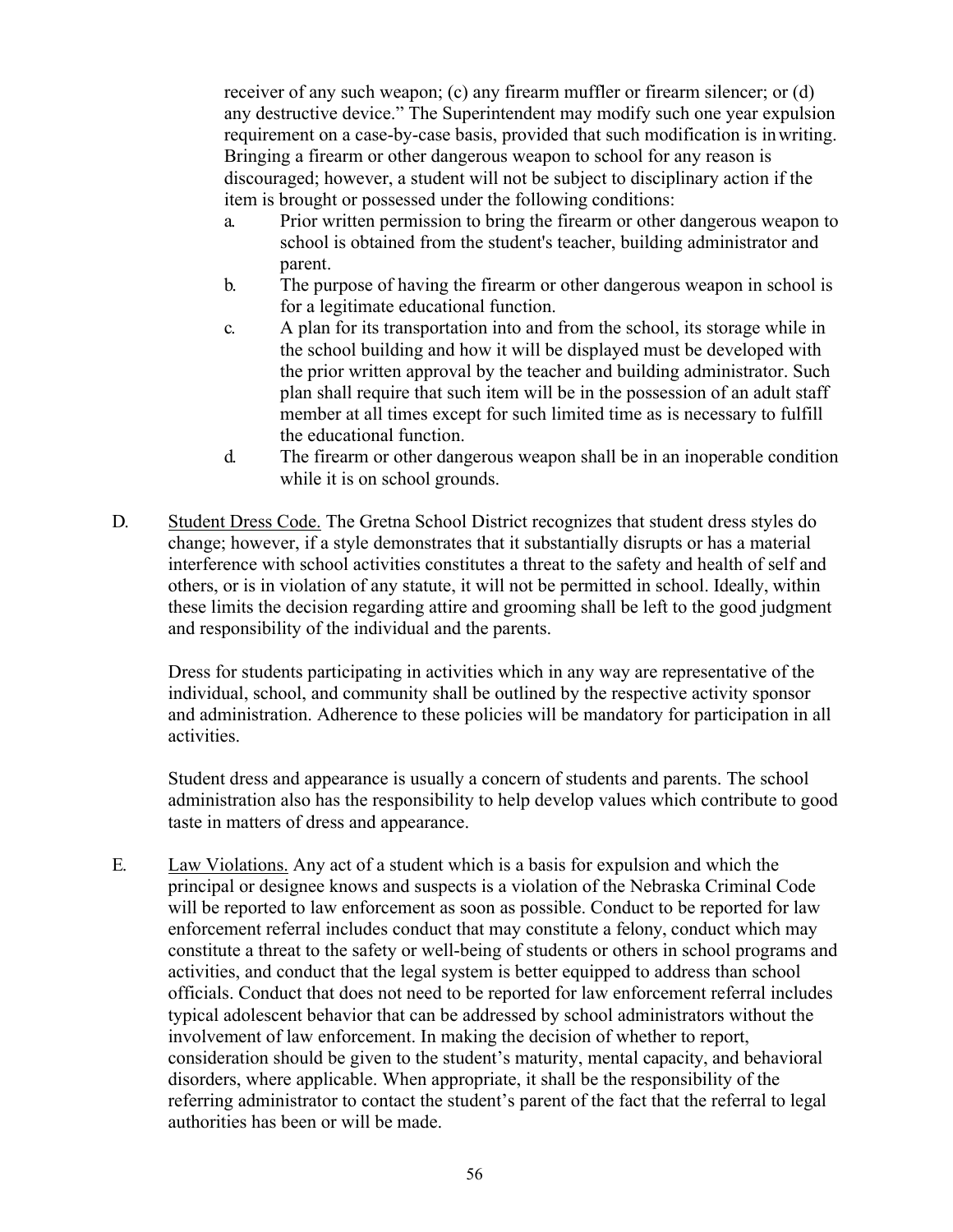The foregoing reporting standards shall be reviewed annually by the school board on or before August 1 of each year, be annually reviewed in collaboration with the County Attorney each year, be distributed to each student and his or her parent or guardian at the beginning of each school year, or at the time of enrollment if during the school year, and shall be posted in conspicuous places in each school during the year.

### **STUDENT FEES POLICY**

The Board of Education of Gretna Public Schools adopts the following student fees policy in accordance with the Public Elementary and Secondary Student Fee Authorization Act. The District's general policy is to provide for the free instruction in school in accordance with the Nebraska Constitution and state and federal law. This generally means that the District's policy is to provide free instruction for courses which are required by state law or regulation and to provide the staff, facility, equipment, and materials necessary for such instruction, without charge or fee to the students.

The District does provide activities, programs, and services to children that extend beyond the minimum level of constitutionally required free instruction. Students and their parents have historically contributed to the District's efforts to provide such activities, programs, and services. The District's general policy is to continue to encourage and to require, to the extent permitted by law, such student and parent contributions to enhance the educational program provided by the District. Under the Public Elementary and Secondary Student Fee Authorization Act, the District is required to set forth in a policy its guidelines or policies for specific categories of student fees. The District does so by setting forth the following guidelines and policies. This policy is subject to further interpretation or guidance by administrative or Board regulations that may be adopted from time to time. The Policy includes Appendix "1," which provides further specifics of student fees and materials required of students for the 2018-2019 school year. Parents, guardians, and students are encouraged to contact their building administration or their teachers or activity coaches and sponsors for further specifics.

(1) Guidelines for non-specialized attire required for specified courses and activities. Students have the responsibility to furnish and wear non-specialized attire meeting general District grooming and attire guidelines, as well as grooming and attire guidelines established for the building or programs attended by the students or in which the students participate. Students also have the responsibility to furnish and wear non-specialized attire reasonably related to the programs, courses and activities in which the students participate where the required attire is specified in writing by the administrator or teacher responsible for the program, course or activity.

The District will provide or make available to students such safety equipment and attire as may be required by law, specifically including appropriate industrial-quality eye protective devices for courses of instruction in vocational, technical, industrial arts, chemical or chemical-physical classes which involve exposure to hot molten metals or other molten materials, milling, sawing, turning, shaping, cutting, grinding, or stamping of any solid materials, heat treatment, tempering, or kiln firing of any metal or other materials, gas or electric arc welding or other forms of welding processes, repair or servicing of any vehicle, or caustic or explosive materials, or for laboratory classes involving caustic or explosive materials, not liquids or solids, injurious radiations, or other similar hazards.

Building administrators are directed to assure that such equipment is available in the appropriate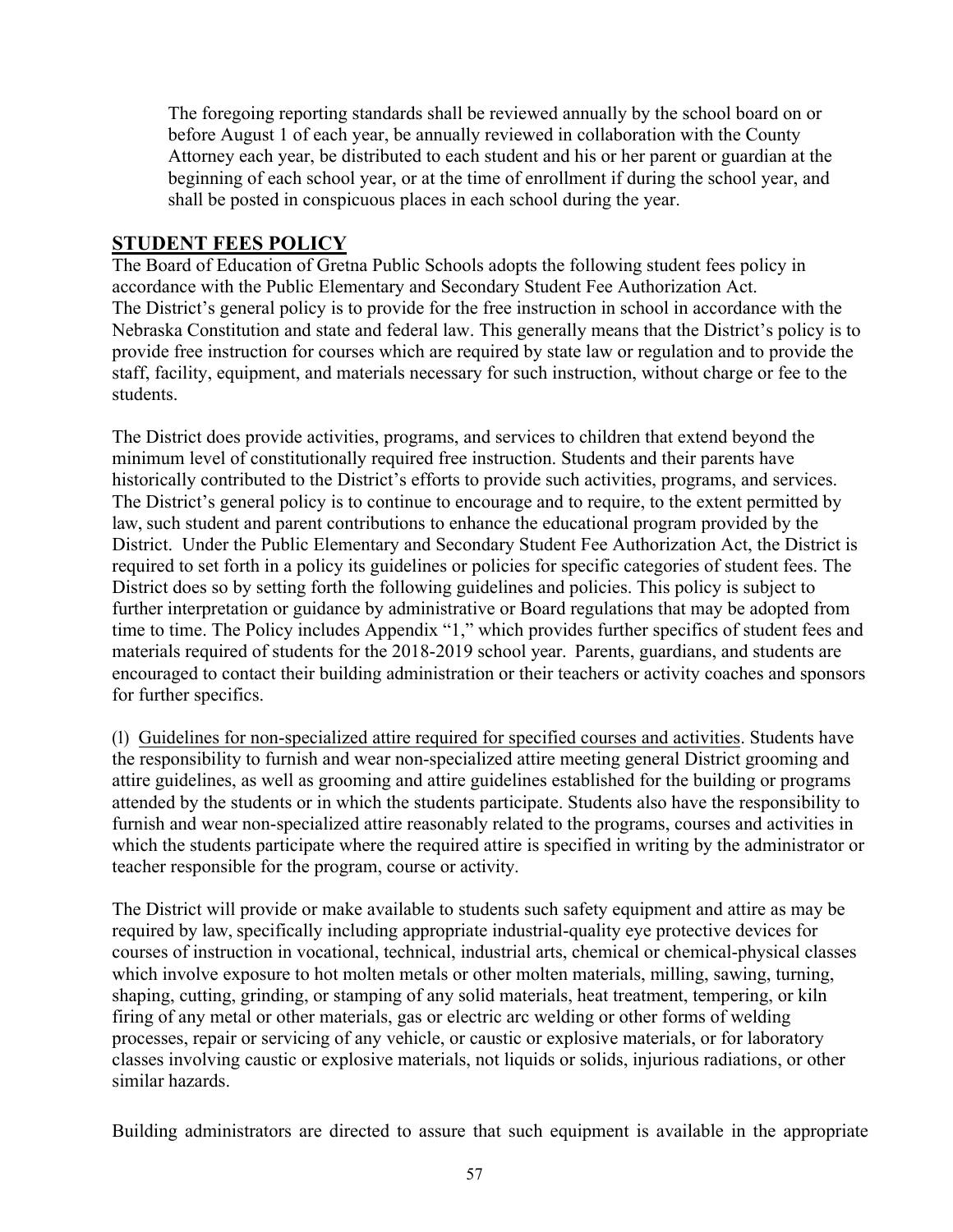classes and areas of the school buildings, teachers are directed to instruct students in the usage of such devices and to assure that students use the devices as required, and students have the responsibility to follow such instructions and use the devices as instructed.

- (2) Personal or consumable items & miscellaneous.
	- (a) Extracurricular Activities. Students have the responsibility to furnish anypersonal or consumable items for participation in extracurricular activities.
	- (b) Courses.

(i) General Course Materials. Items necessary for students to benefit from courses will be made available by the District for the use of students during the school day. Students may be encouraged, but not required, to bring items needed to benefit from courses including, but not limited to, pencils, paper, pens, erasers, notebooks, trappers, protractors and math calculators. A specific class supply list will be published annually in a Board-approved student handbook or supplement or other notice. The list may include refundable damage or loss deposits required for usage of certain District property.

- (ii)Damaged or Lost Items. Students are responsible for the careful and appropriate use of school property. Students and their parents or guardian will be held responsible for damages to school property where such damage is caused or aided by the student and will also be held responsible for the reasonable replacement cost of school property which is placed in the care of and lost by the student.
- (iii) Materials required for Course Materials. Students are permitted to and may be encouraged to supply materials for course projects. Some course projects (such as projects in art and shop classes) may be kept by the student upon completion. In the event the completed project has more than minimal value, the student may be required, as a condition of the student keeping the completed project, to reimburse the District for the reasonable value of the materials used in the project. Standard project materials will be made available by the District. If a student wants to create a project other than the standard course project, or to use materials other than standard project materials, the student will be responsible for furnishing or paying the reasonable cost of any materials for the project.
- (iv) Music Course Materials. Students will be required to furnish musical instruments for participation in optional music courses. Use of a musical instrument without charge is available under the District's fee waiver policy. The District is not required to provide for the use of a particular type of musical instrument for any student.

(3) Extracurricular Activities--Specialized equipment or attire. Extracurricular activities means student activities or organizations which are supervised or administered by the District, which do not count toward graduation or advancement between grades, and in which participation is not otherwise required by the District. The District will generally furnish students with specialized equipment and attire for the participation in extracurricular activities. The District is not required to provide for the use of any particular type of equipment or attire. Equipment or attire fitted for the student and which the student generally wears exclusively, such as dance squad, cheerleading, and music/dance activity (e.g. choir or show choir) uniforms and outfits, along with T-shirts for teams or band members, will be required to be provided by the participating student. The cost of maintaining any equipment or attire, including uniforms, which the student purchases or uses exclusively, shall be theresponsibility of the participating student. Equipment which is ordinarily exclusively used by an individual student participant throughout the year, such as golf clubs, softball gloves, and the like, are required to be provided by the student participant. Items for the personal medical use or enhancement of the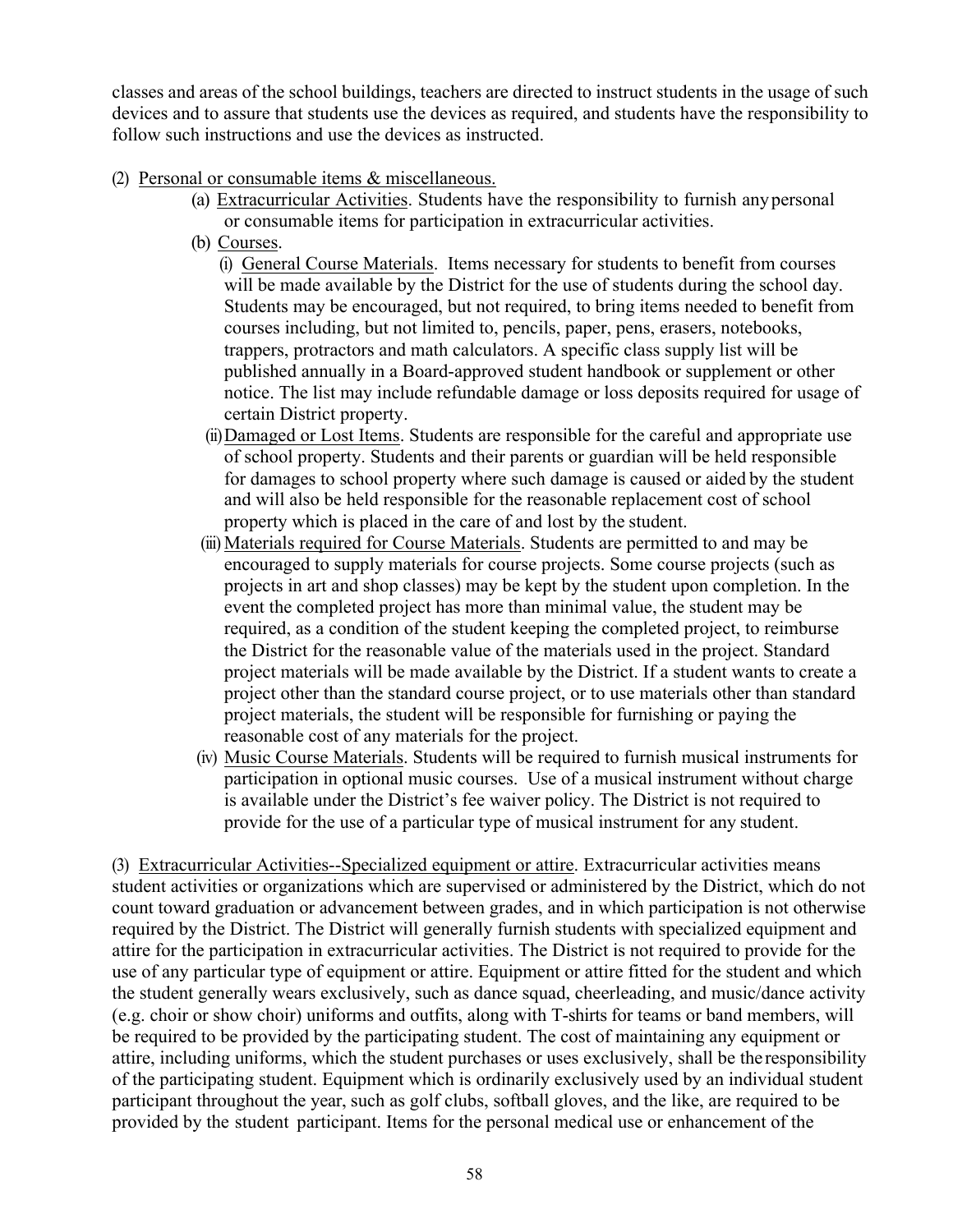student (braces, mouth pieces, and the like) are the responsibility of the student participant. Students have the responsibility to furnish personal or consumable equipment or attire for participation in extracurricular activities or for paying a reasonable usage cost for such equipment or attire. For musical extracurricular activities, students may be required to provide specialized equipment, such as musical instruments, or specialized attire, or for paying a reasonable usage cost for such equipment or attire.

(4) Extracurricular Activities-Fees for participation. Any fees for participation in extra-curricular activities for the 2018-2019 school year are further specified in Appendix "1." Admission fees are charged for extracurricular activities and events.

(5) Transportation costs. Students are responsible for fees established for transportation services provided by the District as and to the extent permitted by federal and state laws and regulations.

(6) Copies of student files or records. The Superintendent or the Superintendent's designee shall establish a schedule of fees representing a reasonable cost of reproduction for copies of a student's files or records for the parents or guardians of such student. A parent, guardian or student who requests copies of files or records shall be responsible for the cost of copies reproduced in accordance with such fee schedule. The imposition of a fee shall not be used to prevent parents of students from exercising their right to inspect and review the student's files or records and no fee shall be charged to search for or retrieve any student's files or records. The fee schedule shall permit one copy of the requested records be provided for or on behalf of the student without charge and shall allow duplicate copies to be provided without charge to the extent required by federal or state laws or regulations.

(7) Participation in before-and-after-school or prekindergarten services. Students are responsible for fees required for participation in before-and-after-school or prekindergarten services offered by the District, except to the extent such services are required to be provided without cost.

(8) Participation in summer school or night school. Students are responsible for fees required for participation in summer school or night school. Students are also responsible for correspondence courses.

(9) Breakfast and lunch programs. Students shall be responsible for items which students purchase from the District's breakfast and lunch programs. The cost of items to be sold to students shall be consistent with applicable federal and state laws and regulations. Students are also responsible for the cost of food, beverages, and personal or consumable items which the students purchase from the District or at school, whether from a "school store," a vending machine, a booster club or parent group sale, a book order club, or the like. Students may be required to bring money or food for field trip lunches and similar activities.

(10) Waiver Policy. The District's policy is to provide fee waivers in accordance with the public Elementary and Secondary Student Fee Authorization Act. Students who qualify for free or reducedprice lunches under United States Department of Agriculture child nutrition programs shall be provided a fee waiver or be provided the necessary materials or equipment without charge for: (1) participation in extracurricular activities and (2) use of a musical instrument in optional music courses that are not extracurricular activities. Participation in a free-lunch program or reduced-price lunch program is not required to qualify for free or reduced-price lunches for purposes of this section. Students or their parents must request a fee waiver prior to participating in or attending the activity,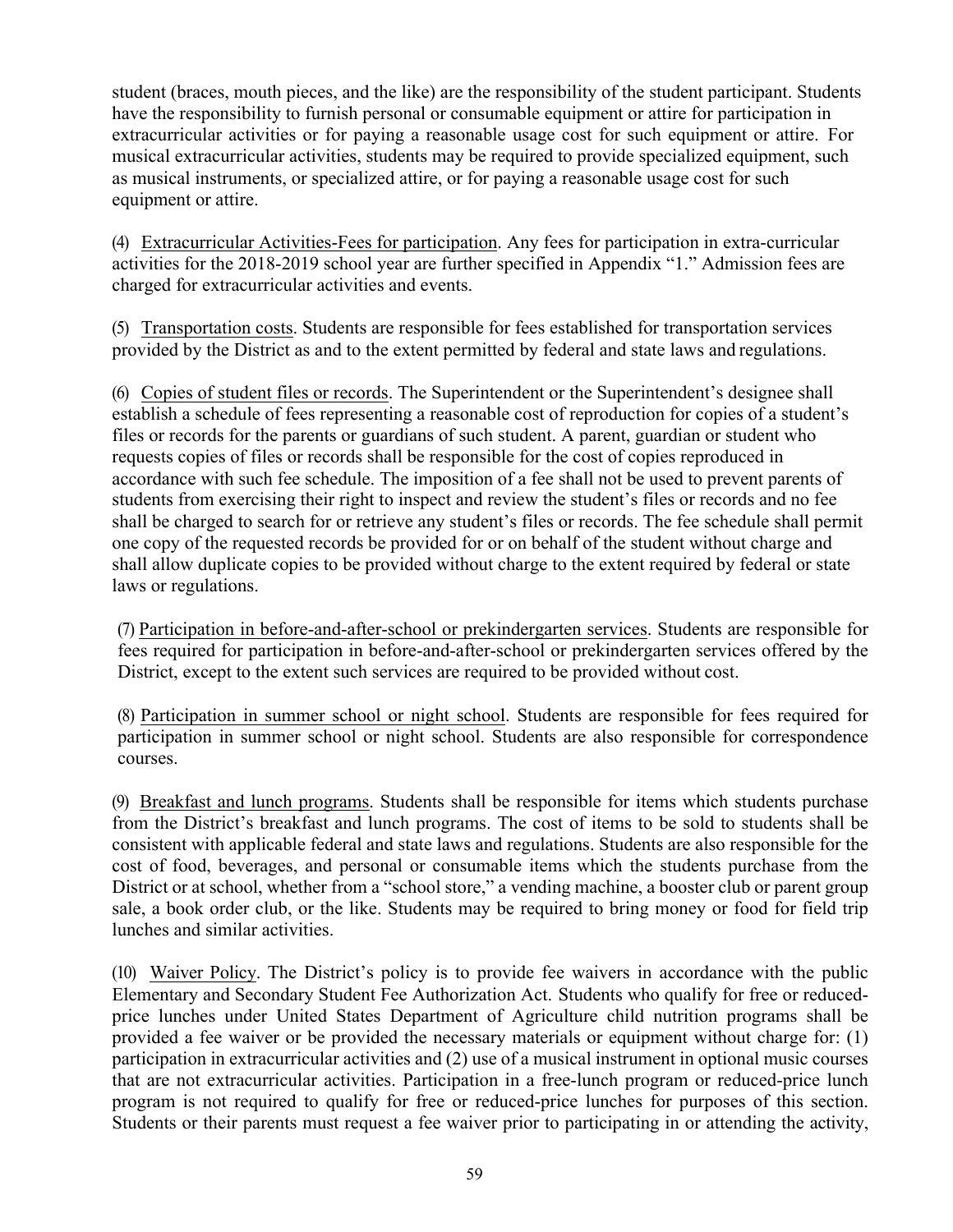and prior to purchase of the materials.

(11) Distribution of Policy. The Superintendent or the Superintendent's designee shall publish the District's student fee policy in the Student Handbook or the equivalent (for example, publication may be made in an addendum or a supplement to the student handbook). The Student Handbook or the equivalent shall be provided to every student of the District or to every household in which at least one student resides, at no cost.

(12) Student Fee Fund. The School Board hereby establishes a Student Fee Fund. The Student Fee Fund shall be a separate school district fund not funded by tax revenue, into which all money collected from students and subject to the Student Fee Fund shall be deposited and from which money shall be expended for the purposes for which it was collected from students. Funds subject to the Student Fee Fund consist of money collected from students for: (1) participation in extracurricular activities, (2) postsecondary education costs, and (3) summer school or night school.

#### **There are no required fees at the Falling Waters Elementary School.**

#### **STUDENT RIGHTS**

- 3.1. The Board of Education, in compliance with law, hereby establishes the following rules and regulations regarding student conduct and disciplinary procedures. All rules and regulations herein established shall be printed in all student handbooks.
	- 3.1-1. Emergency Exclusions: Students may be excluded from school for the following reasons for up to five school days:
		- A. Student has a dangerous communicable disease.
		- B. If the student's conduct presents a clear threat to the physicalsafety of himself, herself or others.
		- C. If the student is so extremely disruptive as to make temporary removal necessary to preserve the rights of other students.

3.1-2. The following procedures shall be used in long-term suspension, expulsion, or mandatory reassignment:

- A. On the date of decision, a written charge and summary of the evidence supporting such charge shall be filed with the superintendent.
- B. Within two school days of the above decision, a written notice shall be sent by certified or registered mail by the superintendent or his designee to the student and the student's parents or guardian, informing them of the rights of the student, including the following:
	- 1. Rule or standard of conduct allegedly violated.
	- 2. A summary of the evidence against the student.
	- 3. The penalty recommended by the principal and any other penalty to which the student may be subjected.
	- 4. The student's right to a hearing upon request and a statement that before long-term suspension, expulsion, or mandatory reassignment may go into effect, the student has a right to a hearing, upon request, on the specific charges.
	- 5. Hearing procedures and a statement of rights of the student to examine records, have an attorney or other representative present, and to know the identity of the witnesses who will appear and the substance of the testimony.
	- 6. A form on which a hearing may be requested or waived.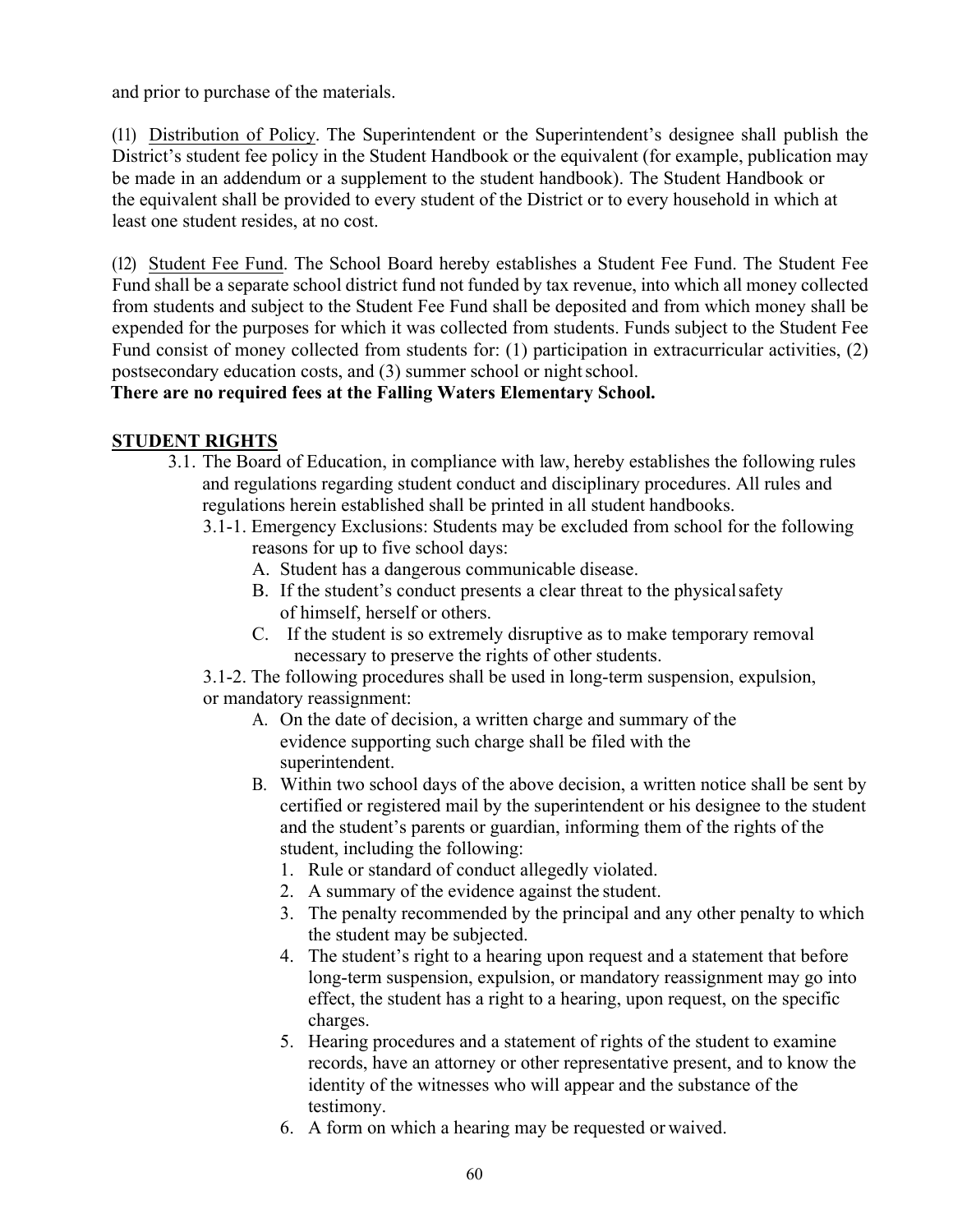- C. If the principal determines that the student must be suspended immediately to prevent or substantially reduce the risk (a) interference with an educational function or school purpose or (b) a personal injury to the student himself or herself, other students, school employees or school volunteers, and a notice of intent to discipline the student by long-term suspension, expulsion, or mandatory reassignment is filed with the superintendent or his or herdesignee, the student may be suspended by the principal until the date the long-term suspension, expulsion, or mandatory reassignment takes effect if no hearing is requested or, if a hearing is requested, the date the hearing examiner makes the report of his or her findings and a recommendation of the action to be taken to the superintendent.
- D. A hearing shall be requested within five school days of a receipt of thenotice.
- E. The superintendent shall appoint a hearing examiner.
- F. The hearing examiner shall, within two days of appointment, give written notice to the principal, the student and the student's parents or guardians ofthe time and place of the hearing.
- G. The hearing shall be scheduled within a period of five school days after it is requested.
- H. If the parents do not respond within five school days the recommended punishment by the principal shall go into effect. No school official shall establish or enforce rules and standards concerning student conduct which are in conflict with the rules and standards adopted by the board of education.
- 3.1-3. The following procedures shall be used in suspending a student:
	- A. The principal may deny any student the right to attend school or take part in a school function for not longer than five school days.
	- B. The proposed suspension shall be investigated by the principal prior to suspension and the student shall be given oral or written notice of the charges against him/her and an explanation of the evidence the authorities have and an opportunity to present his version. The student may continue to attend for credit if the following exceptions exist: a medical waiver on file at the school, signed by a medical doctor, and family emergencies approved by the principal.
	- C. The principal shall send a written statement to the student and the student parents/guardian, describing the student's violation of the rules.
	- D. The principal shall make a reasonable effort to hold a conference with the parents at or before the time a student returns to school.
	- E. In the case of emergency exclusion only, if the superintendent or his designee determines that the exclusion shall be extended beyond five days, the hearing procedure designated within this policy for long-term suspension, expulsion, or mandatory reassignment shall come into effect.
	- 3.1-4. Any suspension or expulsion shall comply with applicable special education laws.
- 3.2. Privacy Rights of Students and Parents:
	- A. Three types of student records and information are kept by the school district.
		- 1. Official school records that constitute the minimum personal data necessary for the operation of the educational system.
		- 2. Professionally evaluated and interpreted information of importance, while the student is enrolled in the school district, in helping the student and protecting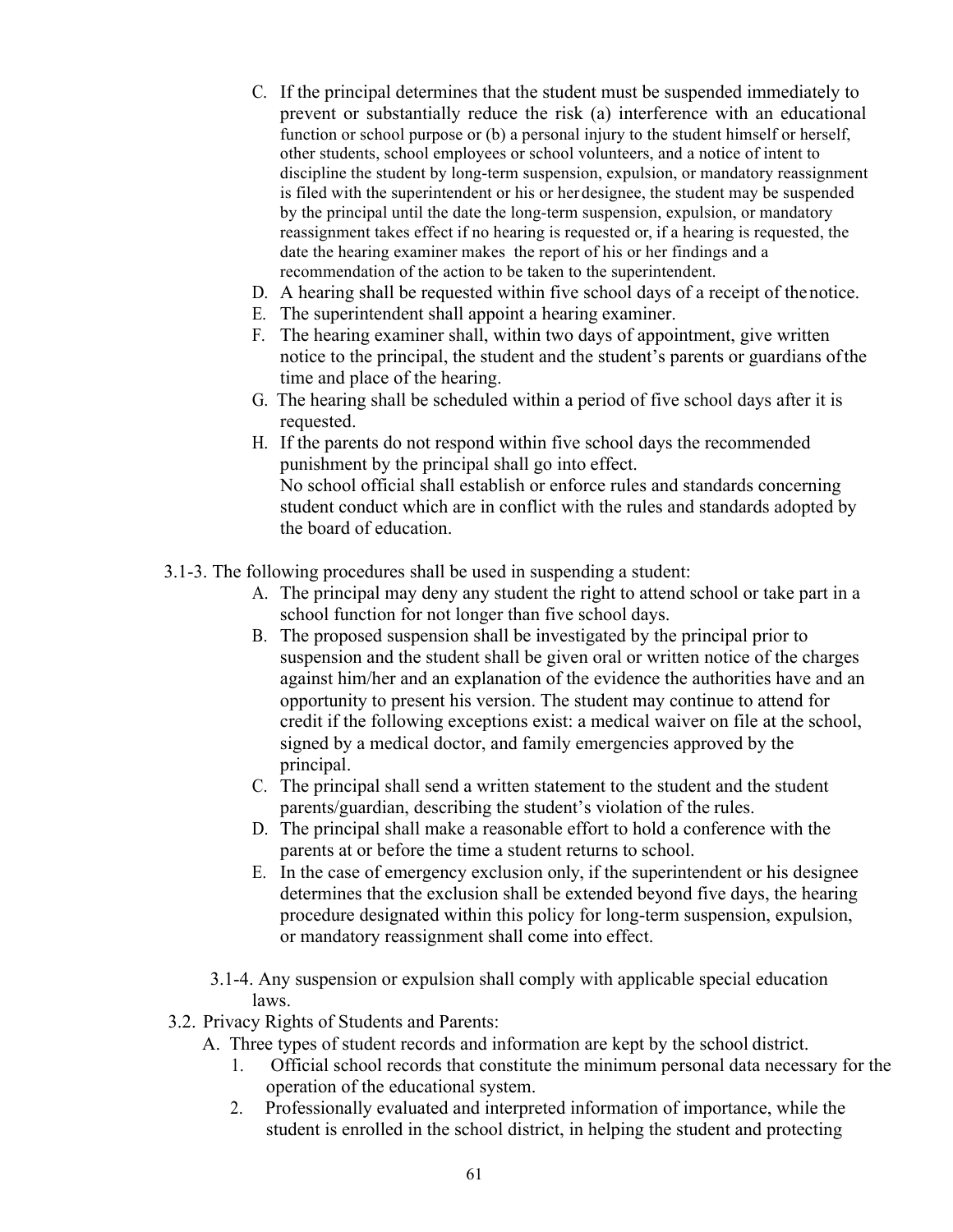others.

- 3. Potentially useful information but not yet evaluated or clearly needed beyond the immediate present.
- B. Persons responsible for maintaining student records.
	- 1. Student records are maintained under the direction and supervision of the building principal.
- C. Persons having access to student records:
	- 1. Students enrolled in the school district have access to their personal record only.
	- 2. Parents/Guardians of students under 18 years of age.
	- 3. Eligible students (students or former students 18 years of age or older or enrolled in a post-secondary education institution).
	- 4. School district personnel responsible for working with students or student records.

Student records information will not be released to individuals, agencies or institutions unless the request for the release of such information is accompanied by:

- 1. A written consent from the student, parent/guardian of a student under 18 years of age or an eligible student with a copy of the records to be released provided to the student, parent/guardian of a student under 18 years of age, or the eligible student, if requested, or
- 2. Pursuant to judicial order or a lawfully issued subpoena, with a student, parent/ guardian of a student under 18 years of age or an eligible student being notified in advance of compliance; provided such notification does not violate the terms of the judicial order or subpoena.
- D. Right of a hearing to challenge the content of a student's records.

Within one calendar year from the date material is inserted in the student's records, students, parents/guardians of students under 18 years of age or eligible students shall have an opportunity for a hearing to challenge the content of the student's records. Students, parents/guardians of students under 18 years of age or eligible students shall have an opportunity for the correction or deletion of any inaccurate, misleading or otherwise inappropriate data contained in the student's records and the right to include a statement concerning the content.

Building principals may conduct informal meetings or discussions with parents/ guardians of students under 18 years of age or eligible student, a formal hearing may be necessary.

If the building principal receives a request for a formal hearing from a parent/guardian of a student under 18 years of age or eligible student, the procedure shall include at least the following elements:

- 1. Hearing shall be conducted within 5 school days from receipt of the request for a formal hearing.
- 2. A school official who does not have a direct interest in the outcome of the hearing shall conduct the hearing and render a decision.
- 3. Parents/guardians of a student under 18 years of age or an eligible student shall be afforded a full and fair opportunity to present evidence.
- 4. The decision will be rendered in writing, in certified mail, within 5 school days after the hearing.

E. Charge for reproduction of student records: The charge, if any, for reproduction of any or all of the contents of a student's records will be paid by the individual or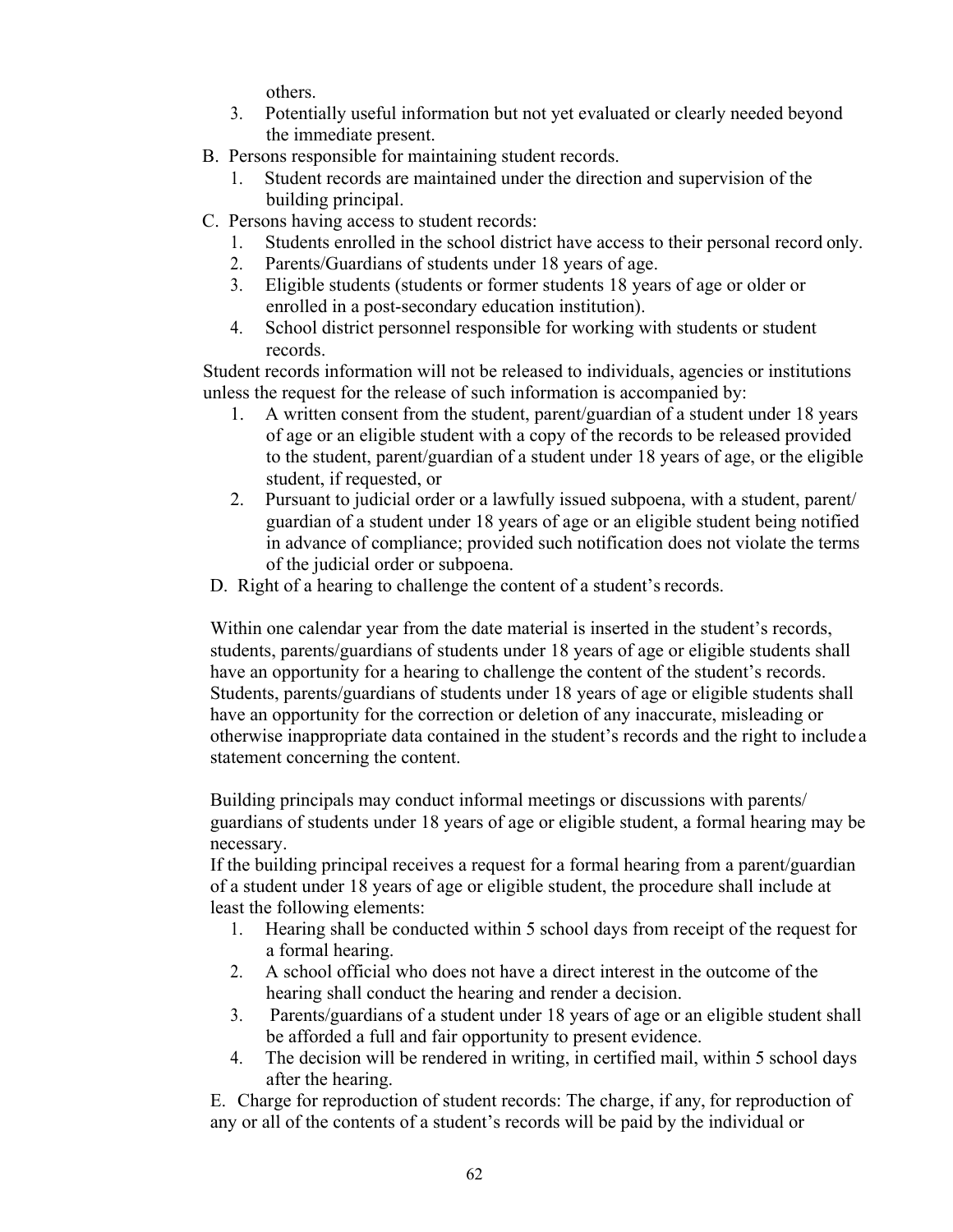individuals requesting such information. The charge for reproduction will reflect only the actual cost.

3.2-1. Release of Directory Information: Effective May 12, 1980, a law change by the Nebraska State Department of Education permits information about students to be released by schools. This "Directory Information" would include a student's name, address, and phone number. Such lists are requested by various groups, particularly for seniors. Students and parents do have the right to prevent release of this information. If you do not wish this information released on your son/ daughter, a form must be signed and returned to the school. It will be kept on file and your student's information will be stricken from the list.

### **TECHNOLOGY**

#### **Internet Safety**

It is the policy of the Gretna Public Schools to comply with the Children's Internet Protection Act (CIPA). With respect to the District's computer network, the District shall: (a) prevent user access to, or transmission of, inappropriate material via Internet, electronic mail, or other forms of direct electronic communications; (b) provide for the safety and security of minors when using electronic mail, chat rooms, and other forms of direct electronic communications; (c) prevent unauthorized access, including so-called "hacking," and other unlawful activities online; (d) prevent unauthorized online disclosure, use, or dissemination of personal identification information of minors; and (e) implement measures designed to restrict minors' access to materials (visual or non-visual) that are harmful to minors.

- 1. Definitions. Key terms are as defined in CIPA. "Inappropriate material" for purposes of this policy includes material that is harmful to minors as defined in the school district's internet safety and acceptable use policy.
- 2. Access to Inappropriate Material. To the extent practical, technology protection measures (or "Internet filters") shall be used to block or filter Internet, or other forms of electronic communications, access to inappropriate information. Specifically, as required by the CIPA, blocking shall be applied to any material deemed harmful to minors. Subject to staff supervision, technology protection measures may be disabled or, in the case of minors, minimized only for bona fide research or other lawful purposes.
- 3. Inappropriate Network Usage. To the extent practical, steps shall be taken to promote the safety and security of users of the District's online computer network when using electronic mail, chat rooms, instant messaging, and other forms of direct electronic communications. Specifically, as required by CIPA, prevention of inappropriate network usage includes: (a) unauthorized access, including so-called 'hacking,' and other unlawful activities; and (b) unauthorized disclosure, use, and dissemination of personal identification information regarding minors.
- 4. Supervision and Monitoring. It shall be the responsibility of all members of the District staff to supervise and monitor usage of the online computer network and access to the Internet in accordance with this policy and CIPA. Procedures for the disabling or otherwise modifying any technology protection measures shall be the responsibility of the Superintendent and the Superintendent's designees.
- 5. Social Networking. Students shall be educated about appropriate online behavior, including interacting with others on social networking websites and in chat rooms, and cyberbullying awareness and response. The plan shall be for all students to be provided education on these subjects. The Superintendent or the Superintendent's designee shall be responsible for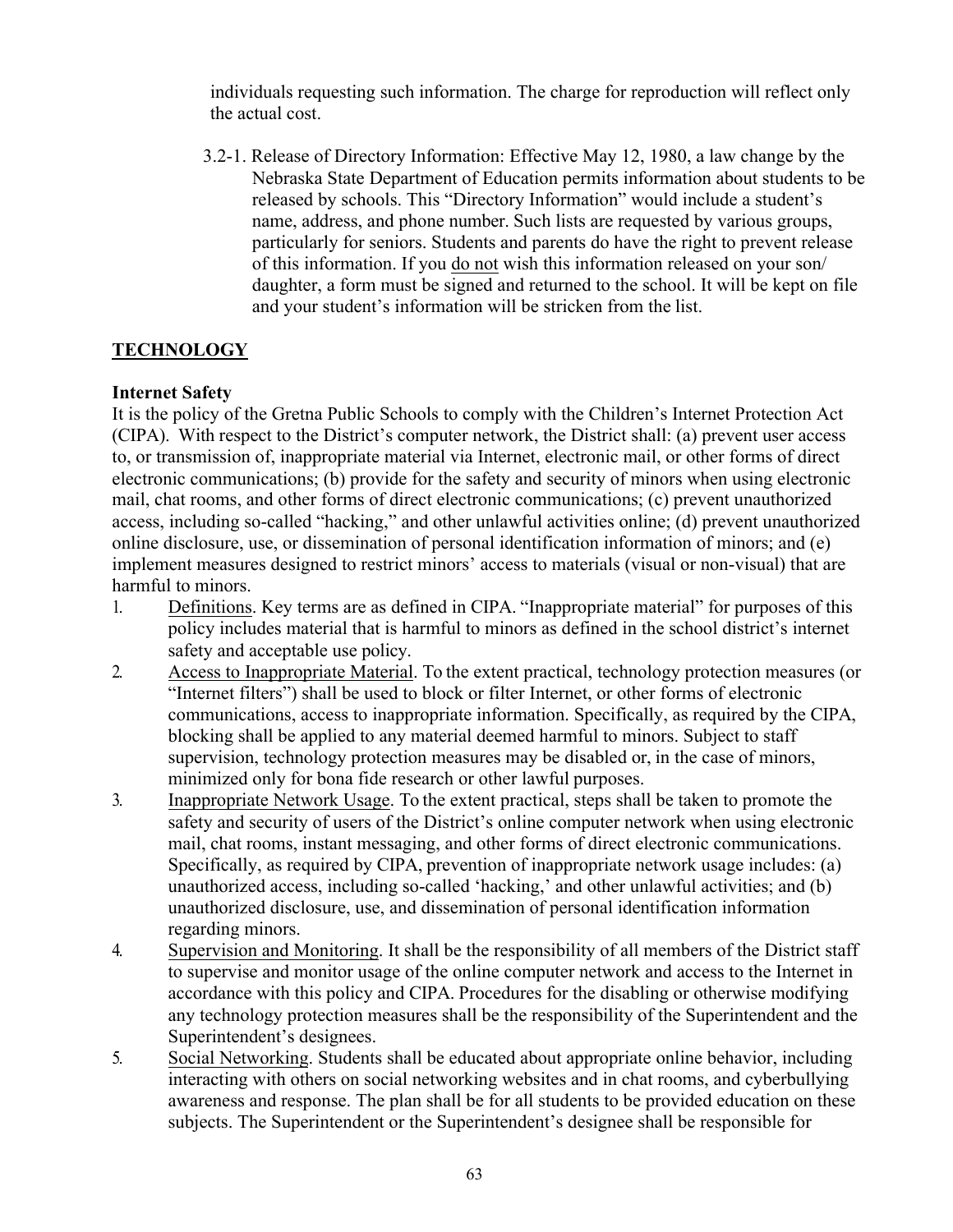identifying educational materials, lessons, and/or programs suitable for the age and maturity level of the students and for ensuring the delivery of such materials, lessons, and/or programs to students.

- 6. Parental Consent. The District shall obtain verifiable parental consent prior to students providing or otherwise disclosing personal information online.
- 7. Adoption. This Internet Safety Policy was adopted by the Board at a public meeting, following normal public notice.

### B. Computer Acceptable Use Policy

This computer acceptable use policy is supplemental to the District's Internet Safety Policy.

- 1. Technology Subject to this Policy. This Computer Acceptable Use Policy applies to all technology resources of the District or made available by the District. Technology resources include, without limitation, computers and related technology equipment, all forms of e-mail and electronic communications, and the internet.
- 2. Access and User Agreements. Use of the District technology resources is a privilege and not a right. The Superintendent or designee shall develop appropriate user agreements and shall require that employees, students (and their parents or guardians), and others to sign such user agreements as a condition of access to the technology resources, as the Superintendent determines appropriate. Parents and guardians of students in programs operated by the District shall inform the Superintendent or designee in writing if they do not want their child to have access.

The Superintendent and designees are authorized and directed to establish and implement such other regulations, forms, procedures, guidelines, and standards to implement this Policy. The technology resources are not a public forum. The District reserves the right to restrict any communications and to remove communications that have been posted.

- 3. Acceptable Uses. The technology resources are to be used for the limited purpose of advancing the District's mission. The technology resources are to be used, in general, for educational purposes, meaning activities that are integral, immediate, and proximate to the education of students as defined in the E-rate program regulations.
- 4. Unacceptable Uses.

The following are unacceptable uses of the technology resources:

- a. Personal Gain: Technology resources shall not be used, and no person shall authorize its use, for personal financial gain other than in accordance with prescribed constitutional, statutory, and regulatory procedures, other than compensation provided by law.
- b. Personal Matters: Technology resources shall not be used, and no person shall authorize its use, for personal matters.

Occasional use that the Superintendent or designee determines to ultimately facilitate the mission of the District is not prohibited by this provision. Examples of occasional use that may be determined to ultimately facilitate the mission of the District: sending an e-mail to a minor child or spouse; sending an e-mail related to a community group in which an employee is a member where the membership in the community group facilitates the District's mission.

This occasional use exception does not permit use by employees contrary to the expectations of their position. For example, employees may not play games or surf the net for purposes not directly related to their job during duty time; nor may students do so during instructional time.

The occasional use exception also does not permit use of the technology resources for private business, such as searching for or ordering items on the internet for non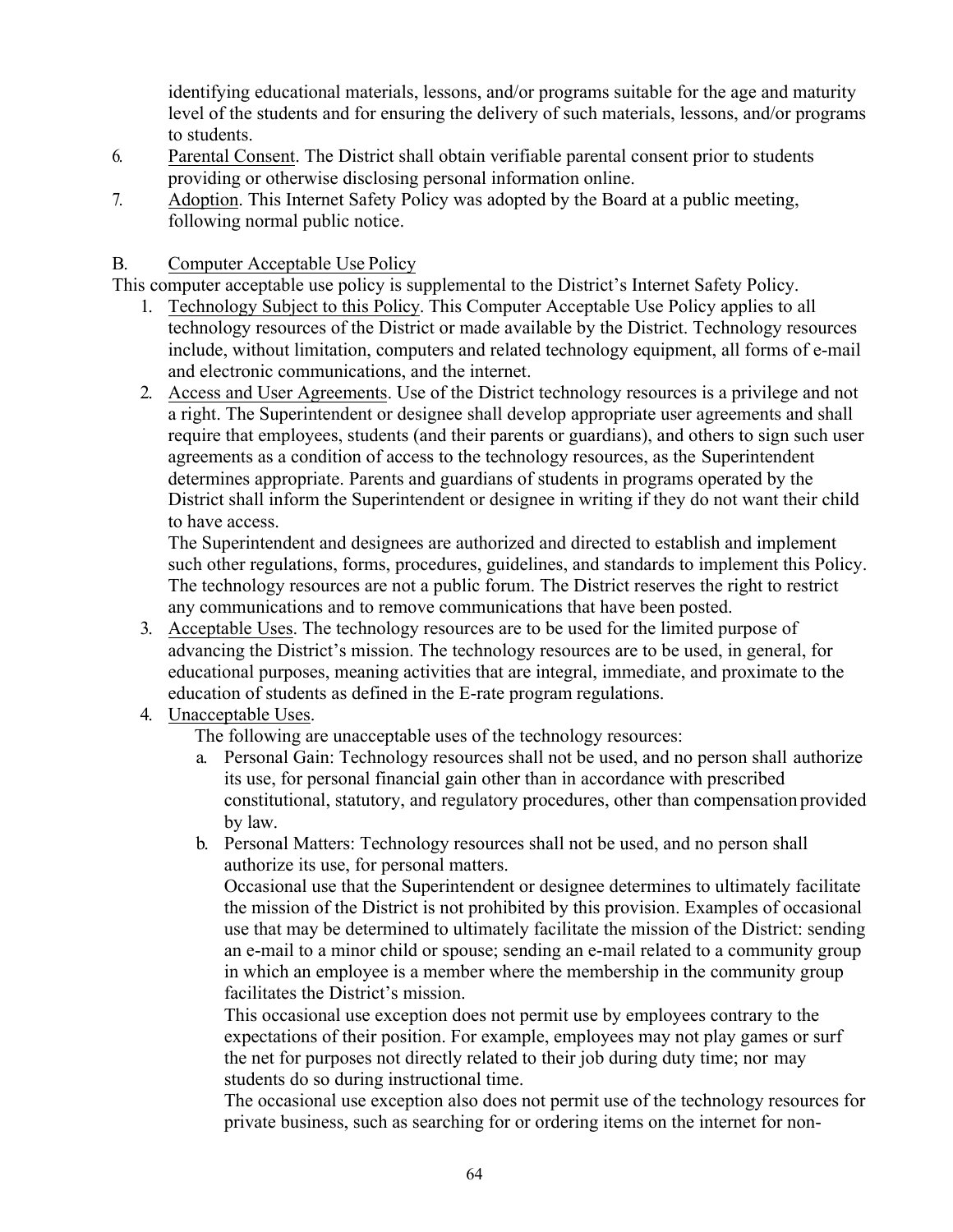school use; or sending an e-mail related to one's own private consulting business.

- c. Campaigning: Technology resources shall not be used, and no person shall authorize its use, for the purpose of campaigning for or against the nomination or election of a candidate or the qualification, passage, or defeat of a ballot question.
- d. Technology-Related Limitations: Technology resources shall not be used in any manner which impairs its effective operations or the rights of other technology users. Without limitation,
	- 1) Users shall not use another person's name, log-on, password, or files for any reason, or allow another to use their password (except for authorized staff members).
	- 2) Users shall not erase, remake, or make unusable another person's computer, information, files, programs or disks.
	- 3) Users shall not access resources not specifically granted to the user or engage in electronic trespassing.
	- 4) Users shall not engage in "hacking" to gain unauthorized access to the operating system software or unauthorized access to the system of other users.
	- 5) Users shall not copy, change, or transfer any software without permission from the network administrators.
	- 6) Users shall not write, produce, generate, copy, propagate, or attempt to introduce any computer code designed to self-replicate, damage, or otherwise hinder the performance of any computer's memory, file system, or software. Such software is often called a bug, virus, worm, Trojan horse, or similar name.
	- 7) Users shall not engage in any form of vandalism of the technology resources.
	- 8) Users shall follow the generally accepted rules of network etiquette. The Superintendent or designees may further define such rules.
- e. Other Policies and Laws: Technology resources shall not be used for any purpose contrary to any District policy, any school rules to which a student user is subject, or any applicable law. Without limitation, this means that technology resources may not be used:
	- 1) to access any material contrary to the Internet Safety Policy; or to create or generate any such material.
	- 2) to engage in unlawful harassment or discrimination, such as sending e-mails that contain sexual jokes or images.
	- 3) to engage in violations of employee ethical standards and employee standards of performance, such as sending e-mails that are threatening or offensive or which contain abusive language; use of end messages on e-mails that may imply that the District is supportive of a particular religion or religious belief system, a political candidate or issue, or a controversial issue; or sending emails that divulge protected confidential student information to unauthorized persons.
	- 4) to engage in or promote violations of student conduct rules.
	- 5) to engage in illegal activity, such as gambling.
	- 6) in a manner contrary to copyright laws.
	- 7) in a manner contrary to software licenses.
- 5. Disclaimer. The technology resources are supplied on an "as is, as available" basis. The District does not imply or expressly warrant that any information accessed will be valuable or fit for a particular purpose or that the system will operate error free. The District is not responsible for the integrity of information accessed, or software downloaded from the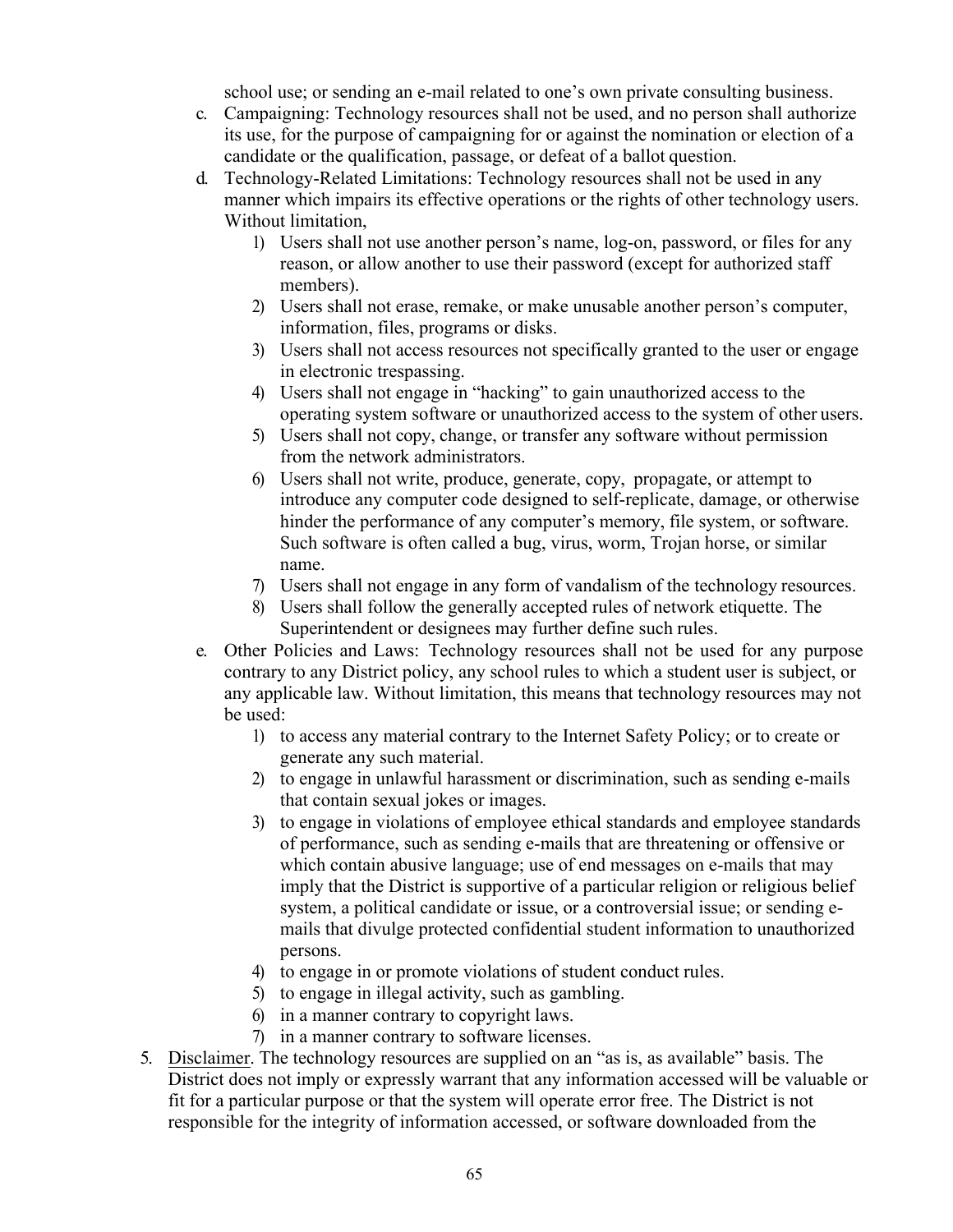Internet.

6. Filter. A technology protection measure is in place that blocks and/or filters access to prevent access to Internet sites that are not in accordance with policies and regulations. In addition to blocks and/or filters, the District may also use other technology protection measures or procedures as deemed appropriate.

Notwithstanding technology protection measures, some inappropriate material may be accessible by the Internet, including material that is illegal, defamatory, inaccurate, or potentially offensive to some people. Users accept the risk of access to such material and responsibility for promptly exiting any such material.

The technology protection measure that blocks and/or filters Internet access may be disabled only by an authorized staff member for bona fide research or educational purposes: (a) who has successfully completed District training on proper disabling circumstances and procedures, (b) with permission of the immediate supervisor of the staff member requesting said disabling, or (c) with the permission of the Superintendent. An authorized staff member may override the technology protection measure that blocks and/or filters Internet access for a minor to access a site for bona fide research or other lawful purposes provided the minor is monitored directly by an authorized staff member.

- 7. Monitoring. Use of the technology resources, including but not limited to internet sites visited and e-mail transmitted or received, is subject to monitoring by the administration and network administrators at any time to maintain the system and insure that users are using the system responsibly, without notice to the users. Users have no privacy rights or expectations of privacy with regard to use of the District's computers or Internet system. All technology equipment shall be used under the supervision of the Superintendent and theSuperintendent's designees.
- 8. Sanctions. Violation of the policies and procedures concerning the use of the District technology resources may result in suspension or cancellation of the privilege to use the technology resources and disciplinary action, up to and including expulsion of students and termination of employees. Use that is unethical may be reported to the Commissioner of Education. Use that is unlawful may be reported to the law enforcement authorities. Users shall be responsible for damages caused and injuries sustained by improper or non-permitted use.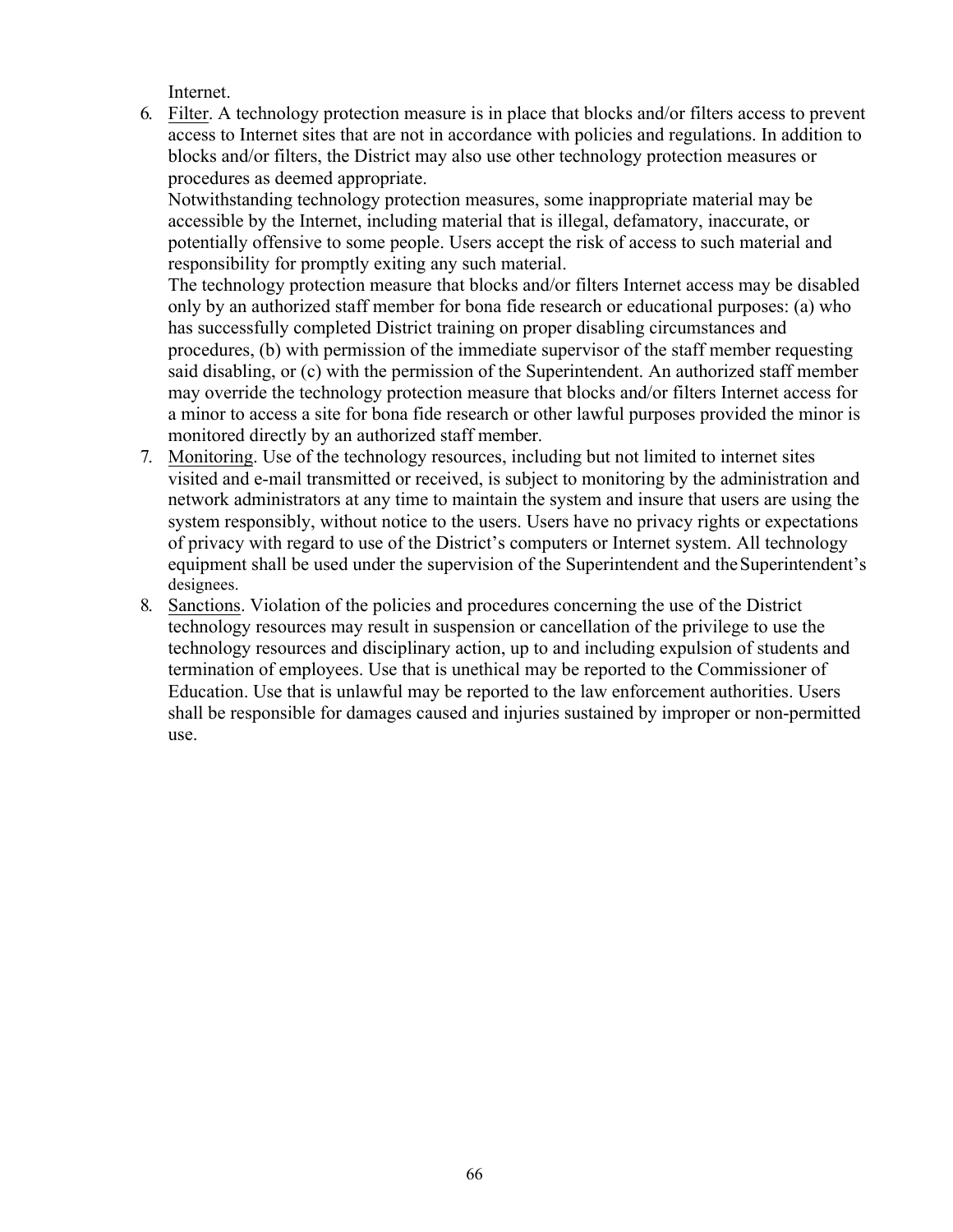# **Parent-School Learning Compact** Falling Waters Elementary School 2021 / 2022 School Year

## **Teacher:**

*It is important that students achieve. I agree to do the following:*

- 1. Provide high-quality curriculum and instruction to enable children to meet state academic achievement standards.
- 2. Regularly communicate with you on your child's progress.
- 3. Provide a safe, positive, and healthy learning environment for your child.
- 4. Demonstrate professional behavior and positive attitude.
- 5.

Teacher Signature

# **Parent / Caring Adult:**

*I want my child to achieve; therefore I will encourage him/her by doing the following:*

- 1. Communicate and work with teachers and school staff to support and challenge my child.
- 2. Make sure my child is at school every day and on time, unless he/she is ill.
- 3. See that my child has the necessary supplies needed throughout the school year.
- 4. Provide a quiet place and time to do schoolwork and encourage my child to complete schoolwork.
- 5.

Parent Signature

# **Student:**

*I know my education is important to me. It is important that I work to the best of my ability. I agree to do the following:*

- 1. Be at school every day and on time unless I am sick.
- 2. Come to school each day prepared with supplies and an attitude to learn.
- 3. Be responsible for my own behavior.
- 4. Respect and cooperate with other students and adults.
- 5. Return completed schoolwork on time.
- 6. Read at home.
- 7.

Student Signature

It is the policy of the Nebraska Department of Education not to discriminate on the basis of gender, disability, race, color, religion, marital status, age, national origin or genetic information in its education programs, administration, policies, employment or other agency programs.